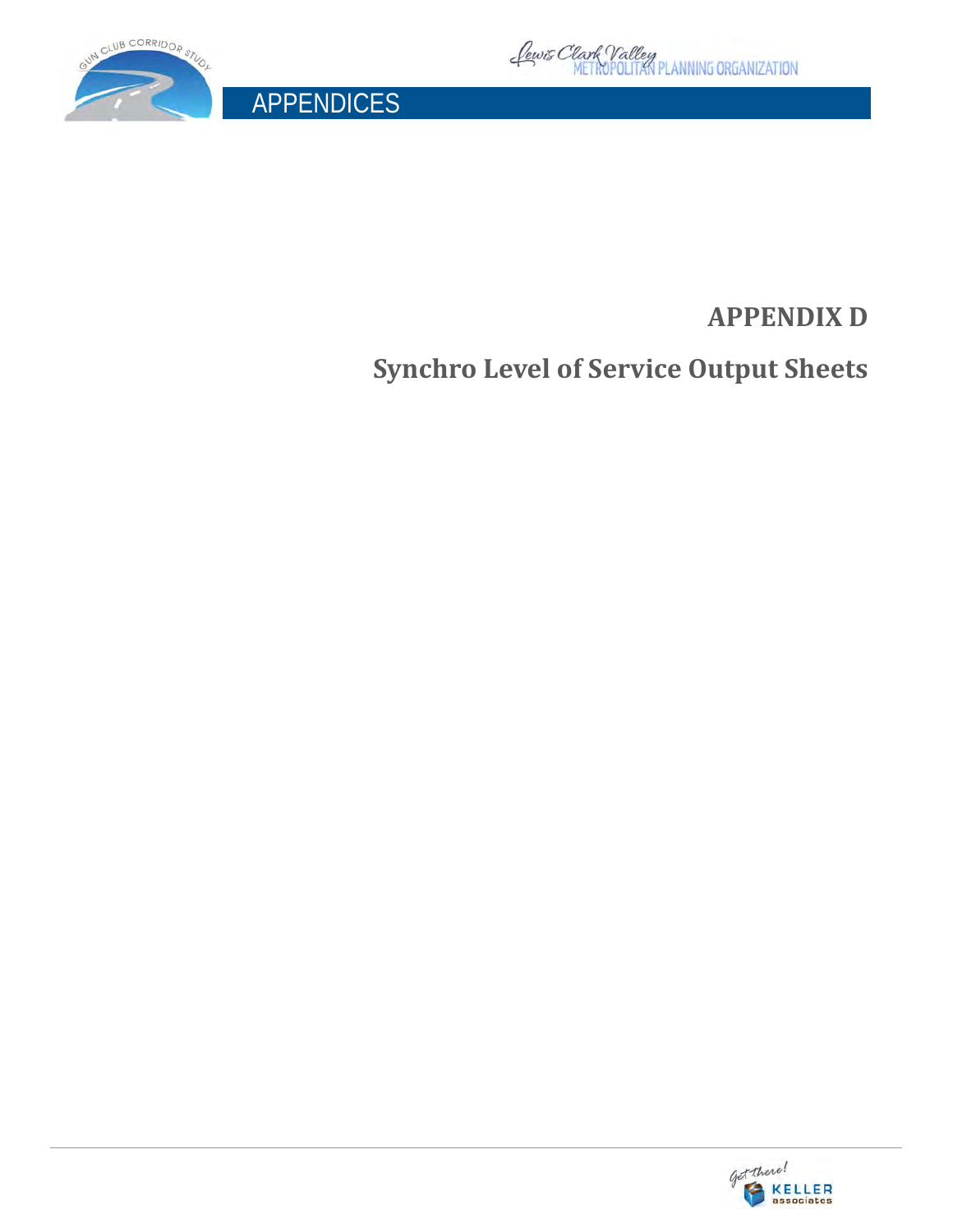# NORTH EAST CROSSING ADDITION E. Main / Mill Rd. / Lapwai Rd

| <b>CONTRACTOR</b><br>£K. | w |  | e |
|--------------------------|---|--|---|
|                          |   |  |   |

| Movement                          | <b>WBL</b>      | <b>WBR</b>      | <b>NET</b>      | <b>NER</b>      | SWL                         | <b>SWT</b>      |                 |                 |  |  |
|-----------------------------------|-----------------|-----------------|-----------------|-----------------|-----------------------------|-----------------|-----------------|-----------------|--|--|
| Lane Configurations               | q               | 7               | 个               | f               | q                           | <b>AA</b>       |                 |                 |  |  |
| Volume (veh/h)                    | 316             | 31              | 182             | 115             | 10                          | 89              |                 |                 |  |  |
| Sign Control                      | Stop            |                 | Free            |                 |                             | Free            |                 |                 |  |  |
| Grade:                            | $0\%$           |                 | $0\%$           |                 |                             | 0%              |                 |                 |  |  |
| Peak Hour Factor                  | 0.92            | 0.92            | 0.92            | 0.92            | 0.92                        | 0.92            |                 |                 |  |  |
| Hourly flow rate (vph)            | 343             | 34              | 198             | 125             | 11                          | 97              |                 |                 |  |  |
| Pedestrians                       |                 |                 |                 |                 |                             |                 |                 |                 |  |  |
| Lane Width (ft)                   |                 |                 |                 |                 |                             |                 |                 |                 |  |  |
| Walking Speed (ft/s)              |                 |                 |                 |                 |                             |                 |                 |                 |  |  |
| Percent Blockage                  |                 |                 |                 |                 |                             |                 |                 |                 |  |  |
| Right turn flare (veh)            |                 |                 |                 |                 |                             |                 |                 |                 |  |  |
| Median type                       |                 |                 | None            |                 |                             | None            |                 |                 |  |  |
| Median storage veh)               |                 |                 |                 |                 |                             |                 |                 |                 |  |  |
| Upstream signal (ft)              |                 |                 |                 |                 |                             |                 |                 |                 |  |  |
| p X, platoon unblocked            |                 |                 |                 |                 |                             |                 |                 |                 |  |  |
| vC, conflicting volume            | 268             | 99              |                 |                 | 198                         |                 |                 |                 |  |  |
| v€1, stage 1 conf vol             |                 |                 |                 |                 |                             |                 |                 |                 |  |  |
| vC2, stage 2 conf vol             |                 |                 |                 |                 |                             |                 |                 |                 |  |  |
| v€u, unblocked vol                | 268             | 99              |                 |                 | 198                         |                 |                 |                 |  |  |
| t $C$ , single $(s)$              | 6.9             | 7.0             |                 |                 |                             | $4.1 - 1.7$     |                 |                 |  |  |
| $tC$ , 2 stage (s)                |                 |                 |                 |                 |                             |                 |                 |                 |  |  |
| tF(s)                             | 3.5             | 3.4             |                 |                 | 2.2                         |                 |                 |                 |  |  |
| pO queue free %                   | 50              | 96              |                 |                 | 99<br>1387                  |                 |                 |                 |  |  |
| c™ capacity (veh/h)               | 691             | 925             |                 |                 |                             |                 |                 |                 |  |  |
| Direction, Lane #                 | WB <sub>1</sub> | WB <sub>2</sub> | NE <sub>1</sub> | NE <sub>2</sub> | NE <sub>3</sub>             | SW <sub>1</sub> | SW <sub>2</sub> | SW <sub>3</sub> |  |  |
| Volume Total                      | 343             | 34              | 99              | 99              | 125                         | $\overline{11}$ | 48              | 48              |  |  |
| Volume Left                       | 343             | 0               | 0               | 0               | $\mathbf 0$                 | 11              | 0               | $\mathbf{0}$    |  |  |
| Volume Right                      | $\overline{0}$  | 34              | $\mathbf{0}$    | $\overline{0}$  | 125                         | $^{\circ}$ 0    | $\theta$        | 0               |  |  |
| <b>cSH</b>                        | 691             | 925             | 1700            | 1700            | 1700                        | 1387            | 1700            | 1700            |  |  |
| Volume to Capacity                | 0.50            | 0.04            | 0.06            | 0.06            | 0.07                        | 0.01            | 0.03            | 0.03            |  |  |
| Queue Length 95th (ft)            | 70              | 3               | $\mathbf 0$     | 0               | 0                           | 1               | $\mathbf{0}$    | $\mathbf 0$     |  |  |
| Control Delay (s)                 | 15.3            | 9.0             | 0.0             | 0.0             | 0.0                         | 7.6             | 0.0             | 0.0             |  |  |
| Lane LOS                          | С               | Α               |                 |                 |                             | Α               |                 |                 |  |  |
| Approach Delay (s)                | 14.7            |                 | 0.0             |                 |                             | 0.8             |                 |                 |  |  |
| Approach LOS                      | B               |                 |                 |                 |                             |                 |                 |                 |  |  |
| <b>Intersection Summary</b>       |                 |                 |                 |                 |                             |                 |                 |                 |  |  |
| Average Delay                     |                 |                 | 7.0             |                 |                             |                 |                 |                 |  |  |
| Intersection Capacity Utilization |                 |                 | 32.5%           |                 | <b>ICU Level of Service</b> |                 |                 |                 |  |  |
| Analysis Period (min)             |                 |                 | 15              |                 |                             |                 |                 |                 |  |  |
|                                   |                 |                 |                 |                 |                             |                 |                 |                 |  |  |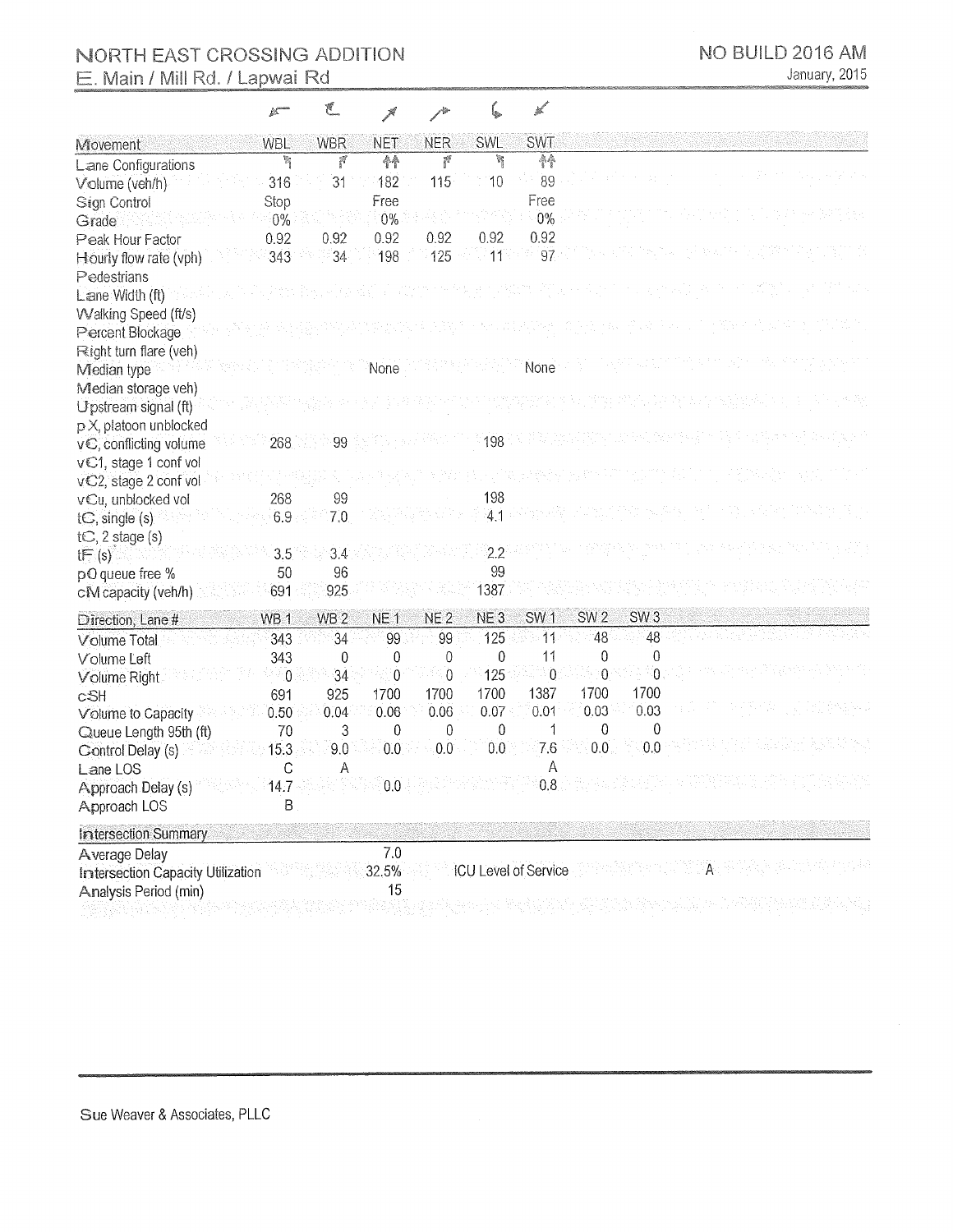### NORTH EAST CROSSING ADDITION E. Main St. / Mill Rd. / Lapwai Rd.

| NO BUILD 2016 PM |  |               |
|------------------|--|---------------|
|                  |  | January, 2015 |

|                         |            | F          |            |            |                 | محيط       |  |
|-------------------------|------------|------------|------------|------------|-----------------|------------|--|
| Lane Group              | <b>WBL</b> | <b>WBR</b> | <b>NET</b> | <b>NER</b> | <b>SWL</b>      | <b>SWT</b> |  |
| Lane Configurations     | ħ          | f          | 个个         | f          | e.<br>P         | 脅          |  |
| Volume (vph)            | 138        | 31         | 115        | 341        | 82              | 243        |  |
| Ideal Flow (vphpl)      | 1900       | 1900       | 1900       | 1900       | 1900            | 1900       |  |
| Lane Width (ft)         | 12         | 12         | 12         | 12         | 12 <sup>2</sup> | 12         |  |
| Grade (%)               | 0%         |            | 0%         |            |                 | $0\%$      |  |
| Storage Length (ft)     | 150        | 180        |            | 135        | 61              |            |  |
| Storage Lanes           | 1          | 0          |            |            | 1               |            |  |
| Taper Length (ft)       | 25         |            |            |            | 25              |            |  |
| Lane Util. Factor       | 1.00       | 1.00       | 0.95       | 1.00       | 1.00            | 0.95       |  |
| Ped Bike Factor         |            |            |            |            |                 |            |  |
| Frt                     |            | 0.850      |            | 0.850      |                 |            |  |
| <b>FIt Protected</b>    | 0.950      |            |            |            | 0.950           |            |  |
| Satd. Flow (prot)       | 1770       | 1615       | 2935       | 1599       | 1787            | 3282       |  |
| <b>Fit Permitted</b>    | 0.950      |            |            |            | 0.950           |            |  |
| Satd. Flow (perm)       | 1770       | 1615       | 2935       | 1599       | 1787            | 3282       |  |
| Link Speed (mph)        | 35         |            | 35         |            |                 | 35         |  |
| Link Distance (ft)      | 919        |            | 318        |            |                 | 251        |  |
| Travel Time (s)         | 17,9       |            | 6.2        |            |                 | 4.9        |  |
| Confl. Peds. (#/hr)     |            |            |            |            |                 |            |  |
| Confl. Bikes (#/hr)     |            |            |            |            |                 |            |  |
| Peak Hour Factor        | 0.92       | 0.92       | 0.92       | 0.92       | 0.92            | 0.92       |  |
| Growth Factor           | 100%       | 100%       | 100%       | 100%       | 100%            | 100%       |  |
| Heavy Vehicles (%)      | 2%         | 0%         | 23%        | 1%         | $1\%$           | 10%        |  |
| Bus Blockages (#/hr)    | $\theta$   | 0          | 0          | $\theta$   | 0               | 0          |  |
| Parking (#/hr)          |            |            |            |            |                 |            |  |
| Mid-Block Traffic (%)   | $0\%$      |            | 0%         |            |                 | $0\%$      |  |
| Adj. Flow (vph)         | 150        | 34         | 125        | 371        | 89              | 264        |  |
| Shared Lane Traffic (%) |            |            |            |            |                 |            |  |
| Lane Group Flow (vph)   | 150        | 34         | 125        | 371        | 89              | 264        |  |
| Sign Control            | Stop       |            | Free       |            |                 | Free       |  |

**Intersection Summary** 

Area Type: Other Control Type: Unsignalized<br>Intersection Capacity Utilization 32.3%

Analysis Period (min) 15

ICU Level of Service A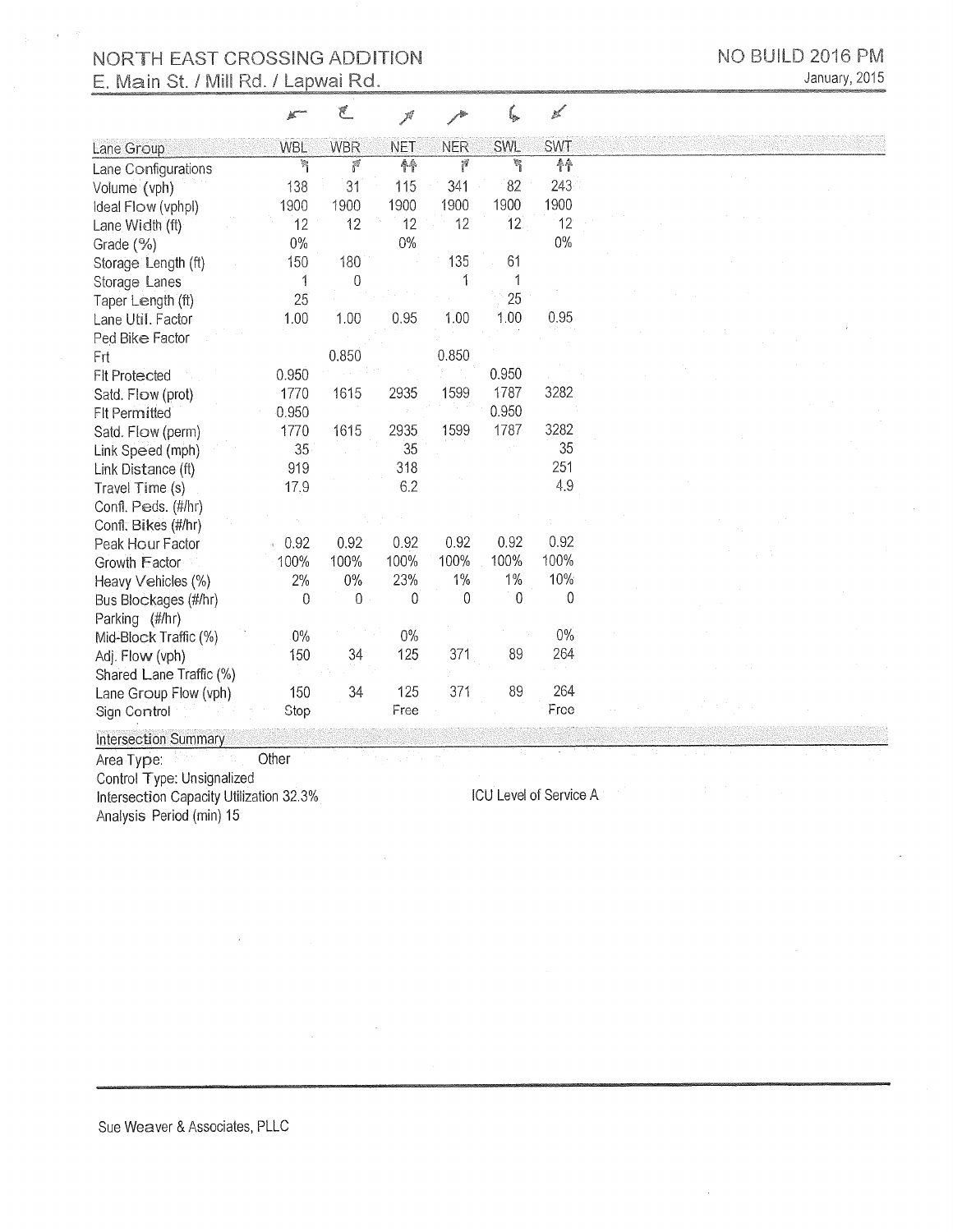# NORTH EAST CROSSING ADDITION Gun Club Rd. / Lindsay Creek Rd. / Lapwai Rd.

|                                   |                    |                 |                 |            |                      | <b>Allen</b> |   |
|-----------------------------------|--------------------|-----------------|-----------------|------------|----------------------|--------------|---|
| Movement                          | EBT                | EBR             | <b>WBL</b>      | <b>WBT</b> | <b>NBL</b>           | <b>NBR</b>   |   |
| Lane Configurations               | $\hat{\mathbb{P}}$ |                 |                 | q          | W                    |              |   |
| Volume (veh/h)                    | 42                 | 53              | 50              | 204        | 108                  | 13           |   |
| Sign Control                      | Free               |                 |                 | Free       | Stop                 |              |   |
| Grade                             | $1\%$              |                 |                 | $-1%$      | $-2%$                |              |   |
| Peak Hour Factor                  | 0.92               | 0.92            | 0.92            | 0.92       | 0.92                 | 0.92         |   |
| Hourly flow rate (vph)            | 46                 | 58              | 54              | 222        | 117                  | 14           |   |
| Pedestrians                       |                    |                 |                 |            |                      |              |   |
| Lane Width (ft)                   |                    |                 |                 |            |                      |              |   |
| Walking Speed (ft/s)              |                    |                 |                 |            |                      |              |   |
| Percent Blockage                  |                    |                 |                 |            |                      |              |   |
| Right turn flare (veh)            |                    |                 |                 |            |                      |              |   |
| Median type                       | None               |                 |                 | None       |                      |              |   |
| Median storage veh)               |                    |                 |                 |            |                      |              |   |
| Upstream signal (ft)              |                    |                 |                 |            |                      |              |   |
| pX, platoon unblocked             |                    |                 |                 |            |                      |              |   |
| vC, conflicting volume            |                    |                 | 103             |            | 405                  | 74           |   |
| vC1, stage 1 conf vol             |                    |                 |                 |            |                      |              |   |
| vC2, stage 2 conf vol             |                    |                 |                 |            |                      |              |   |
| vCu, unblocked vol                |                    |                 | 103             |            | 405                  | 74           |   |
| tC, single (s)                    |                    |                 | 4.1             |            | 6.4                  | 6,4          |   |
| $tC$ , 2 stage $(s)$              |                    |                 |                 |            |                      |              |   |
| tF(s)                             |                    |                 | 2.2             |            | 3.5                  | 3.5          |   |
| p0 queue free %                   |                    |                 | 96              |            | 80                   | 98           |   |
| cM capacity (veh/h)               |                    |                 | 1489            |            | 582                  | 932          |   |
| Direction, Lane #                 | EB <sub>1</sub>    | WB <sub>1</sub> | NB <sub>1</sub> |            |                      |              |   |
| Volume Total                      | 103                | 276             | 132             |            |                      |              |   |
| Volume Left                       | 0                  | 54              | 117             |            |                      |              |   |
| Volume Right                      | 58                 | 0               | 14              |            |                      |              |   |
| cSH                               | 1700               | 1489            | 606             |            |                      |              |   |
| Volume to Capacity                | 0.06               | 0.04            | 0.22            |            |                      |              |   |
| Queue Length 95th (ft)            | 0                  | 3               | 20              |            |                      |              |   |
| Control Delay (s)                 | 0.0                | 1.7             | 12.6            |            |                      |              |   |
| Lane LOS                          |                    | A               | B               |            |                      |              |   |
| Approach Delay (s)                | 0.0                | 1.7             | 12.6            |            |                      |              |   |
| Approach LOS                      |                    |                 | B               |            |                      |              |   |
| Intersection Summary              |                    |                 |                 |            |                      |              |   |
| Average Delay                     |                    |                 | 4.2             |            |                      |              |   |
| Intersection Capacity Utilization |                    |                 | 33.6%           |            | ICU Level of Service |              | A |
| Analysis Period (min)             |                    |                 | 15              |            |                      |              |   |
|                                   |                    |                 |                 |            | 사람이다                 |              |   |

 $\bar{\gamma}$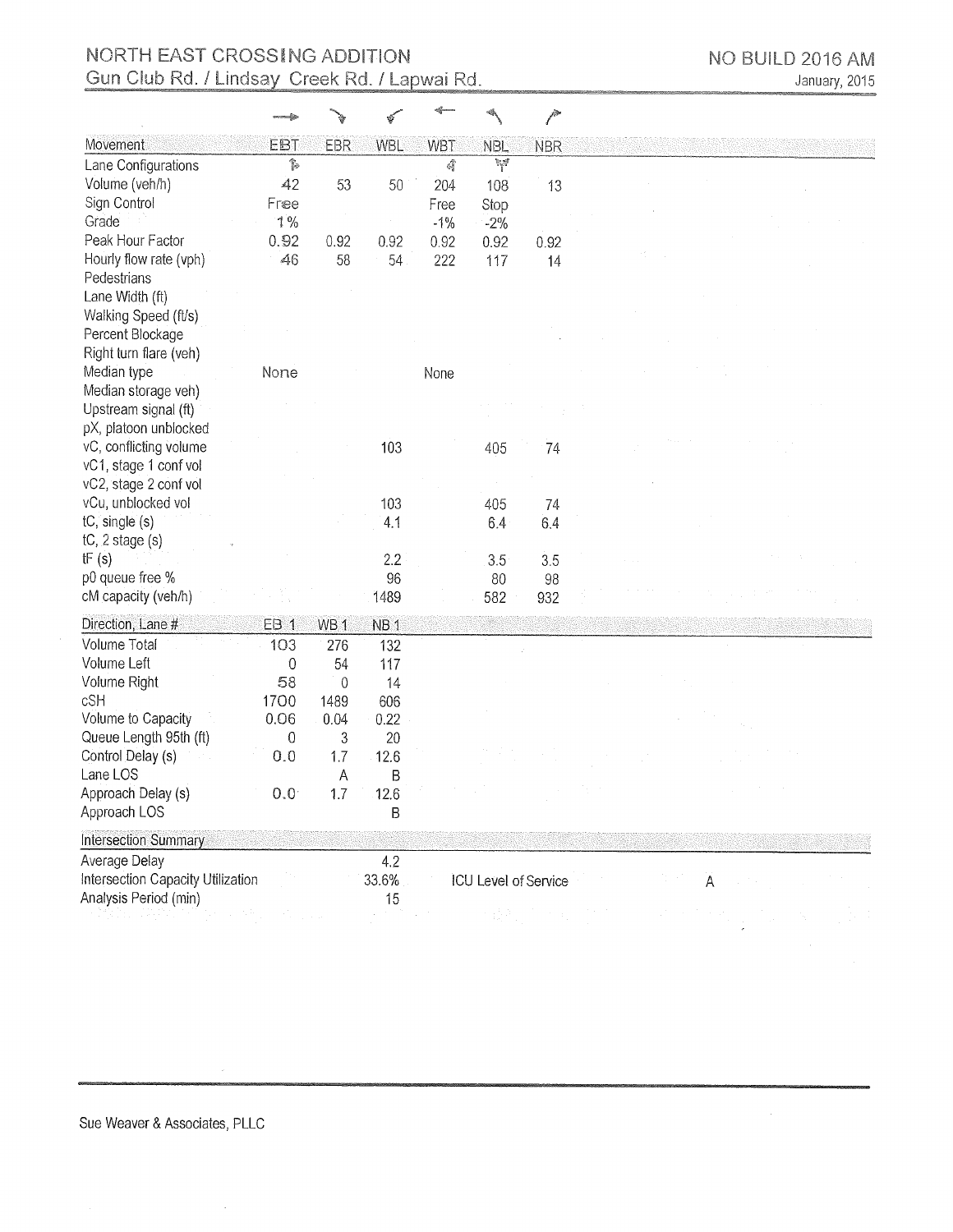|                                                 |                 |                 |                 |                |               | j                    |                 |
|-------------------------------------------------|-----------------|-----------------|-----------------|----------------|---------------|----------------------|-----------------|
| Movement                                        | <b>EBT</b>      | <b>EBR</b>      | <b>WBL</b>      | <b>WBT</b>     | <b>NBL</b>    | <b>NBR</b>           |                 |
| Lane Configurations                             | $\mathbb{P}$    |                 |                 | đ              | ¥             |                      |                 |
| Volume (veh/h)                                  | 194             | 231             | 28              | 80             | 135           | 43                   |                 |
| Sign Control<br>Grade                           | Free<br>1%      |                 |                 | Free<br>$-1\%$ | Stop<br>$-2%$ |                      |                 |
| Peak Hour Factor                                | 0.92            | 0.92            | 0.92            | 0.92           | 0.92          | 0.92                 |                 |
| Hourly flow rate (vph)                          | 211             | 251             | 30              | 87             | 147           | 47                   |                 |
| Pedestrians                                     |                 |                 |                 |                |               |                      |                 |
| Lane Width (ft)                                 |                 |                 |                 |                |               |                      |                 |
| Walking Speed (ft/s)                            |                 |                 |                 |                |               |                      |                 |
| Percent Blockage                                |                 |                 |                 |                |               |                      |                 |
| Right turn flare (veh)                          |                 |                 |                 |                |               |                      |                 |
| Median type                                     | None            |                 |                 | None           |               |                      |                 |
| Median storage veh)                             |                 |                 |                 |                |               |                      |                 |
| Upstream signal (ft)                            |                 |                 |                 |                |               |                      |                 |
| pX, platoon unblocked                           |                 |                 | 462             |                | 484           | 336                  |                 |
| vC, conflicting volume<br>vC1, stage 1 conf vol |                 |                 |                 |                |               |                      |                 |
| vC2, stage 2 conf vol                           |                 |                 |                 |                |               |                      |                 |
| vCu, unblocked vol                              |                 |                 | 462             |                | 484           | 336                  |                 |
| $tC$ , single $(s)$                             |                 |                 | 4.1             |                | 6.4           | 6.2                  |                 |
| $tC$ , 2 stage $(s)$                            |                 |                 |                 |                |               |                      |                 |
| tF(s)                                           |                 |                 | $2.2^{\circ}$   |                | 3.5           | 3.3                  |                 |
| p0 queue free %                                 |                 |                 | 97              |                | 72            | 93                   |                 |
| cM capacity (veh/h)                             |                 |                 | 1110            |                | 529           | 699                  |                 |
| Direction, Lane #                               | EB <sub>1</sub> | WB <sub>1</sub> | NB <sub>1</sub> |                |               |                      |                 |
| Volume Total                                    | 462             | 117             | 193             |                |               |                      |                 |
| Volume Left                                     | 0               | 30              | 147             |                |               |                      |                 |
| Volume Right                                    | 251             | $\overline{0}$  | 47              |                |               |                      |                 |
| cSH                                             | 1700            | 1110            | 562             |                |               |                      |                 |
| Volume to Capacity                              | 0.27            | 0.03            | 0.34            |                |               |                      |                 |
| Queue Length 95th (ft)                          | 0               | 2               | 38              |                |               |                      |                 |
| Control Delay (s)                               | 0.0             | 2.3             | 14.7            |                |               |                      |                 |
| Lane LOS                                        |                 | A               | B               |                |               |                      |                 |
| Approach Delay (s)                              | 0.0             | 2.3             | 14.7            |                |               |                      |                 |
| Approach LOS                                    |                 |                 | Β               |                |               |                      |                 |
| <b>Intersection Summary</b>                     |                 |                 |                 |                |               |                      |                 |
| Average Delay                                   |                 |                 | 4.0             |                |               |                      |                 |
| Intersection Capacity Utilization               |                 |                 | 45.5%           |                |               | ICU Level of Service | $A \rightarrow$ |
| Analysis Period (min)                           |                 |                 | 15              |                |               |                      |                 |
|                                                 |                 |                 |                 |                |               |                      |                 |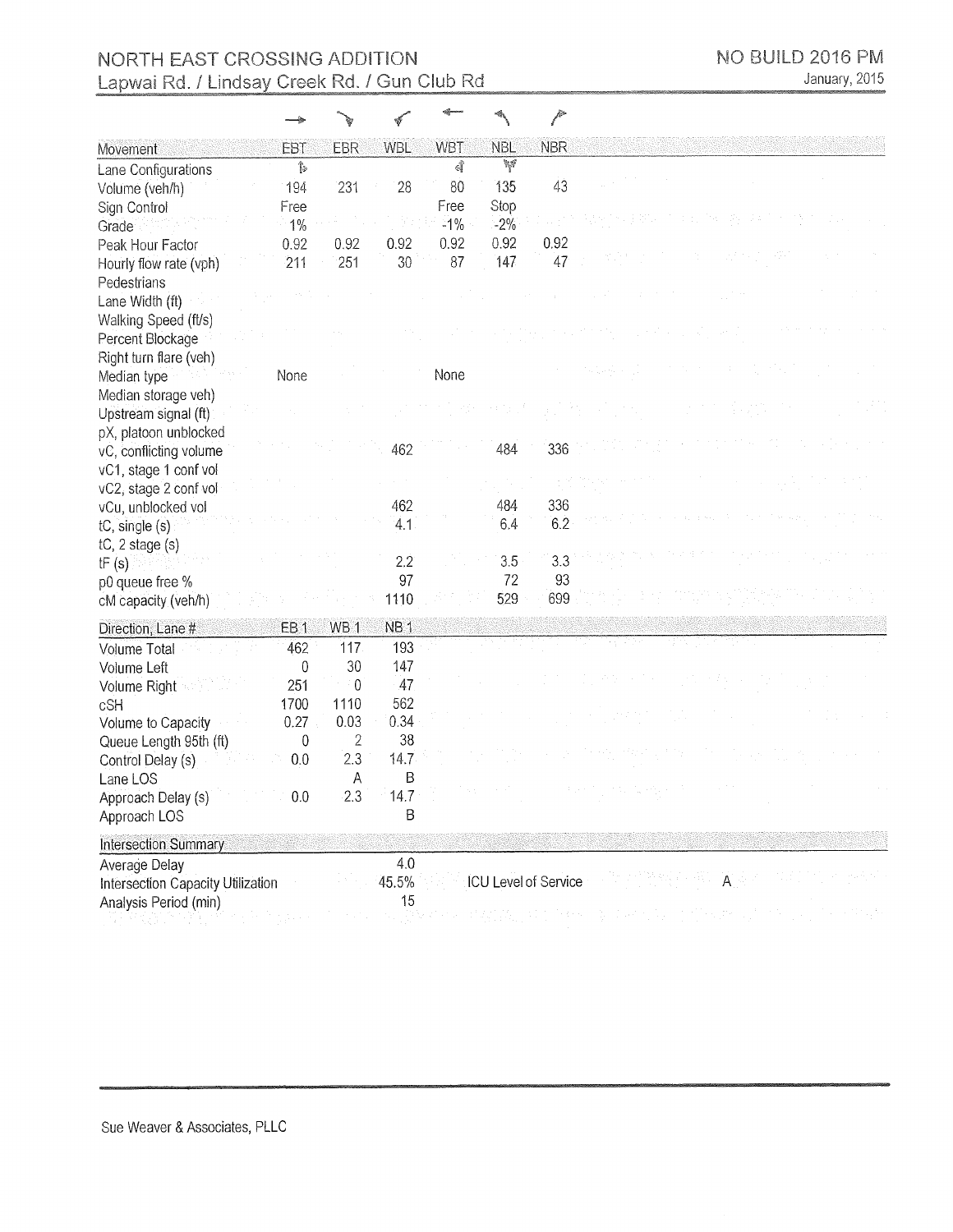### NORTH EAST CROSSING ADDITION Warner Ave. / 10th St.

|                                                | ¥               | j               |                 |                  | Ĵ                    | 一项   |   |
|------------------------------------------------|-----------------|-----------------|-----------------|------------------|----------------------|------|---|
| Movement                                       | <b>SET</b>      | <b>SER</b>      | /NWL            | NWT              | <b>NEL</b>           | NER  |   |
| Lane Configurations                            | $\mathfrak{p}$  |                 |                 | 4Î               | ħ                    | ř    |   |
| Volume (veh/h)                                 | 72              | 55              | 81              | 74               | 56                   | 81   |   |
| Sign Control                                   | Free            |                 |                 | Free             | Stop                 |      |   |
| Grade                                          | $0\%$           |                 |                 | $0\%$            | $0\%$                |      |   |
| Peak Hour Factor                               | 0.92            | 0.92            | 0.92            | 0.92             | 0.92                 | 0.92 |   |
| Hourly flow rate (vph)                         | 78              | 60              | 88              | 80               | 61                   | 88   |   |
| Pedestrians                                    |                 |                 |                 |                  |                      |      |   |
| Lane Width (ft)                                |                 |                 |                 |                  |                      |      |   |
| Walking Speed (ft/s)                           |                 |                 |                 |                  |                      |      |   |
| Percent Blockage                               |                 |                 |                 |                  |                      |      |   |
| Right turn flare (veh)                         |                 |                 |                 |                  |                      |      |   |
| Median type                                    | None            |                 |                 | None             |                      |      |   |
| Median storage veh)                            |                 |                 |                 |                  |                      |      |   |
| Upstream signal (ft)                           |                 |                 |                 |                  |                      |      |   |
| pX, platoon unblocked                          |                 |                 |                 |                  |                      |      |   |
| vC, conflicting volume                         |                 |                 | 138             |                  | 365                  | 108  |   |
| vC1, stage 1 conf vol<br>vC2, stage 2 conf vol |                 |                 |                 |                  |                      |      |   |
| vCu, unblocked vol                             |                 |                 | 138             |                  | 365                  | 108  |   |
| $tC$ , single $(s)$                            |                 |                 | 41              |                  | 6.4                  | 6.3  |   |
| $tC$ , 2 stage $(s)$                           |                 |                 |                 |                  |                      |      |   |
| tF(s)                                          |                 |                 | 2.2             |                  | 3.5                  | 3.4  |   |
| p0 queue free %                                |                 |                 | 94              |                  | 90                   | 91   |   |
| cM capacity (veh/h)                            |                 |                 | 1452            |                  | 596                  | 932  |   |
| Direction, Lane #                              | SE <sub>1</sub> | NW <sub>1</sub> | NE <sub>1</sub> | NE <sub>2</sub>  |                      |      |   |
| Volume Total                                   | 138             | 168             | 61              | 88               |                      |      |   |
| Volume Left                                    | $\mathbf 0$     | 88              | 61              | $\boldsymbol{0}$ |                      |      |   |
| Volume Right                                   | 60              | 0               | $\mathbf 0$     | 88               |                      |      |   |
| cSH                                            | 1700            | 1452            | 596             | 932              |                      |      |   |
| Volume to Capacity                             | 0.08            | 0.06            | 0.10            | 0.09             |                      |      |   |
| Queue Length 95th (ft)                         | 0               | 5               | 8               | 8                |                      |      |   |
| Control Delay (s)                              | 0.0             | 4.2             | 11.7            | 9.3              |                      |      |   |
| Lane LOS                                       |                 | A               | B               | A                |                      |      |   |
| Approach Delay (s)                             | 0.0             | 4.2             | 10.3            |                  |                      |      |   |
| Approach LOS                                   |                 |                 | Β               |                  |                      |      |   |
| Intersection Summary                           |                 |                 |                 |                  |                      |      |   |
| Average Delay                                  |                 |                 | 4.9             |                  |                      |      |   |
| Intersection Capacity Utilization              |                 |                 | 28.9%           |                  | ICU Level of Service |      | А |
| Analysis Period (min)                          |                 |                 | 15              |                  |                      |      |   |
|                                                |                 |                 |                 |                  |                      |      |   |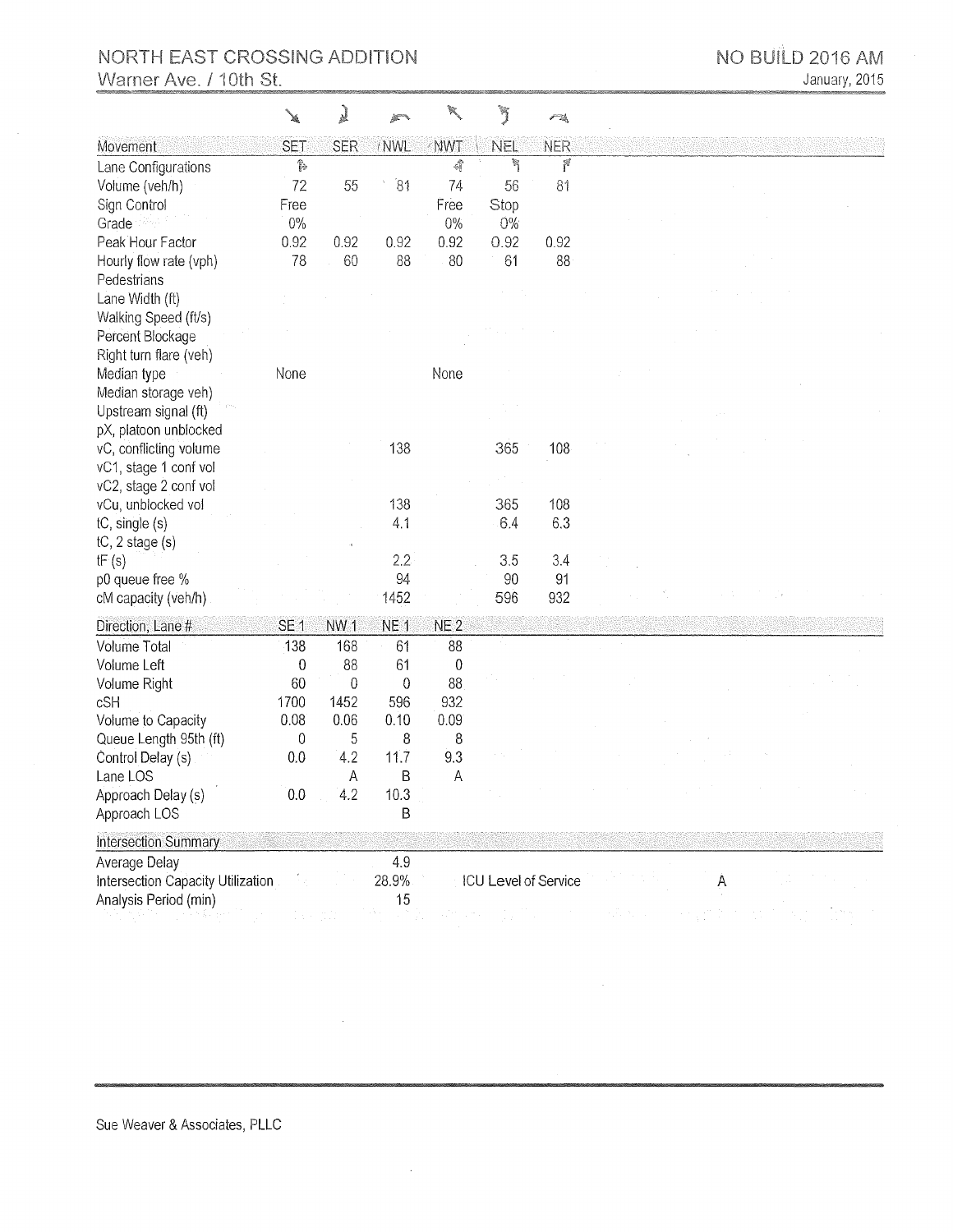# NORTH EAST CROSSING ADDITION Gun Club Rd. / Warner Ave. / 10th St.

 $\ddot{\phantom{a}}$ 

|                                        |                 | J                        |                 | W.              | Ĵ          | 一道                                                                                                                                                                                                                             |              |
|----------------------------------------|-----------------|--------------------------|-----------------|-----------------|------------|--------------------------------------------------------------------------------------------------------------------------------------------------------------------------------------------------------------------------------|--------------|
| Movement                               | <b>SET</b>      | <b>SER</b>               | <b>NWL</b>      | <b>NWT</b>      | <b>NEL</b> | <b>NER</b>                                                                                                                                                                                                                     |              |
| Lane Configurations                    | ĵ.              |                          |                 | 4               | ħ          | e de la provincia de la provincia de la provincia de la provincia de la provincia de la provincia de la provincia de la provincia de la provincia de la provincia de la provincia de la provincia de la provincia de la provin |              |
| Volume (veh/h)                         | 169             | 161                      | 132             | 81              | 87         | 62                                                                                                                                                                                                                             |              |
| Sign Control                           | Free            |                          |                 | Free            | Stop       |                                                                                                                                                                                                                                |              |
| Grade                                  | 0%              |                          |                 | $0\%$           | 0%         |                                                                                                                                                                                                                                |              |
| Peak Hour Factor                       | 0.92            | 0.92                     | 0.92            | 0.92            | 0.92       | 0.92                                                                                                                                                                                                                           |              |
| Hourly flow rate (vph)                 | 184             | 175                      | 143             | 88              | 95         | 67                                                                                                                                                                                                                             |              |
| Pedestrians                            |                 |                          |                 |                 |            |                                                                                                                                                                                                                                |              |
| Lane Width (ft)                        |                 |                          |                 |                 |            |                                                                                                                                                                                                                                |              |
| Walking Speed (ft/s)                   |                 |                          |                 |                 |            |                                                                                                                                                                                                                                |              |
| Percent Blockage                       |                 |                          |                 |                 |            |                                                                                                                                                                                                                                |              |
| Right turn flare (veh)                 |                 |                          |                 |                 |            |                                                                                                                                                                                                                                |              |
| Median type                            | None            |                          |                 | None            |            |                                                                                                                                                                                                                                |              |
| Median storage veh)                    |                 |                          |                 |                 |            |                                                                                                                                                                                                                                |              |
| Upstream signal (ft)                   |                 |                          |                 |                 |            |                                                                                                                                                                                                                                |              |
| pX, platoon unblocked                  |                 |                          |                 |                 |            |                                                                                                                                                                                                                                |              |
| vC, conflicting volume                 |                 |                          | 359             |                 | 646        | 271                                                                                                                                                                                                                            |              |
| vC1, stage 1 conf vol                  |                 |                          |                 |                 |            |                                                                                                                                                                                                                                |              |
| vC2, stage 2 conf vol                  |                 |                          |                 |                 |            |                                                                                                                                                                                                                                |              |
| vCu, unblocked vol                     |                 |                          | 359<br>4.1      |                 | 646<br>6.4 | 271<br>6.2                                                                                                                                                                                                                     |              |
| tC, single (s)<br>$tC$ , 2 stage $(s)$ |                 |                          |                 |                 |            |                                                                                                                                                                                                                                |              |
| tF(s)                                  |                 |                          | 2.2             |                 | 3.5        | 3.3                                                                                                                                                                                                                            |              |
| p0 queue free %                        |                 |                          | 88              |                 | 76         | 91                                                                                                                                                                                                                             |              |
| cM capacity (veh/h)                    |                 |                          | 1211            |                 | 387        | 772                                                                                                                                                                                                                            |              |
|                                        |                 |                          |                 |                 |            |                                                                                                                                                                                                                                |              |
| Direction, Lane #                      | SE <sub>1</sub> | NW <sub>1</sub>          | NE <sub>1</sub> | NE <sub>2</sub> |            |                                                                                                                                                                                                                                |              |
| Volume Total                           | 359             | 232                      | 95              | 67              |            |                                                                                                                                                                                                                                |              |
| Volume Left                            | 0               | 143                      | 95              | $\theta$        |            |                                                                                                                                                                                                                                |              |
| Volume Right<br>cSH                    | 175<br>1700     | $\boldsymbol{0}$<br>1211 | 0<br>387        | 67<br>772       |            |                                                                                                                                                                                                                                |              |
| Volume to Capacity                     | 0.21            | 0.12                     | 0.24            | 0.09            |            |                                                                                                                                                                                                                                |              |
| Queue Length 95th (ft)                 | $\mathbf 0$     | 10                       | 24              | 7               |            |                                                                                                                                                                                                                                |              |
| Control Delay (s)                      | 0.0             | 5.6                      | 17.3            | 10.1            |            |                                                                                                                                                                                                                                |              |
| Lane LOS                               |                 | A                        | $\mathsf{C}$    | $B$ .           |            |                                                                                                                                                                                                                                |              |
| Approach Delay (s)                     | 0.0             | 5.6                      | 14.3            |                 |            |                                                                                                                                                                                                                                |              |
| Approach LOS                           |                 |                          | B               |                 |            |                                                                                                                                                                                                                                |              |
| Intersection Summary                   |                 |                          |                 |                 |            |                                                                                                                                                                                                                                |              |
| Average Delay                          |                 |                          | 4.8             |                 |            |                                                                                                                                                                                                                                |              |
| Intersection Capacity Utilization      |                 |                          | 45.1%           |                 |            | ICU Level of Service                                                                                                                                                                                                           | $\mathsf{A}$ |
| Analysis Period (min)                  |                 |                          | 15              |                 |            |                                                                                                                                                                                                                                |              |
|                                        |                 |                          |                 |                 |            |                                                                                                                                                                                                                                |              |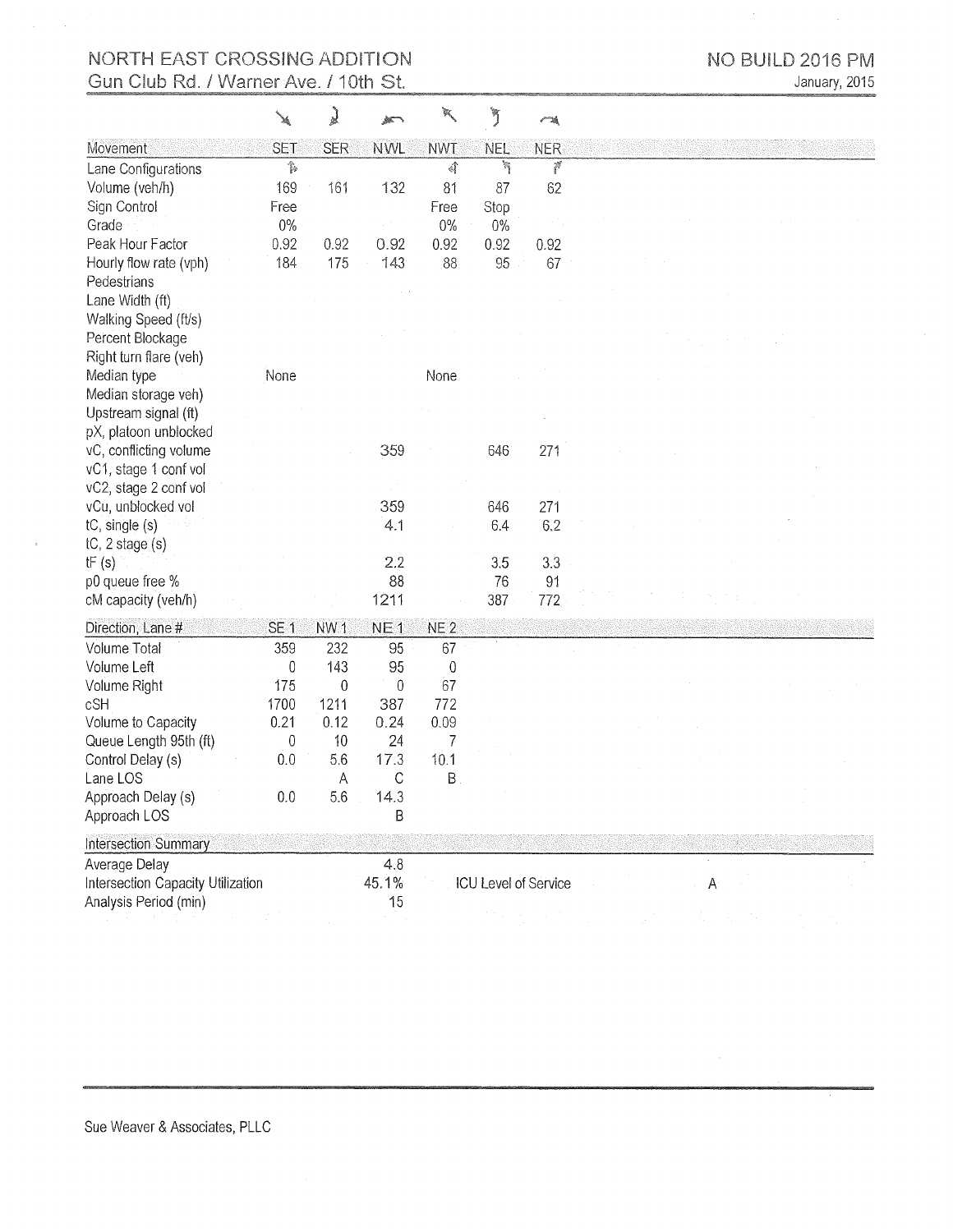$\mathbb{R}^2 \times \mathbb{R}^2$ 

 $\bar{z}$ 

January, 2015

|                         |           |                |                  |             |                  | Á.               |                          |                |             |             | K                |                |
|-------------------------|-----------|----------------|------------------|-------------|------------------|------------------|--------------------------|----------------|-------------|-------------|------------------|----------------|
| Lane Group              | EBL       | EBT            | EBR              | WBL         | WBT              | <b>WBR</b>       | NEL                      | <b>NET</b>     | NER         | SWL         | <b>SWT</b>       | <b>SWR</b>     |
| Lane Configurations     | ħ         | 韩              |                  | ħ           | 作。               |                  | ٦                        | ţ,             |             | ħ           | Ą.               | f              |
| Volume (vph)            | 24        | 238            | 33               | 5           | 546              | 22               | 154                      | 77             | 5           | 27          | 49               | 82             |
| Ideal Flow (vphpl)      | 1900      | 1900           | 1900             | 1900        | 1900             | 1900             | 1900                     | 1900           | 1900        | 1900        | 1900             | 1900           |
| Storage Length (ft)     | 75        |                | $\boldsymbol{0}$ | 120         |                  | $\mathbf 0$      | 55                       |                | $\mathbf 0$ | 55          |                  | 0              |
| Storage Lanes           | 1         |                | 0                | 1           |                  | 0                | 1                        |                | $\mathbf 0$ | 1           |                  |                |
| Taper Length (ft)       | 25        |                |                  | 25          |                  |                  | 25                       |                |             | 25          |                  |                |
| Satd. Flow (prot)       | 1805      | 3504           | $\mathbf 0$      | 1805        | 3588             | 0                | 1805                     | 1885           | 0           | 1805        | 1900             | 1583           |
| <b>FIt Permitted</b>    | 0.950     |                |                  | 0.950       |                  |                  | 0.722                    |                |             | 0.699       |                  |                |
| Satd. Flow (perm)       | 1805      | 3504           | 0                | 1802        | 3588             | 0                | 1370                     | 1885           | 0           | 1328        | 1900             | 1583           |
| Right Turn on Red       |           |                | Yes              |             |                  | Yes              |                          |                | Yes         |             |                  | Yes            |
| Satd. Flow (RTOR)       |           | 14             |                  |             | 4                |                  |                          | 3              |             |             |                  | 121            |
| Link Speed (mph)        |           | 35             |                  |             | 35               |                  |                          | 35             |             |             | 35               |                |
| Link Distance (ft)      |           | 3000           |                  |             | 1870             |                  |                          | 1543           |             |             | 221              |                |
| Travel Time (s)         |           | 58.4           |                  |             | 36.4             |                  |                          | 30.1           |             |             | 4.3              |                |
| Confl. Peds. (#/hr)     |           |                | 1                | 1           |                  |                  |                          |                |             |             |                  |                |
| Peak Hour Factor        | 0.92      | 0.92           | 0.92             | 0.92        | 0.92             | 0.92             | 0.92                     | 0.92           | 0.92        | 0.92        | 0.92             | 0.92           |
| Heavy Vehicles (%)      | $0\%$     | $1\%$          | $0\%$            | $0\%$       | $0\%$            | $0\%$            | $0\%$                    | $0\%$          | $0\%$       | $0\%$       | $0\%$            | 2%             |
| Shared Lane Traffic (%) |           |                |                  |             |                  |                  |                          |                |             |             |                  |                |
| Lane Group Flow (vph)   | 26        | 295            | $\overline{0}$   | 5           | 617              | $\boldsymbol{0}$ | 167                      | 89             | 0           | 29          | 53               | 89             |
| Number of Detectors     | 1         | $\overline{2}$ |                  | 1           | $\overline{c}$   |                  | 1                        | $\overline{2}$ |             | 1           | $\overline{2}$   | 1              |
| Detector Template       | Left      | Thru           |                  | Left        | Thru             |                  | Left                     | Thru           |             | Left        | Thru             | Right          |
| Leading Detector (ft)   | 20        | 100            |                  | 20          | 100              |                  | 20                       | 100            |             | 20          | 100              | 20             |
| Trailing Detector (ft)  | $\theta$  | $\mathbf 0$    |                  | 0           | $\boldsymbol{0}$ |                  | $\overline{0}$           | $\mathbf 0$    |             | $\mathbf 0$ | $\boldsymbol{0}$ | $\overline{0}$ |
| Detector 1 Position(ft) | $\theta$  | 0              |                  | 0           | $\overline{0}$   |                  | $\theta$                 | $\mathbf 0$    |             | $\mathbf 0$ | $\mathbf 0$      | $\theta$       |
| Detector 1 Size(ft)     | 20        | 6              |                  | 20          | 6                |                  | 20                       | 6              |             | 20          | $6\phantom{a}$   | 20             |
| Detector 1 Type         | $Cl + Ex$ | $Cl+Ex$        |                  | $Cl+Ex$     | Cl+Ex            |                  | $Cl + Ex$                | $Cl + Ex$      |             | $Cl+Ex$     | $Cl + Ex$        | $Cl+Ex$        |
| Detector 1 Channel      |           |                |                  |             |                  |                  |                          |                |             |             |                  |                |
| Detector 1 Extend (s)   | 0.0       | 0.0            |                  | 0.0         | 0.0              |                  | 0.0                      | 0.0            |             | 0.0         | 0.0              | 0.0            |
| Detector 1 Queue (s)    | 0.0       | 0.0            |                  | 0.0         | 0.0              |                  | 0.0                      | 0.0            |             | 0.0         | 0.0              | 0.0            |
| Detector 1 Delay (s)    | 0.0       | 0.0            |                  | 0.0         | 0.0              |                  | 0.0                      | 0.0            |             | 0.0         | 0.0              | 0.0            |
| Detector 2 Position(ft) |           | 94             |                  |             | 94               |                  |                          | 94             |             |             | 94               |                |
| Detector 2 Size(ft)     |           | 6              |                  |             | $6\phantom{1}6$  |                  |                          | 6              |             |             | 6                |                |
| Detector 2 Type         |           | $Cl + Ex$      |                  |             | $CI+EX$          |                  |                          | $Cl + Ex$      |             |             | $Cl+Ex$          |                |
| Detector 2 Channel      |           |                |                  |             |                  |                  |                          |                |             |             |                  |                |
| Detector 2 Extend (s)   |           | 0.0            |                  |             | $0.0\,$          |                  |                          | 0.0            |             |             | 0.0              |                |
| Turn Type               | Prot      | <b>NA</b>      |                  | Prot        | NA               |                  | Perm                     | NA             |             | Perm        | ΝA               | Free           |
| <b>Protected Phases</b> | 5         | $\sqrt{2}$     |                  | 1           | 6                |                  |                          | 4              |             |             | 8                |                |
| Permitted Phases        |           |                |                  |             |                  |                  | 4                        |                |             | 8           |                  | Free           |
| Detector Phase          | 5         | $\sqrt{2}$     |                  | $\mathbf 1$ | 6                |                  | $\overline{\mathcal{L}}$ | $\overline{4}$ |             | $\, 8$      | 8                |                |
| Switch Phase            |           |                |                  |             |                  |                  |                          |                |             |             |                  |                |
| Minimum Initial (s)     | 4.9       | 10.0           |                  | 5.0         | 10.0             |                  | $5.0\,$                  | $5.0\,$        |             | 5.0         | 5.0              |                |
| Minimum Split (s)       | 9.9       | 26.7           |                  | 10.0        | 24.3             |                  | 27.4                     | 27.4           |             | 28.6        | 28.6             |                |
| Total Split (s)         | 24.9      | 45.2           |                  | 25.0        | 45.3             |                  | 45.4                     | 45.4           |             | 45.6        | 45.6             |                |
| Total Split (%)         | 21.5%     | 39.0%          |                  | 21.6%       | 39.1%            |                  | 39.2%                    | 39.2%          |             | 39.4%       | 39.4%            |                |
| Maximum Green (s)       | 20.0      | 40.0           |                  | 20.0        | 40.0             |                  | 40.0                     | 40.0           |             | 40.0        | 40.0             |                |
| Yellow Time (s)         | 3.2       | 3.2            |                  | 3.2         | 3:2              |                  | 3.2                      | 3.2            |             | 3.2         | 3.2              |                |
| All-Red Time (s)        | 1.7       | 2.0            |                  | 1.8         | 2.1              |                  | 2.2                      | 2.2            |             | 2.4         | 2.4              |                |
| Lost Time Adjust (s)    | 0.0       | 0.0            |                  | 0.0         | 0.0              |                  | 0.0                      | 0.0            |             | 0.0         | 0.0              |                |
| Total Lost Time (s)     | 4.9       | 5.2            |                  | 5.0         | 5.3              |                  | 5.4                      | 5.4            |             | 5.6         | 5.6              |                |
|                         |           |                |                  |             |                  |                  |                          |                |             |             |                  |                |

Sue Weaver & Associates, PLLC

 $\sim$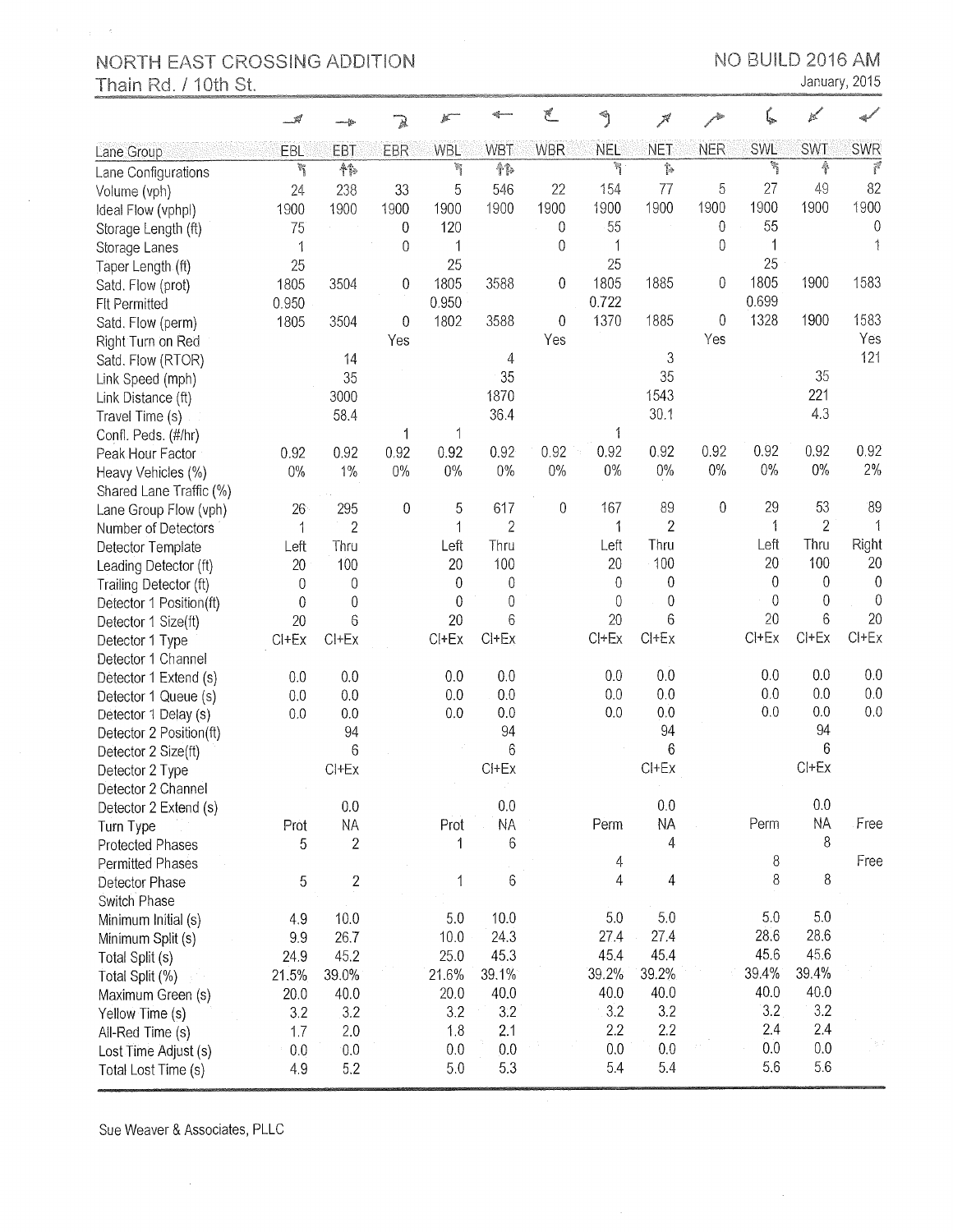$\chi^2 = \chi^2$ 

January, 2015

Ġ,

|                                                                     |       |                |     |             |                               | 巴          |                         |                  |     |                  |             |                  |
|---------------------------------------------------------------------|-------|----------------|-----|-------------|-------------------------------|------------|-------------------------|------------------|-----|------------------|-------------|------------------|
| Lane Group                                                          | EBL   | <b>EBT</b>     | EBR | <b>WBL</b>  | <b>WBT</b>                    | <b>WBR</b> | <b>NEL</b>              | <b>NET</b>       | NER | SWL              | <b>SWT</b>  | <b>SWR</b>       |
| Lead/Lag                                                            | Lead  | Lag            |     | Lead        | Lag                           |            |                         |                  |     |                  |             |                  |
| Lead-Lag Optimize?                                                  |       | Yes            |     | Yes         |                               |            |                         |                  |     |                  |             |                  |
| Vehicle Extension (s)                                               | 3.0   | 3.0            |     | 3.0         | 3.0                           |            | 3.0                     | 3.0              |     | 3.0              | 3.0         |                  |
| Recall Mode                                                         | None  | C-Max          |     | None        | C-Max                         |            | Max                     | Max              |     | Max              | Max         |                  |
| Walk Time (s)                                                       |       | 5.0            |     |             | 5.0                           |            | 5.0                     | 5.0              |     | 5.0              | 5.0         |                  |
| Flash Dont Walk (s)                                                 |       | 16.0           |     |             | 14.0                          |            | 17.0                    | 17.0             |     | 18.0             | 18.0        |                  |
| Pedestrian Calls (#/hr)                                             |       | $\mathbf 0$    |     |             | $\boldsymbol{0}$              |            | $\mathbf 0$             | 0                |     | $\boldsymbol{0}$ | $\theta$    |                  |
| Act Effct Green (s)                                                 | 7.2   | 62.6           |     | 6.0         | 57.1                          |            | 40.2                    | 40.2             |     | 40.0             | 40.0        | 115.8            |
| Actuated g/C Ratio                                                  | 0.06  | 0.54           |     | 0.05        | 0.49                          |            | 0.35                    | 0.35             |     | 0.35             | 0.35        | 1.00             |
| v/c Ratio                                                           | 0.23  | 0.16           |     | 0.05        | 0.35                          |            | 0.35                    | 0.14             |     | 0.06             | 0.08        | 0.06             |
| Control Delay                                                       | 56.0  | 13.6           |     | 53.2        | 19.6                          |            | 30.8                    | 25.8             |     | 26.0             | 26.1        | 0.1              |
| Queue Delay                                                         | 0.0   | 0.0            |     | 0.0         | 0.0                           |            | 0.0                     | 0.0              |     | 0.0              | 0.0         | 0.0              |
| <b>Total Delay</b>                                                  | 56.0  | 13.6           |     | 53.2        | 19.6                          |            | 30.8                    | 25.8             |     | 26.0             | 26.1        | 0.1              |
| LOS                                                                 | E     | B              |     | $\mathsf D$ | B                             |            | $\mathcal{C}$           | $\mathsf{C}$     |     | C                | $\mathsf C$ | $\overline{A}$   |
| Approach Delay                                                      |       | 17.0           |     |             | 19.9                          |            |                         | 29.0             |     |                  | 12.5        |                  |
| Approach LOS                                                        |       | B              |     |             | B                             |            |                         | $\mathsf C$      |     |                  | Β           |                  |
| 90th %ile Green (s)                                                 | 9.3   | 53.2           |     | 6.8         | 50.7                          |            | 40.2                    | 40.2             |     | 40.0             | 40.0        |                  |
| 90th %ile Term Code                                                 | Gap   | Coord          |     | Gap         | Coord                         |            | MaxR                    | MaxR             |     | MaxR             | MaxR        |                  |
| 70th %ile Green (s)                                                 | 8.0   | 65.0           |     | 0.0         | 52.0                          |            | 40.2                    | 40.2             |     | 40.0             | 40.0        |                  |
| 70th %ile Term Code                                                 | Gap   | Coord          |     | Skip        | Coord                         |            | MaxR                    | MaxR             |     | MaxR             | MaxR        |                  |
| 50th %ile Green (s)                                                 | 7.1   | 65.0           |     | 0.0         | 52.9                          |            | 40.2                    | 40.2             |     | 40.0             | 40.0        |                  |
| 50th %ile Term Code                                                 | Gap   | Coord          |     | Skip        | Coord                         |            | MaxR                    | MaxR             |     | MaxR             | MaxR        |                  |
| 30th %ile Green (s)                                                 | 0.0   | 65.0           |     | 0.0         | 64.9                          |            | 40.2                    | 40.2             |     | 40.0             | 40.0        |                  |
| 30th %ile Term Code                                                 | Skip  | Coord          |     | Skip        | Coord                         |            | MaxR                    | MaxR             |     | MaxR             | MaxR        |                  |
| 10th %ile Green (s)                                                 | 0.0   | 65.0           |     | 0.0         | 64.9                          |            | 40.2                    | 40.2             |     | 40.0             | 40.0        |                  |
| 10th %ile Term Code                                                 | Skip  | Coord          |     | Skip        | Coord                         |            | MaxR                    | MaxR             |     | MaxR             | MaxR        |                  |
| Queue Length 50th (ft)                                              | 19    | 50             |     | 4           | 153                           |            | 92                      | 44               |     | 14               | 26          | $\boldsymbol{0}$ |
| Queue Length 95th (ft)                                              | 48    | 92             |     | 17          | 207                           |            | 153                     | 82               |     | 36               | 56          | $\mathbf 0$      |
| Internal Link Dist (ft)                                             |       | 2920           |     |             | 1790                          |            | $\epsilon$ , $\epsilon$ | 1463             |     |                  | 141         |                  |
| Turn Bay Length (ft)                                                | 75    |                |     | 120         |                               |            | 55                      |                  |     | 55               |             |                  |
| Base Capacity (vph)                                                 | 311   | 1901           |     | 311         | 1770                          |            | 475                     | 656              |     | 458              | 656         | 1583             |
| Starvation Cap Reductn                                              | 0     | 0              |     | 0           | 0                             |            | 0                       | $\boldsymbol{0}$ |     | 0                | $\mathbf 0$ | 0                |
| Spillback Cap Reductn                                               | 0     | $\overline{0}$ |     | 0           | 0                             |            | $\boldsymbol{0}$        | 0                |     | $\boldsymbol{0}$ | 0           | $\overline{0}$   |
| Storage Cap Reductn                                                 | 0     | 0              |     | 0           | 0                             |            | 0                       | 0                |     | $\boldsymbol{0}$ | 0           | 0                |
| Reduced v/c Ratio                                                   | 0.08  | 0.16           |     | 0.02        | 0.35                          |            | 0.35                    | 0.14             |     | 0.06             | 0.08        | 0.06             |
| <b>Intersection Summary</b>                                         |       |                |     |             |                               |            |                         |                  |     |                  |             |                  |
| Area Type:                                                          | Other |                |     |             |                               |            |                         |                  |     |                  |             |                  |
| Cycle Length: 115.8                                                 |       |                |     |             |                               |            |                         |                  |     |                  |             |                  |
| Actuated Cycle Length: 115.8                                        |       |                |     |             |                               |            |                         |                  |     |                  |             |                  |
| Offset: 0 (0%), Referenced to phase 2:EBT and 6:WBT, Start of Green |       |                |     |             |                               |            |                         |                  |     |                  |             |                  |
| Natural Cycle: 70                                                   |       |                |     |             |                               |            |                         |                  |     |                  |             |                  |
| Control Type: Actuated-Coordinated                                  |       |                |     |             |                               |            |                         |                  |     |                  |             |                  |
| Maximum v/c Ratio: 0.35                                             |       |                |     |             |                               |            |                         |                  |     |                  |             |                  |
| Intersection Signal Delay: 20.0                                     |       |                |     |             | Intersection LOS: B           |            |                         |                  |     |                  |             |                  |
| Intersection Capacity Utilization 44.0%                             |       |                |     |             | <b>ICU Level of Service A</b> |            |                         |                  |     |                  |             |                  |
| Analysis Period (min) 15                                            |       |                |     |             |                               |            |                         |                  |     |                  |             |                  |
|                                                                     |       |                |     |             |                               |            |                         |                  |     |                  |             |                  |

Splits and Phases: 3: 10th Street & Thain Rd

| - 10<br>-01     | $\approx$ 2 (R) | 7 A S   |
|-----------------|-----------------|---------|
| $\overline{25}$ |                 | 145.4 s |
| ---             | 66(R)           | ಂ8      |
| [24.9 s]        | 88 TUD 2        | 145.6 s |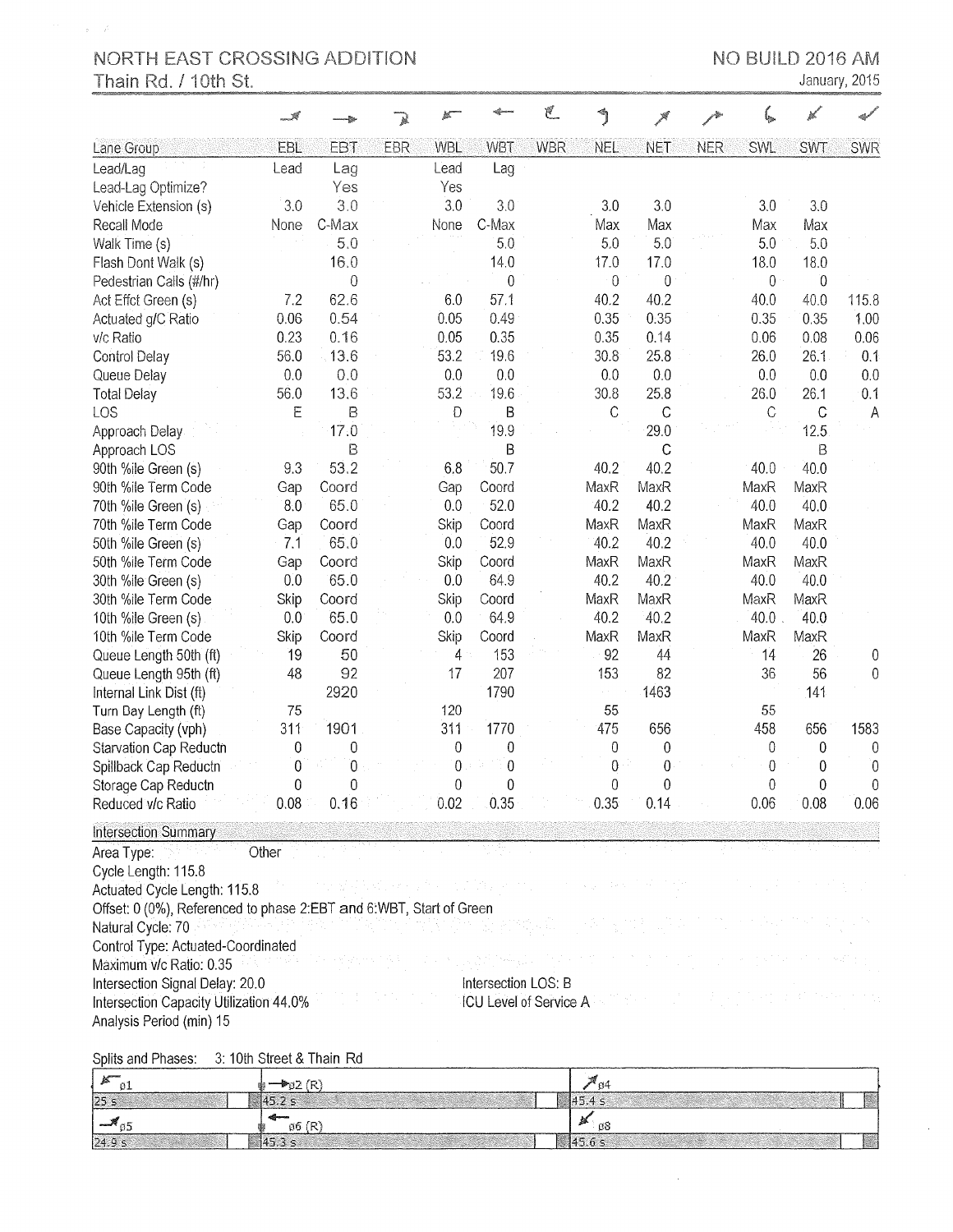$\hat{\xi}^{(1)}$  and

January, 2015

|                         | - 1     |                |              |             |                | €                |            | كلار           |                  |            | $\mathbb{R}^2$ |              |
|-------------------------|---------|----------------|--------------|-------------|----------------|------------------|------------|----------------|------------------|------------|----------------|--------------|
| Lane Group              | EBL     | EBT            | <b>EBR</b>   | <b>WBL</b>  | <b>WBT</b>     | <b>WBR</b>       | <b>NEL</b> | <b>NET</b>     | <b>NER</b>       | <b>SWL</b> | <b>SWT</b>     | <b>SWR</b>   |
| Lane Configurations     | e.      | 帏              |              | q           | 叠勤             |                  | ħ          | ţ,             |                  | ħ          | 叠              | Y            |
| Volume (vph)            | 55      | 685            | 104          | 18          | 417            | 33               | 139        | 94             | 9                | 103        | 115            | 67           |
| Ideal Flow (vphpl)      | 1900    | 1900           | 1900         | 1900        | 1900           | 1900             | 1900       | 1900           | 1900             | 1900       | 1900           | 1900         |
| Storage Length (ft)     | 75      |                | 0            | 120         |                | $\mathbf{0}$     | 55         |                | $\boldsymbol{0}$ | 55         |                | 0            |
| Storage Lanes           | 1       |                | 0            | 1           |                | 0                | 1          |                | 0                | 1          |                |              |
| Taper Length (ft)       | 25      |                |              | 25          |                |                  | 25         |                |                  | 25         |                |              |
| Lane Util. Factor       | 1.00    | 0.95           | 0.95         | 1.00        | 0.95           | 0.95             | 1.00       | 1.00           | 1.00             | 1.00       | 1.00           | 1.00         |
| Ped Bike Factor         |         | 1.00           |              | 1.00        |                |                  | 1.00       |                |                  |            |                |              |
| <b>Frt</b>              |         | 0.980          |              |             | 0.989          |                  |            | 0.987          |                  |            |                | 0.850        |
| FIt Protected           | 0.950   |                |              | 0.950       |                |                  | 0.950      |                |                  | 0.950      |                |              |
| Satd. Flow (prot)       | 1805    | 3527           | 0            | 1805        | 3570           | 0                | 1805       | 1875           | 0                | 1787       | 1900           | 1615         |
| <b>FIt Permitted</b>    | 0.950   |                |              | 0.950       |                |                  | 0.676      |                |                  | 0.685      |                |              |
| Satd. Flow (perm)       | 1805    | 3527           | 0            | 1803        | 3570           | 0                | 1283       | 1875           | $\boldsymbol{0}$ | 1289       | 1900           | 1615         |
| Right Turn on Red       |         |                | Yes          |             |                | Yes              |            |                | Yes              |            |                | Yes          |
| Satd. Flow (RTOR)       |         | 16             |              |             | 8              |                  |            | 5              |                  |            |                | 121          |
| Link Speed (mph)        |         | 35             |              |             | 35             |                  |            | 35             |                  |            | 35             |              |
| Link Distance (ft)      |         | 3000           |              |             | 1870           |                  |            | 1543           |                  |            | 221            |              |
| Travel Time (s)         |         | 58.4           |              |             | 36.4           |                  |            | 30.1           |                  |            | 4.3            |              |
| Confl. Peds. (#/hr)     |         |                |              |             |                |                  | 1          |                |                  |            |                |              |
| Peak Hour Factor        | 0.92    | 0.92           | 0.92         | 0.92        | 0.92           | 0.92             | 0.92       | 0.92           | 0.92             | 0.92       | 0.92           | 0.92         |
| Heavy Vehicles (%)      | $0\%$   | 0%             | $0\%$        | $0\%$       | 0%             | $0\%$            | 0%         | 0%             | $0\%$            | $1\%$      | 0%             | $0\%$        |
| Adj. Flow (vph)         | 60      | 745            | 113          | 20          | 453            | 36               | 151        | 102            | 10               | 112        | 125            | 73           |
| Shared Lane Traffic (%) |         |                |              |             |                |                  |            |                |                  |            |                |              |
| Lane Group Flow (vph)   | 60      | 858            | $\mathbf{0}$ | 20          | 489            | $\boldsymbol{0}$ | 151        | 112            | 0                | 112        | 125            | 73           |
| Number of Detectors     | 1       | $\overline{2}$ |              | 1           | $\overline{2}$ |                  | 1          | $\overline{2}$ |                  | 1          | $\overline{2}$ | 1            |
| Detector Template       | Left    | Thru           |              | Left        | Thru           |                  | Left       | Thru           |                  | Left       | Thru           |              |
| Leading Detector (ft)   | 20      | 100            |              | 20          | 100            |                  | 20         | 100            |                  | 20         | 100            | Right<br>20  |
| Trailing Detector (ft)  | 0       | $\mathbf{0}$   |              | 0           | 0              |                  | 0          | 0              |                  | $\theta$   | $\overline{0}$ | $\mathbf{0}$ |
| Detector 1 Position(ft) | 0       | $\mathbf{0}$   |              | $\mathbf 0$ | 0              |                  | 0          | $\pmb{0}$      |                  | 0          | 0              | $\Omega$     |
| Detector 1 Size(ft)     | 20      | 6              |              | 20          | 6              |                  | 20         | 6              |                  | 20         | 6              | 20           |
| Detector 1 Type         | $Cl+Ex$ | $Cl + Ex$      |              | CI+Ex       | $Cl + Ex$      |                  | $Cl + Ex$  | $Cl+Ex$        |                  | $Cl + Ex$  | $Cl + Ex$      | $Cl + Ex$    |
| Detector 1 Channel      |         |                |              |             |                |                  |            |                |                  |            |                |              |
| Detector 1 Extend (s)   | 0.0     | 0.0            |              | 0.0         | 0.0            |                  | 0.0        | 0.0            |                  | 0.0        | 0.0            | 0.0          |
| Detector 1 Queue (s)    | 0.0     | 0.0            |              | 0.0         | 0.0            |                  | 0.0        | 0.0            |                  | 0.0        | 0.0            | 0.0          |
| Detector 1 Delay (s)    | 0.0     | 0.0            |              | 0.0         | 0.0            |                  | $0.0\,$    | $0.0\,$        |                  | $0.0\,$    | 0.0            | $0.0\,$      |
| Detector 2 Position(ft) |         | 94             |              |             | 94             |                  |            | 94             |                  |            | 94             |              |
| Detector 2 Size(ft)     |         | 6              |              |             | 6              |                  |            | 6              |                  |            | 6              |              |
| Detector 2 Type         |         | $Cl+Ex$        |              |             | $Cl + Ex$      |                  |            | $Cl + Ex$      |                  |            | $Cl + Ex$      |              |
| Detector 2 Channel      |         |                |              |             |                |                  |            |                |                  |            |                |              |
| Detector 2 Extend (s)   |         | 0.0            |              |             | 0.0            |                  |            | 0.0            |                  |            | 0.0            |              |
| Turn Type               | Prot    | <b>NA</b>      |              | Prot        | <b>NA</b>      |                  | Perm       | <b>NA</b>      |                  | Perm       | <b>NA</b>      | Free         |
| Protected Phases        | 5       | $\overline{c}$ |              | 1           | 6              |                  |            | $\overline{A}$ |                  |            | 8              |              |
| Permitted Phases        |         |                |              |             |                |                  | 4          |                |                  | 8          |                | Free         |
| Detector Phase          | 5       | $\overline{c}$ |              | 1           | $\,6$          |                  | 4          | 4              |                  | 8          | 8              |              |
| Switch Phase            |         |                |              |             |                |                  |            |                |                  |            |                |              |
| Minimum Initial (s)     | 4.9     | 10.0           |              | 5.0         | 10.0           |                  | 5.0        | 5.0            |                  | 5.0        | 5.0            |              |
| Minimum Split (s)       | 9.9     | 26.7           |              | 10.0        | 24.3           |                  | 27.4       | 27.4           |                  | 28.6       | 28.6           |              |
| Total Split (s)         | 24.9    | 45.2           |              | 25.0        | 45.3           |                  | 45.4       | 45.4           |                  | 45.6       | 45.6           |              |
| Total Split (%)         | 21.5%   | 39.0%          |              | 21.6%       | 39.1%          |                  | 39.2%      | 39.2%          |                  |            |                |              |
|                         |         |                |              |             |                |                  |            |                |                  | 39.4%      | 39.4%          |              |

Sue Weaver & Associates, PLLC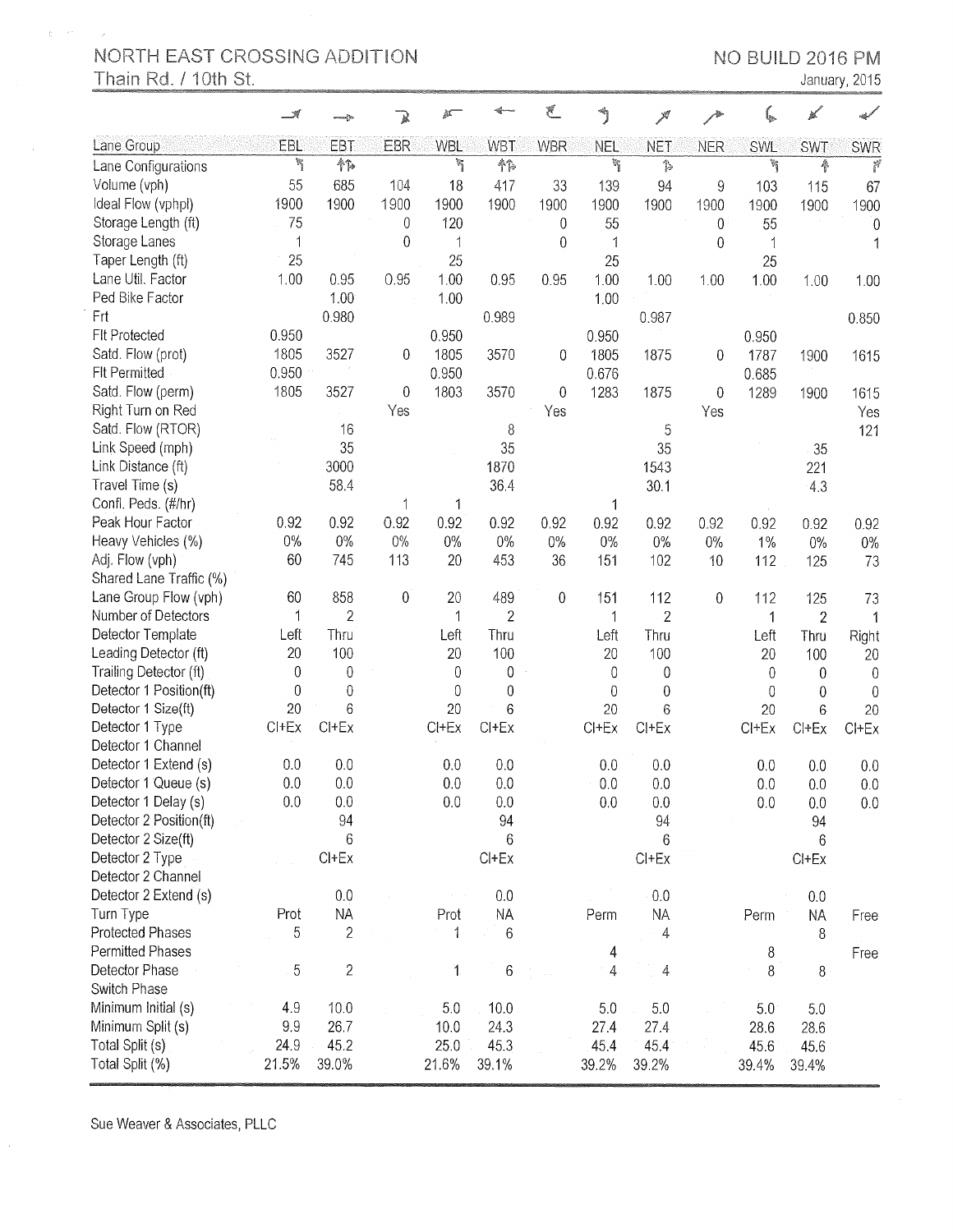$\bar{L}$  $\alpha = 1$ 

January, 2015

|                                                                     |             |                  |            | 舷           |                        | F.         |             | 术             |            |                  |              |                |
|---------------------------------------------------------------------|-------------|------------------|------------|-------------|------------------------|------------|-------------|---------------|------------|------------------|--------------|----------------|
| Lane Group                                                          | EBL         | <b>EBT</b>       | <b>EBR</b> | <b>WBL</b>  | WBT                    | <b>WBR</b> | <b>NEL</b>  | <b>NET</b>    | <b>NER</b> | <b>SWL</b>       | <b>SWT</b>   | <b>SWR</b>     |
| Maximum Green (s)                                                   | 20.0        | 40.0             |            | 20:0        | 40.0                   |            | 40.0        | 40.0          |            | 40.0             | 40.0         |                |
| Yellow Time (s)                                                     | 3.2         | 3.2              |            | 3.2         | 3.2                    |            | 3.2         | 3.2           |            | 3.2              | 3.2          |                |
| All-Red Time (s)                                                    | 1.7         | 2.0              |            | 1.8         | 2.1                    |            | 2.2         | 2.2           |            | 2.4              | 2.4          |                |
| Lost Time Adjust (s)                                                | 0.0         | 0.0              |            | 0.0         | 0.0                    |            | 0.0         | 0.0           |            | 0.0              | 0.0          |                |
| Total Lost Time (s)                                                 | 4.9         | 5.2              |            | 5.0         | 5.3                    |            | 5.4         | 5.4           |            | 5.6              | 5.6          |                |
| Lead/Lag                                                            | Lead        | Lag              |            | Lead        | Lag                    |            |             |               |            |                  |              |                |
| Lead-Lag Optimize?                                                  |             | Yes              |            | Yes         |                        |            |             |               |            |                  |              |                |
| Vehicle Extension (s)                                               | 3.0         | 3.0              |            | 3.0         | 3.0                    |            | 3.0         | 3.0           |            | 3.0              | 3.0          |                |
| Recall Mode                                                         | None        | C-Max            |            | None        | C-Max                  |            | Max         | Max           |            | Max              | Max          |                |
| Walk Time (s)                                                       |             | 5.0              |            |             | 5.0                    |            | 5.0         | 5.0           |            | 5.0              | 5.0          |                |
| Flash Dont Walk (s)                                                 |             | 16.0             |            |             | 14.0                   |            | 17.0        | 17.0          |            | 18.0             | 18.0         |                |
| Pedestrian Calls (#/hr)                                             |             | $\boldsymbol{0}$ |            |             | $\mathbf 0$            |            | 0           | $\mathbf 0$   |            | 0                | $\mathbf 0$  |                |
| Act Effct Green (s)                                                 | 9.2         | 59.8             |            | 6.9         | 52.9                   |            | 40.2        | 40.2          |            | 40.0             | 40.0         | 115.8          |
| Actuated g/C Ratio                                                  | 0.08        | 0.52             |            | 0.06        | 0.46                   |            | 0.35        | 0.35          |            | 0.35             | 0.35         | 1.00           |
| v/c Ratio                                                           | 0.42        | 0.47             |            | 0.19        | 0.30                   |            | 0.34        | 0.17          |            | 0.25             | 0.19         | 0.05           |
| Control Delay                                                       | 58.7        | 19.6             |            | 55.3        | 21.1                   |            | 30.7        | 25.9          |            | 29.1             | 27.6         | 0.1            |
| Queue Delay                                                         | 0.0         | 0.0              |            | 0.0         | 0.0                    |            | 0.0         | 0.0           |            | 0.0              | 0.0          | 0.0            |
| <b>Total Delay</b>                                                  | 58.7        | 19.6             |            | 55.3        | 21.1                   |            | 30.7        | 25.9          |            | 29.1             | 27.6         | 0.1            |
| LOS                                                                 | E           | Β                |            | E           | $\mathbb C$            |            | $\mathsf C$ | $\mathcal{C}$ |            | C                | $\mathsf{C}$ | $\mathsf{A}$   |
| Approach Delay                                                      |             | 22.2             |            |             | 22.4                   |            |             | 28.7          |            |                  | 21.6         |                |
| Approach LOS                                                        |             | C                |            |             | C                      |            |             | $\mathsf{C}$  |            |                  | $\mathsf C$  |                |
| Queue Length 50th (ft)                                              | 43          | 182              |            | 14          | 120                    |            | 83          | 55            |            | 59               | 65           | 0              |
| Queue Length 95th (ft)                                              | 85          | 299              |            | 40          | 170                    |            | 141         | 98            |            | 107              | 111          | $\overline{0}$ |
| Internal Link Dist (ft)                                             |             | 2920             |            |             | 1790                   |            |             | 1463          |            |                  | 141          |                |
| Turn Bay Length (ft)                                                | 75          |                  |            | 120         |                        |            | 55          |               |            | 55               |              |                |
| Base Capacity (vph)                                                 | 311         | 1827             |            | 311         | 1635                   |            | 445         | 654           |            | 445              | 656          | 1615           |
| Starvation Cap Reductn                                              | 0           | 0                |            | 0           | 0                      |            | 0           | 0             |            | 0                | 0            | 0              |
| Spillback Cap Reductn                                               | 0           | $\pmb{0}$        |            | 0           | 0                      |            | 0           | 0             |            | 0                | 0            | 0              |
| Storage Cap Reductn                                                 | 0           | $\mathbf 0$      |            | $\mathbf 0$ | $\boldsymbol{0}$       |            | 0           | 0             |            | $\boldsymbol{0}$ | $\pmb{0}$    | 0              |
| Reduced v/c Ratio                                                   | 0.19        | 0.47             |            | 0.06        | 0.30                   |            | 0.34        | 0.17          |            | 0.25             | 0.19         | 0.05           |
| Intersection Summary                                                |             |                  |            |             |                        |            |             |               |            |                  |              |                |
| Area Type:                                                          | Other       |                  |            |             |                        |            |             |               |            |                  |              |                |
| Cycle Length: 115.8                                                 |             |                  |            |             |                        |            |             |               |            |                  |              |                |
| Actuated Cycle Length: 115.8                                        |             |                  |            |             |                        |            |             |               |            |                  |              |                |
| Offset: 0 (0%), Referenced to phase 2:EBT and 6:WBT, Start of Green |             |                  |            |             |                        |            |             |               |            |                  |              |                |
| Natural Cycle: 70                                                   |             |                  |            |             |                        |            |             |               |            |                  |              |                |
| Control Type: Actuated-Coordinated                                  |             |                  |            |             |                        |            |             |               |            |                  |              |                |
| Maximum v/c Ratio: 0.47                                             |             |                  |            |             |                        |            |             |               |            |                  |              |                |
| Intersection Signal Delay: 23.0                                     |             |                  |            |             | Intersection LOS: C    |            |             |               |            |                  |              |                |
| Intersection Capacity Utilization 53.8%                             |             |                  |            |             | ICU Level of Service A |            |             |               |            |                  |              |                |
| Analysis Period (min) 15                                            |             |                  |            |             |                        |            |             |               |            |                  |              |                |
| Splits and Phases:                                                  | 3: Thain Rd |                  |            |             |                        |            |             |               |            |                  |              |                |

|        | $\rightarrow$ ez $(R)$ | * 34    |    |
|--------|------------------------|---------|----|
| 25 s   | 15.2 s                 | 145.4 s |    |
|        | 06(R)                  | ុមុទ    |    |
| 24.9 s | 45,3 s                 | 145.6 s | ä. |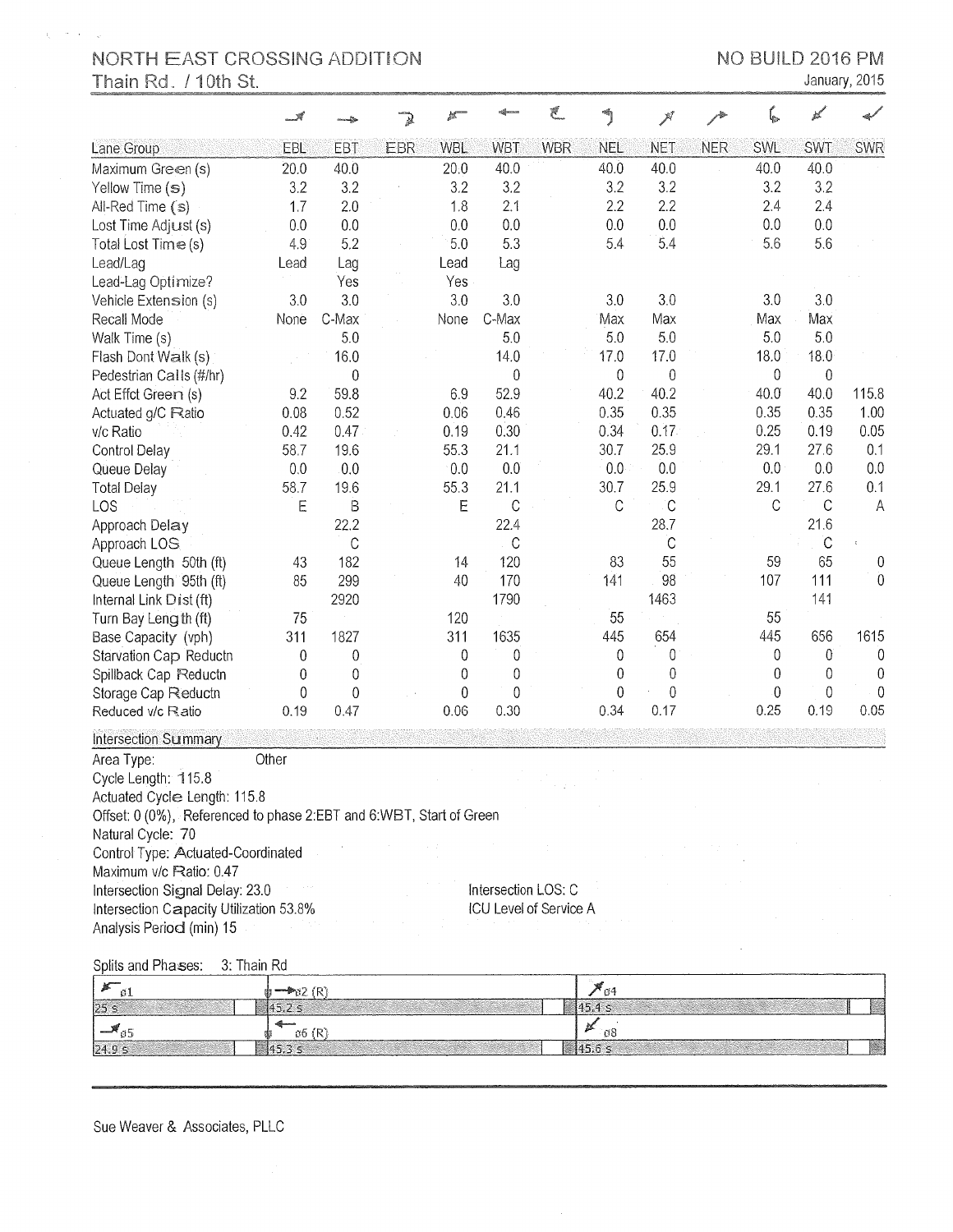#### Lanes, Volumes, Timings No. 2008 PM 8: 10th St & Thain Rd 10/05/2016

|                                   |              |                  | ◠              | ×.               |                |              | ٠              | ×.             |                |                |                |                  |
|-----------------------------------|--------------|------------------|----------------|------------------|----------------|--------------|----------------|----------------|----------------|----------------|----------------|------------------|
| Lane Group                        | <b>NBL</b>   | <b>NBT</b>       | <b>NBR</b>     | <b>SBL</b>       | <b>SBT</b>     | <b>SBR</b>   | <b>SEL</b>     | <b>SET</b>     | <b>SER</b>     | <b>NWL</b>     | <b>NWT</b>     | <b>NWR</b>       |
| Lane Configurations               | ۲            | Ъ                |                | ۲                | ↟              | ۴            | ١              | ተኈ             |                | ۲              | ተኈ             |                  |
| Traffic Volume (vph)              | 139          | 94               | 9              | 103              | 115            | 67           | 55             | 685            | 104            | 18             | 417            | 33               |
| Future Volume (vph)               | 139          | 94               | 9              | 103              | 115            | 67           | 55             | 685            | 104            | 18             | 417            | 33               |
| Ideal Flow (vphpl)                | 1900         | 1900             | 1900           | 1900             | 1900           | 1900         | 1900           | 1900           | 1900           | 1900           | 1900           | 1900             |
| Storage Length (ft)               | 75           |                  | 0              | $\boldsymbol{0}$ |                | 0            | 60             |                | 0              | 60             |                | $\boldsymbol{0}$ |
| <b>Storage Lanes</b>              | $\mathbf{1}$ |                  | $\overline{0}$ | 1                |                | $\mathbf{1}$ | $\mathbf{1}$   |                | $\mathbf 0$    | 1              |                | $\overline{0}$   |
| Taper Length (ft)                 | 100          |                  |                | 25               |                |              | 110            |                |                | 110            |                |                  |
| Lane Util. Factor                 | 1.00         | 1.00             | 1.00           | 1.00             | 1.00           | 1.00         | 1.00           | 0.95           | 0.95           | 1.00           | 0.95           | 0.95             |
| Ped Bike Factor                   |              |                  |                | 1.00             |                |              |                |                |                |                |                |                  |
| Frt                               |              | 0.987            |                |                  |                | 0.850        |                | 0.980          |                |                | 0.989          |                  |
| <b>Flt Protected</b>              | 0.950        |                  |                | 0.950            |                |              | 0.950          |                |                | 0.950          |                |                  |
| Satd. Flow (prot)                 | 1805         | 1875             | $\overline{0}$ | 1805             | 1900           | 1583         | 1805           | 3507           | $\mathbf 0$    | 1805           | 3570           | $\overline{0}$   |
| <b>Flt Permitted</b>              | 0.676        |                  |                | 0.685            |                |              | 0.404          |                |                | 0.266          |                |                  |
| Satd. Flow (perm)                 | 1284         | 1875             | $\overline{0}$ | 1300             | 1900           | 1583         | 768            | 3507           | $\overline{0}$ | 505            | 3570           | $\overline{0}$   |
| Right Turn on Red                 |              |                  | Yes            |                  |                | Yes          |                |                | Yes            |                |                | Yes              |
| Satd. Flow (RTOR)                 |              | 5                |                |                  |                | 114          |                | 20             |                |                | 9              |                  |
| Link Speed (mph)                  |              | 35               |                |                  | 35             |              |                | 35             |                |                | 35             |                  |
| Link Distance (ft)                |              | 628              |                |                  | 236            |              |                | 939            |                |                | 866            |                  |
| Travel Time (s)                   |              | 12.2             |                |                  | 4.6            |              |                | 18.3           |                |                | 16.9           |                  |
| Confl. Peds. (#/hr)               |              |                  |                | 1                |                |              |                |                |                |                |                |                  |
| Peak Hour Factor                  | 0.92         | 0.92             | 0.92           | 0.92             | 0.92           | 0.92         | 0.92           | 0.92           | 0.92           | 0.92           | 0.92           | 0.92             |
| Heavy Vehicles (%)                | 0%           | 0%               | 0%             | 0%               | 0%             | 2%           | 0%             | 1%             | 0%             | 0%             | 0%             | $0\%$            |
| Adj. Flow (vph)                   | 151          | 102              | 10             | 112              | 125            | 73           | 60             | 745            | 113            | 20             | 453            | 36               |
| Shared Lane Traffic (%)           |              |                  |                |                  |                |              |                |                |                |                |                |                  |
| Lane Group Flow (vph)             | 151          | 112              | $\mathbf 0$    | 112              | 125            | 73           | 60             | 858            | 0              | 20             | 489            | $\boldsymbol{0}$ |
| <b>Enter Blocked Intersection</b> | <b>No</b>    | N <sub>o</sub>   | N <sub>0</sub> | <b>No</b>        | N <sub>o</sub> | <b>No</b>    | N <sub>o</sub> | N <sub>o</sub> | <b>No</b>      | N <sub>o</sub> | N <sub>o</sub> | <b>No</b>        |
| Lane Alignment                    | Left         | Left             | Right          | Left             | Left           | Right        | Left           | Left           | Right          | Left           | Left           | Right            |
| Median Width(ft)                  |              | 12               |                |                  | 12             |              |                | 12             |                |                | 12             |                  |
| Link Offset(ft)                   |              | $\boldsymbol{0}$ |                |                  | $\mathbf 0$    |              |                | $\mathbf 0$    |                |                | 0              |                  |
| Crosswalk Width(ft)               |              | 16               |                |                  | 16             |              |                | 16             |                |                | 16             |                  |
| Two way Left Turn Lane            |              |                  |                |                  |                |              |                |                |                |                |                |                  |
| <b>Headway Factor</b>             | 1.00         | 1.00             | 1.00           | 1.00             | 1.00           | 1.00         | 1.00           | 1.00           | 1.00           | 1.00           | 1.00           | 1.00             |
| Turning Speed (mph)               | 15           |                  | 9              | 15               |                | 9            | 15             |                | 9              | 15             |                | 9                |
| Turn Type                         | Perm         | <b>NA</b>        |                | Perm             | <b>NA</b>      | Free         | $pm+pt$        | <b>NA</b>      |                | $pm+pt$        | <b>NA</b>      |                  |
| <b>Protected Phases</b>           |              | 4                |                |                  | 8              |              | 5              | $\overline{2}$ |                | 1              | 6              |                  |
| <b>Permitted Phases</b>           | 4            |                  |                | 8                |                | Free         | $\overline{2}$ |                |                | 6              |                |                  |
| Detector Phase                    | 4            | $\overline{4}$   |                | 8                | 8              |              | 5              | $\overline{2}$ |                | 1              | 6              |                  |
| <b>Switch Phase</b>               |              |                  |                |                  |                |              |                |                |                |                |                |                  |
| Minimum Initial (s)               | 5.0          | 5.0              |                | 5.0              | 5.0            |              | 5.0            | 10.0           |                | 5.0            | 10.0           |                  |
| Minimum Split (s)                 | 27.4         | 27.4             |                | 28.6             | 28.6           |              | 9.9            | 26.7           |                | 10.0           | 24.3           |                  |
| Total Split (s)                   | 46.0         | 46.0             |                | 46.0             | 46.0           |              | 12.0           | 59.8           |                | 10.0           | 57.8           |                  |
| Total Split (%)                   | 39.7%        | 39.7%            |                | 39.7%            | 39.7%          |              | 10.4%          | 51.6%          |                | 8.6%           | 49.9%          |                  |
| Maximum Green (s)                 | 40.6         | 40.6             |                | 40.4             | 40.4           |              | 7.8            | 54.6           |                | 5.8            | 52.5           |                  |
| Yellow Time (s)                   | 3.2          | 3.2              |                | 3.2              | 3.2            |              | 3.2            | 3.2            |                | 3.2            | 3.2            |                  |
| All-Red Time (s)                  | 2.2          | 2.2              |                | 2.4              | 2.4            |              | 1.0            | 2.0            |                | 1.0            | 2.1            |                  |
| Lost Time Adjust (s)              | 0.0          | 0.0              |                | 0.0              | 0.0            |              | 0.0            | 0.0            |                | 0.0            | 0.0            |                  |
| Total Lost Time (s)               | 5.4          | 5.4              |                | 5.6              | 5.6            |              | 4.2            | 5.2            |                | 4.2            | 5.3            |                  |
| Lead/Lag                          |              |                  |                |                  |                |              | Lead           | Lag            |                | Lead           | Lag            |                  |
| Lead-Lag Optimize?                |              |                  |                |                  |                |              |                | Yes            |                | Yes            |                |                  |

Synchro 9 Report Page 1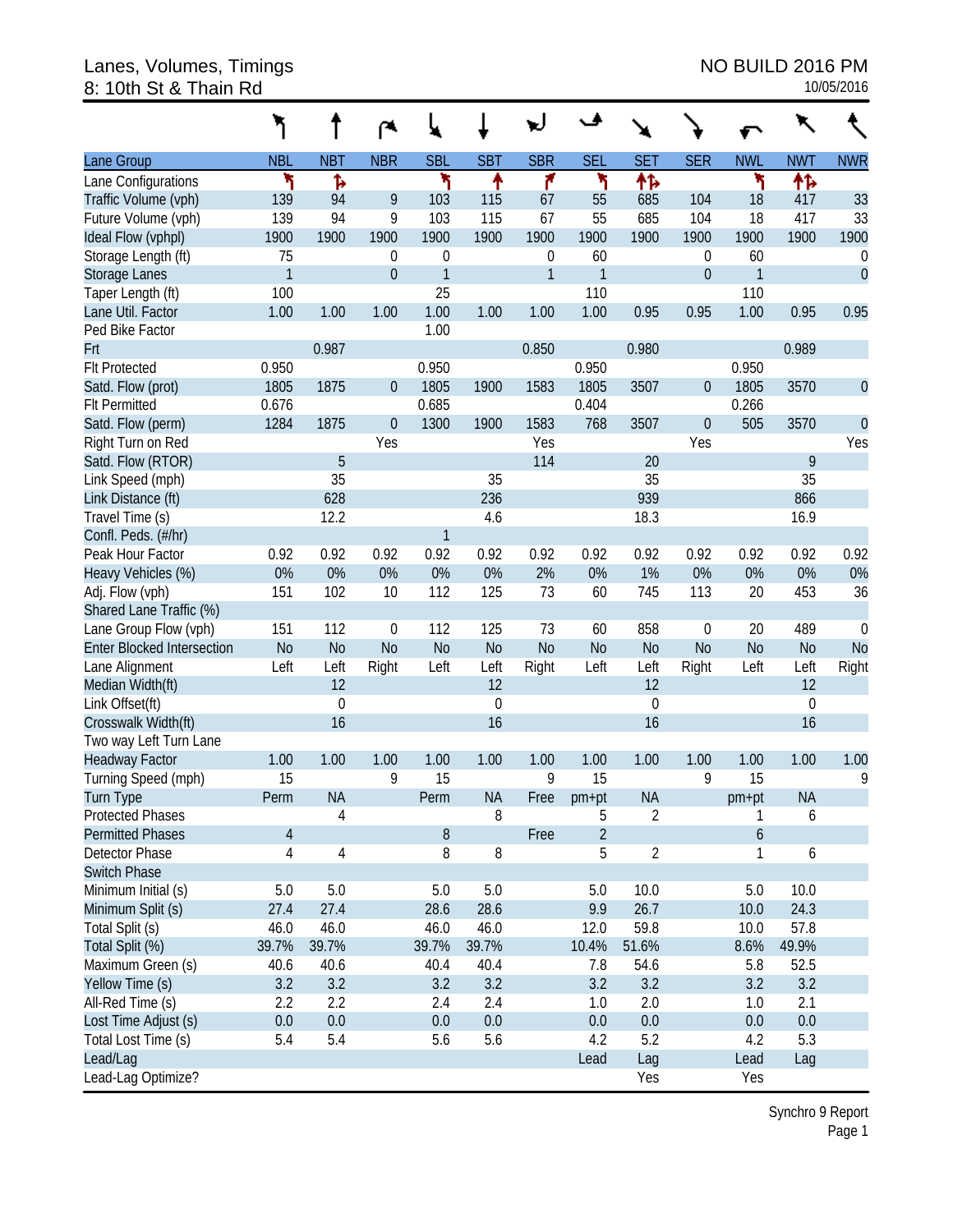#### Lanes, Volumes, Timings No. 2008 PM 8: 10th St & Thain Rd 10/05/2016

|                                                                       |                       |                  | ۴          | ⊾                |                |                               | 、▲               |                  |            |                  |                  |            |
|-----------------------------------------------------------------------|-----------------------|------------------|------------|------------------|----------------|-------------------------------|------------------|------------------|------------|------------------|------------------|------------|
| Lane Group                                                            | <b>NBL</b>            | <b>NBT</b>       | <b>NBR</b> | <b>SBL</b>       | <b>SBT</b>     | <b>SBR</b>                    | <b>SEL</b>       | <b>SET</b>       | <b>SER</b> | <b>NWL</b>       | <b>NWT</b>       | <b>NWR</b> |
| Vehicle Extension (s)                                                 | 3.0                   | 3.0              |            | 3.0              | 3.0            |                               | 3.0              | 3.0              |            | 3.0              | 3.0              |            |
| Recall Mode                                                           | Max                   | Max              |            | Max              | Max            |                               | None             | C-Max            |            | None             | C-Max            |            |
| Walk Time (s)                                                         | 5.0                   | 5.0              |            | 5.0              | 5.0            |                               |                  | 5.0              |            |                  | 5.0              |            |
| Flash Dont Walk (s)                                                   | 17.0                  | 17.0             |            | 18.0             | 18.0           |                               |                  | 16.0             |            |                  | 14.0             |            |
| Pedestrian Calls (#/hr)                                               | $\boldsymbol{0}$      | $\overline{0}$   |            | $\mathbf 0$      | $\overline{0}$ |                               |                  | $\overline{0}$   |            |                  | $\overline{0}$   |            |
| Act Effct Green (s)                                                   | 40.6                  | 40.6             |            | 40.4             | 40.4           | 115.8                         | 64.7             | 60.6             |            | 61.0             | 55.3             |            |
| Actuated g/C Ratio                                                    | 0.35                  | 0.35             |            | 0.35             | 0.35           | 1.00                          | 0.56             | 0.52             |            | 0.53             | 0.48             |            |
| v/c Ratio                                                             | 0.34                  | 0.17             |            | 0.25             | 0.19           | 0.05                          | 0.12             | 0.47             |            | 0.06             | 0.29             |            |
| <b>Control Delay</b>                                                  | 30.3                  | 25.7             |            | 28.7             | 27.3           | 0.1                           | 11.9             | 18.7             |            | 11.6             | 19.1             |            |
| Queue Delay                                                           | 0.0                   | 0.0              |            | 0.0              | 0.0            | 0.0                           | 0.0              | 0.0              |            | 0.0              | 0.0              |            |
| <b>Total Delay</b>                                                    | 30.3                  | 25.7             |            | 28.7             | 27.3           | 0.1                           | 11.9             | 18.7             |            | 11.6             | 19.1             |            |
| LOS                                                                   | $\mathcal{C}$         | $\mathcal{C}$    |            | $\mathsf C$      | $\mathcal{C}$  | A                             | $\sf B$          | B                |            | B                | B                |            |
| Approach Delay                                                        |                       | 28.3             |            |                  | 21.4           |                               |                  | 18.2             |            |                  | 18.9             |            |
| Approach LOS                                                          |                       | $\mathsf C$      |            |                  | $\mathsf{C}$   |                               |                  | B                |            |                  | $\sf B$          |            |
| Queue Length 50th (ft)                                                | 82                    | 55               |            | 59               | 65             | $\mathbf{0}$                  | 19               | 182              |            | $\boldsymbol{6}$ | 115              |            |
| Queue Length 95th (ft)                                                | 141                   | 98               |            | 106              | 111            | $\boldsymbol{0}$              | 39               | 282              |            | 17               | 155              |            |
| Internal Link Dist (ft)                                               |                       | 548              |            |                  | 156            |                               |                  | 859              |            |                  | 786              |            |
| Turn Bay Length (ft)                                                  | 75                    |                  |            |                  |                |                               | 60               |                  |            | 60               |                  |            |
| Base Capacity (vph)                                                   | 450                   | 660              |            | 453              | 662            | 1583                          | 498              | 1845             |            | 331              | 1708             |            |
| Starvation Cap Reductn                                                | $\mathbf 0$           | $\mathbf 0$      |            | $\theta$         | 0              | 0                             | $\boldsymbol{0}$ | $\mathbf 0$      |            | $\mathbf 0$      | 0                |            |
| Spillback Cap Reductn                                                 | $\boldsymbol{0}$      | $\boldsymbol{0}$ |            | $\mathbf{0}$     | $\overline{0}$ | $\boldsymbol{0}$              | $\boldsymbol{0}$ | $\theta$         |            | $\mathbf{0}$     | $\boldsymbol{0}$ |            |
| Storage Cap Reductn                                                   | $\mathbf 0$           | $\mathbf 0$      |            | $\boldsymbol{0}$ | $\overline{0}$ | $\mathbf 0$                   | 0                | $\boldsymbol{0}$ |            | 0                | $\mathbf 0$      |            |
| Reduced v/c Ratio                                                     | 0.34                  | 0.17             |            | 0.25             | 0.19           | 0.05                          | 0.12             | 0.47             |            | 0.06             | 0.29             |            |
| <b>Intersection Summary</b>                                           |                       |                  |            |                  |                |                               |                  |                  |            |                  |                  |            |
| Area Type:                                                            | Other                 |                  |            |                  |                |                               |                  |                  |            |                  |                  |            |
| Cycle Length: 115.8                                                   |                       |                  |            |                  |                |                               |                  |                  |            |                  |                  |            |
| Actuated Cycle Length: 115.8                                          |                       |                  |            |                  |                |                               |                  |                  |            |                  |                  |            |
| Offset: 0 (0%), Referenced to phase 2:SETL and 6:NWTL, Start of Green |                       |                  |            |                  |                |                               |                  |                  |            |                  |                  |            |
| Natural Cycle: 70                                                     |                       |                  |            |                  |                |                               |                  |                  |            |                  |                  |            |
| Control Type: Actuated-Coordinated                                    |                       |                  |            |                  |                |                               |                  |                  |            |                  |                  |            |
| Maximum v/c Ratio: 0.47                                               |                       |                  |            |                  |                |                               |                  |                  |            |                  |                  |            |
| Intersection Signal Delay: 20.2                                       | Intersection LOS: C   |                  |            |                  |                |                               |                  |                  |            |                  |                  |            |
| Intersection Capacity Utilization 53.1%                               |                       |                  |            |                  |                | <b>ICU Level of Service A</b> |                  |                  |            |                  |                  |            |
| Analysis Period (min) 15                                              |                       |                  |            |                  |                |                               |                  |                  |            |                  |                  |            |
| Splits and Phases:                                                    | 8: 10th St & Thain Rd |                  |            |                  |                |                               |                  |                  |            |                  |                  |            |

| $\blacksquare$  | $\bigwedge$ Ø2 (R) | <b>Ø4</b>                  |
|-----------------|--------------------|----------------------------|
| 10 <sub>s</sub> | 59.8 s             | <b>461</b>                 |
| ى<br>Ø5         | Ø6(R)              | $\blacksquare$ $\oslash$ 8 |
| 12 <sub>s</sub> | 57.8 s.            | 46 <sub>5</sub>            |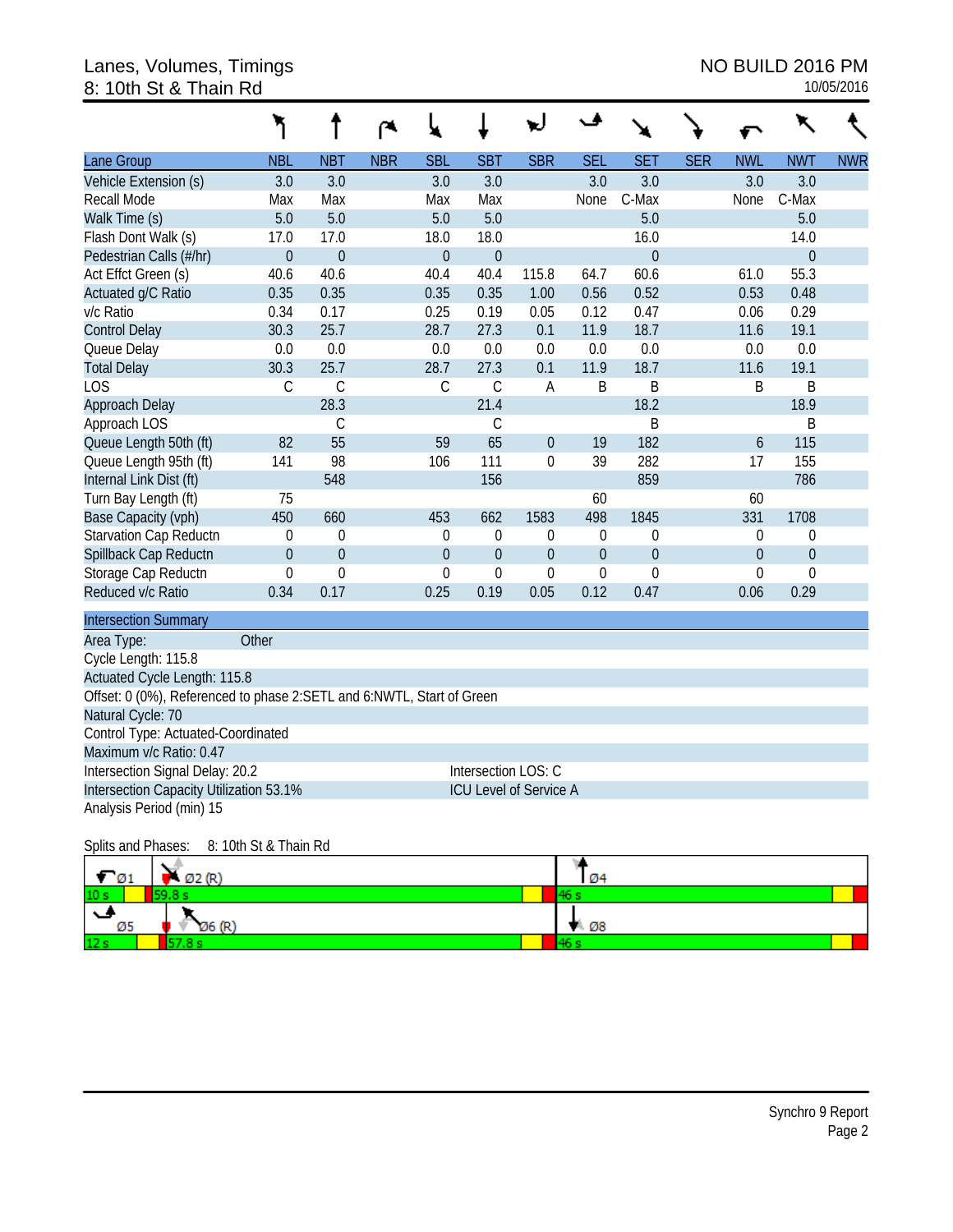Int Delay, s/veh 8.7

| .                        |            |                          |            |                          |            |            |
|--------------------------|------------|--------------------------|------------|--------------------------|------------|------------|
| <b>Movement</b>          | <b>WBL</b> | <b>WBR</b>               | <b>NET</b> | <b>NER</b>               | <b>SWL</b> | <b>SWT</b> |
| Lane Configurations      |            |                          | ቶቶ         |                          |            | ቶቶ         |
| Traffic Vol, veh/h       | 391        | 25                       | 191        | 147                      | 8          | 89         |
| Future Vol, veh/h        | 391        | 25                       | 191        | 147                      | 8          | 89         |
| Conflicting Peds, #/hr   | $\theta$   | $\Omega$                 | 0          | $\Omega$                 | $\Omega$   | $\theta$   |
| Sign Control             | Stop       | Stop                     | Free       | Free                     | Free       | Free       |
| <b>RT Channelized</b>    |            | Yield                    | $\sim$     | Yield                    |            | - None     |
| Storage Length           |            | 150                      |            | 100                      | 75         |            |
| Veh in Median Storage, # | $\theta$   | $\overline{\phantom{a}}$ | 0          | $\overline{\phantom{a}}$ |            | $\theta$   |
| Grade, %                 |            |                          |            |                          |            |            |
| Peak Hour Factor         | 92         | 92                       | 92         | 92                       | 92         | 92         |
| Heavy Vehicles, %        |            | h                        | 21         |                          | 40         | 40         |
| <b>Mvmt Flow</b>         | 425        | 27                       | 208        | 160                      | 9          | 97         |

| Major/Minor          | Minor1 |                          | Major1                   |                | Major <sub>2</sub> |                          |  |
|----------------------|--------|--------------------------|--------------------------|----------------|--------------------|--------------------------|--|
| Conflicting Flow All | 274    | 104                      | 0                        | $\Omega$       | 208                | $\mathbf 0$              |  |
| Stage 1              | 208    |                          |                          |                |                    |                          |  |
| Stage 2              | 66     | ٠                        |                          |                |                    | $\overline{\phantom{0}}$ |  |
| <b>Critical Hdwy</b> | 6.8    | 7.02                     | $\overline{\phantom{a}}$ |                | 4.9                | $\overline{\phantom{a}}$ |  |
| Critical Hdwy Stg 1  | 5.8    |                          |                          |                |                    |                          |  |
| Critical Hdwy Stg 2  | 5.8    | $\overline{\phantom{a}}$ |                          |                |                    |                          |  |
| Follow-up Hdwy       | 3.5    | 3.36                     |                          | $\overline{a}$ | 2.6                | $\overline{\phantom{a}}$ |  |
| Pot Cap-1 Maneuver   | 698    | 918                      |                          |                | 1124               |                          |  |
| Stage 1              | 813    | $\overline{\phantom{a}}$ |                          |                |                    |                          |  |
| Stage 2              | 955    |                          |                          |                |                    |                          |  |
| Platoon blocked, %   |        |                          | $\overline{\phantom{0}}$ | $\blacksquare$ |                    | $\blacksquare$           |  |
| Mov Cap-1 Maneuver   | 692    | 918                      | $\blacksquare$           |                | 1124               | $\blacksquare$           |  |
| Mov Cap-2 Maneuver   | 692    | ٠                        | $\overline{\phantom{0}}$ |                |                    |                          |  |
| Stage 1              | 813    | $\overline{\phantom{a}}$ |                          |                |                    |                          |  |
| Stage 2              | 947    | $\overline{\phantom{a}}$ |                          |                |                    | $\overline{\phantom{a}}$ |  |
|                      |        |                          |                          |                |                    |                          |  |

| Approach             | <b>WB</b> | <b>A</b> IF<br>NE | SW   |  |
|----------------------|-----------|-------------------|------|--|
| HCM Control Delay, s | 7.U       |                   | υ. ι |  |
| <b>HCM LOS</b>       |           |                   |      |  |

| Minor Lane/Major Mvmt        | <b>NET</b>     | NERWBLn1WBLn2 SWL SWT                       |     |              |                          |  |
|------------------------------|----------------|---------------------------------------------|-----|--------------|--------------------------|--|
| Capacity (veh/h)             | $\blacksquare$ | $\sim$                                      |     | 692 918 1124 | $\overline{\phantom{a}}$ |  |
| HCM Lane V/C Ratio           | $\sim$         | $-0.614$ 0.03 0.008                         |     |              | $\overline{\phantom{a}}$ |  |
| <b>HCM Control Delay (s)</b> | <u>е т</u>     | - 18.1<br>l a l                             |     | 9 82         | $\overline{\phantom{a}}$ |  |
| <b>HCM Lane LOS</b>          |                | C<br>$\Delta \phi = 0.01$ and $\Delta \phi$ | А   | A            | $\overline{\phantom{a}}$ |  |
| HCM 95th %tile Q(veh)        | $\sim$         | 42<br>$\sim$                                | 0.1 |              | $\overline{\phantom{a}}$ |  |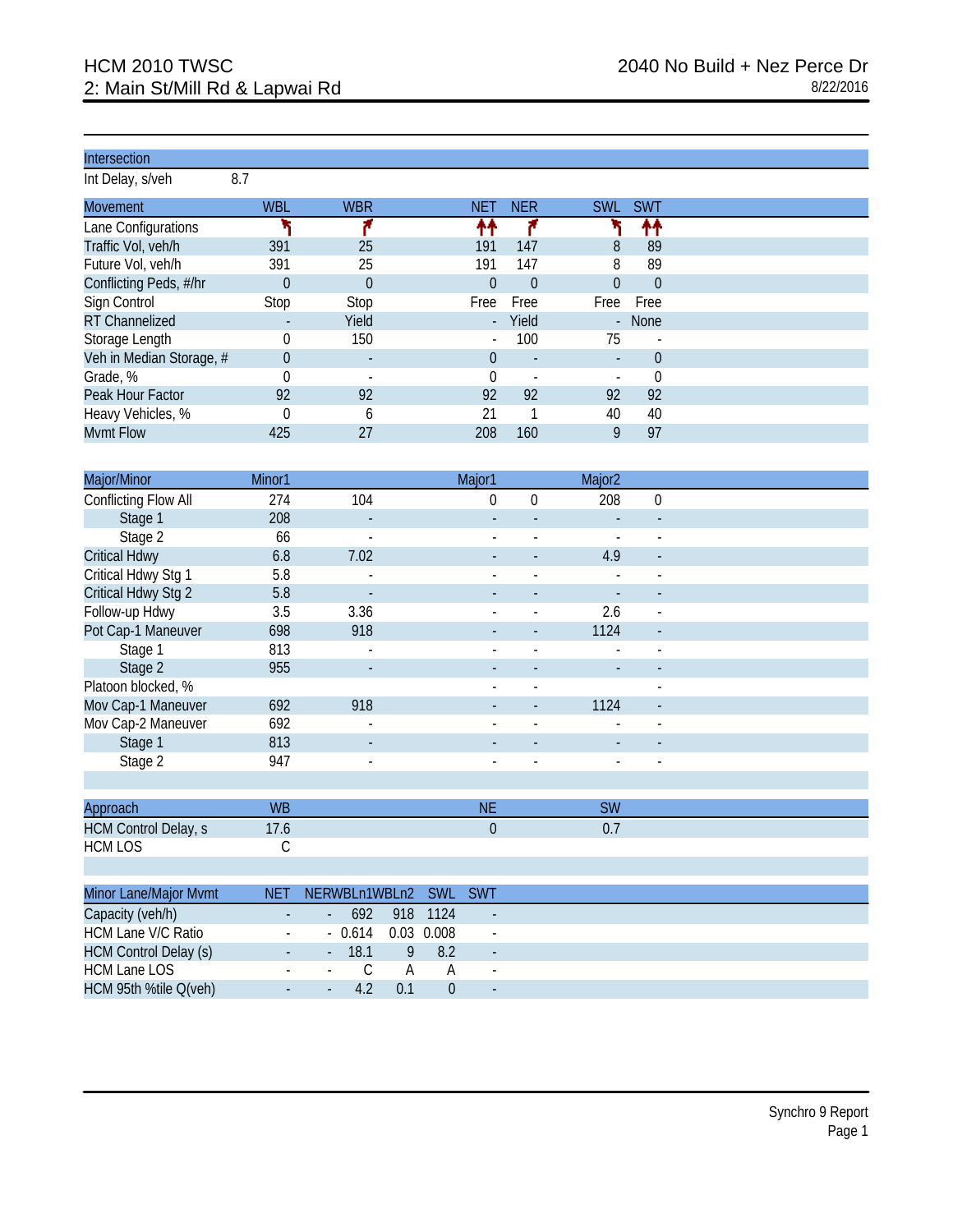|                                   |              | ₹            |             |              |              |                |
|-----------------------------------|--------------|--------------|-------------|--------------|--------------|----------------|
| Lane Group                        | <b>WBL</b>   | <b>WBR</b>   | <b>NET</b>  | <b>NER</b>   | <b>SWL</b>   | <b>SWT</b>     |
| Lane Configurations               | ۲            | ۴            | ↟↟          | ۴            | ٦            | ↟↟             |
| Traffic Volume (vph)              | 391          | 25           | 191         | 147          | $\, 8$       | 89             |
| Future Volume (vph)               | 391          | 25           | 191         | 147          | 8            | 89             |
| Ideal Flow (vphpl)                | 1900         | 1900         | 1900        | 1900         | 1900         | 1900           |
| Storage Length (ft)               | $\theta$     | 150          |             | 100          | 75           |                |
| Storage Lanes                     | $\mathbf{1}$ | $\mathbf{1}$ |             | $\mathbf{1}$ | $\mathbf{1}$ |                |
| Taper Length (ft)                 | 25           |              |             |              | 75           |                |
| Lane Util. Factor                 | 1.00         | 1.00         | 0.95        | 1.00         | 1.00         | 0.95           |
| Frt                               |              | 0.850        |             | 0.850        |              |                |
| <b>Flt Protected</b>              | 0.950        |              |             |              | 0.950        |                |
|                                   |              |              | 2983        | 1599         |              | 2579           |
| Satd. Flow (prot)                 | 1805         | 1524         |             |              | 1289         |                |
| <b>Flt Permitted</b>              | 0.950        |              |             |              | 0.635        |                |
| Satd. Flow (perm)                 | 1805         | 1524         | 2983        | 1599         | 862          | 2579           |
| Right Turn on Red                 |              | Yes          |             | Yes          |              |                |
| Satd. Flow (RTOR)                 |              | 27           |             | 160          |              |                |
| Link Speed (mph)                  | 35           |              | 35          |              |              | 35             |
| Link Distance (ft)                | 338          |              | 819         |              |              | 429            |
| Travel Time (s)                   | 6.6          |              | 16.0        |              |              | 8.4            |
| Peak Hour Factor                  | 0.92         | 0.92         | 0.92        | 0.92         | 0.92         | 0.92           |
| Heavy Vehicles (%)                | 0%           | 6%           | 21%         | 1%           | 40%          | 40%            |
| Adj. Flow (vph)                   | 425          | 27           | 208         | 160          | 9            | 97             |
| Shared Lane Traffic (%)           |              |              |             |              |              |                |
| Lane Group Flow (vph)             | 425          | 27           | 208         | 160          | 9            | 97             |
| <b>Enter Blocked Intersection</b> | No           | No           | No          | No           | <b>No</b>    | N <sub>o</sub> |
| Lane Alignment                    | Left         | Right        | Left        | Right        | Left         | Left           |
| Median Width(ft)                  | 12           |              | 12          |              |              | 12             |
| Link Offset(ft)                   | $\mathbf 0$  |              | $\mathbf 0$ |              |              | $\mathbf 0$    |
| Crosswalk Width(ft)               | 16           |              | 16          |              |              | 16             |
| Two way Left Turn Lane            |              |              |             |              |              |                |
| <b>Headway Factor</b>             | 1.00         | 1.00         | 1.00        | 1.00         | 1.00         | 1.00           |
| Turning Speed (mph)               | 15           | 9            |             | 9            | 15           |                |
| <b>Turn Type</b>                  | Perm         | Free         | <b>NA</b>   | Free         | Perm         | <b>NA</b>      |
| <b>Protected Phases</b>           |              |              | 4           |              |              | 8              |
| <b>Permitted Phases</b>           |              |              |             |              |              |                |
|                                   | 6            | Free         |             | Free         | 8            |                |
| Detector Phase                    | 6            |              | 4           |              | 8            | 8              |
| <b>Switch Phase</b>               |              |              |             |              |              |                |
| Minimum Initial (s)               | 5.0          |              | $5.0\,$     |              | 5.0          | 5.0            |
| Minimum Split (s)                 | 20.2         |              | 20.2        |              | 20.2         | 20.2           |
| Total Split (s)                   | 38.0         |              | 22.0        |              | 22.0         | 22.0           |
| Total Split (%)                   | 63.3%        |              | 36.7%       |              | 36.7%        | 36.7%          |
| Maximum Green (s)                 | 33.8         |              | 17.8        |              | 17.8         | 17.8           |
| Yellow Time (s)                   | 3.2          |              | 3.2         |              | 3.2          | 3.2            |
| All-Red Time (s)                  | 1.0          |              | 1.0         |              | 1.0          | 1.0            |
| Lost Time Adjust (s)              | $0.0\,$      |              | $0.0\,$     |              | 0.0          | $0.0\,$        |
| Total Lost Time (s)               | 4.2          |              | 4.2         |              | 4.2          | 4.2            |
| Lead/Lag                          |              |              |             |              |              |                |
| Lead-Lag Optimize?                |              |              |             |              |              |                |
| Vehicle Extension (s)             | 3.0          |              | 3.0         |              | 3.0          | 3.0            |
| Recall Mode                       | Min          |              | None        |              | None         | None           |
|                                   |              |              |             |              |              |                |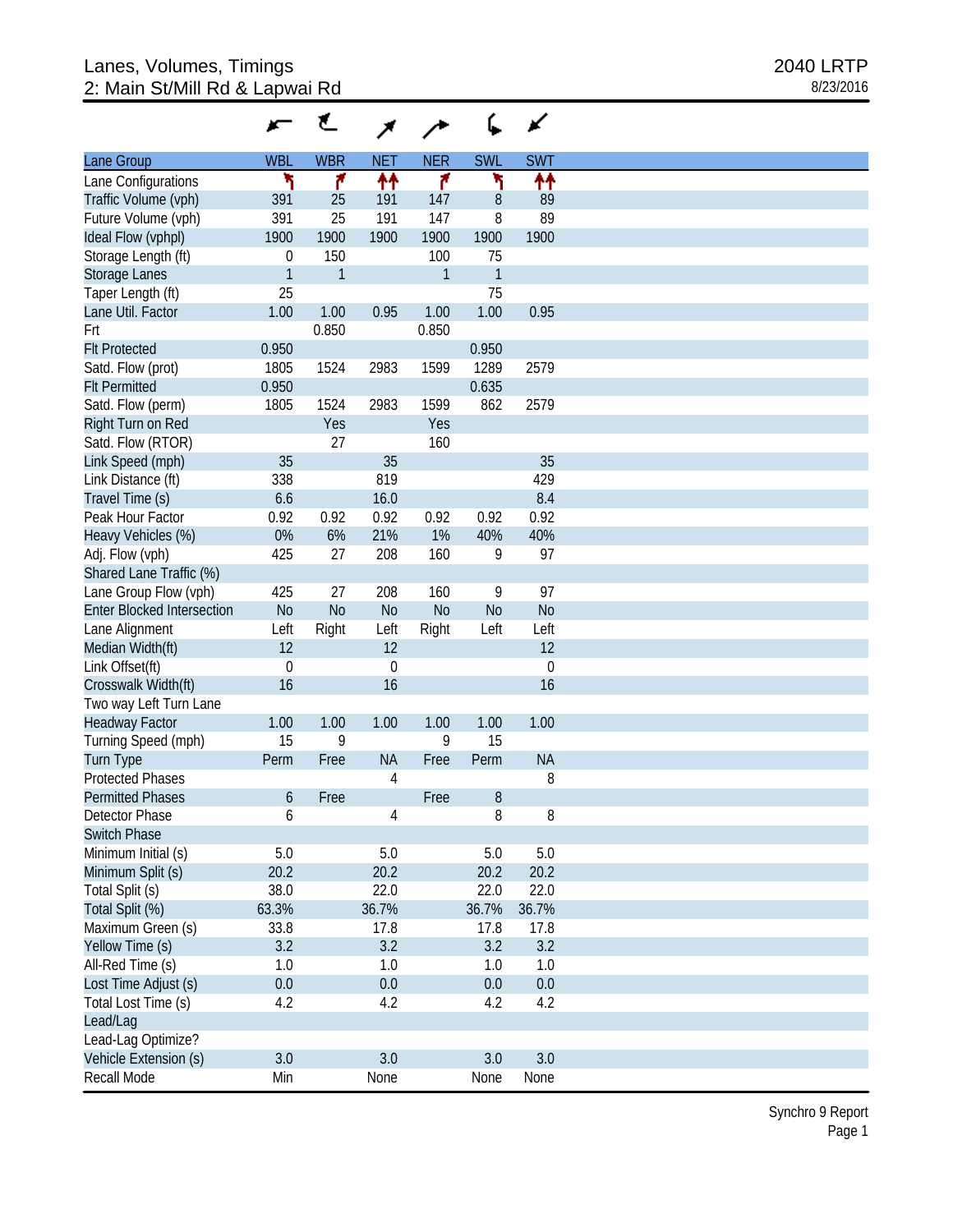|                                      |                | ť                |                |                |                | ∡              |
|--------------------------------------|----------------|------------------|----------------|----------------|----------------|----------------|
| Lane Group                           | <b>WBL</b>     | <b>WBR</b>       | <b>NET</b>     | <b>NER</b>     | <b>SWL</b>     | <b>SWT</b>     |
| Walk Time (s)                        | 5.0            |                  | 5.0            |                | 5.0            | 5.0            |
| Flash Dont Walk (s)                  | 11.0           |                  | 11.0           |                | 11.0           | 11.0           |
| Pedestrian Calls (#/hr)              | $\overline{0}$ |                  | $\overline{0}$ |                | $\overline{0}$ | $\overline{0}$ |
| Act Effct Green (s)                  | 16.2           | 29.2             | 7.6            | 29.2           | 7.5            | 7.5            |
| Actuated g/C Ratio                   | 0.55           | 1.00             | 0.26           | 1.00           | 0.26           | 0.26           |
| v/c Ratio                            | 0.42           | 0.02             | 0.27           | 0.10           | 0.04           | 0.15           |
| <b>Control Delay</b>                 | 7.3            | 0.0              | 10.0           | 0.1            | 9.5            | 9.4            |
| Queue Delay                          | 0.0            | 0.0              | 0.0            | 0.0            | 0.0            | 0.0            |
| <b>Total Delay</b>                   | 7.3            | 0.0              | 10.0           | 0.1            | 9.5            | 9.4            |
| <b>LOS</b>                           | Α              | Α                | A              | Α              | Α              | Α              |
| Approach Delay                       | 6.8            |                  | 5.7            |                |                | 9.4            |
| Approach LOS                         | Α              |                  | Α              |                |                | Α              |
| Queue Length 50th (ft)               | 38             | $\overline{0}$   | 11             | $\overline{0}$ | $\mathbf{1}$   | 5              |
| Queue Length 95th (ft)               | 90             | $\mathbf 0$      | 32             | $\overline{0}$ | $\overline{7}$ | 17             |
| Internal Link Dist (ft)              | 258            |                  | 739            |                |                | 349            |
| Turn Bay Length (ft)                 |                | 150              |                | 100            | 75             |                |
| Base Capacity (vph)                  | 1788           | 1524             | 1844           | 1599           | 533            | 1594           |
| Starvation Cap Reductn               | 0              | $\mathbf 0$      | $\theta$       | 0              | $\theta$       | $\mathbf{0}$   |
| Spillback Cap Reductn                | $\mathbf{0}$   | $\boldsymbol{0}$ | $\overline{0}$ | $\mathbf 0$    | $\overline{0}$ | $\theta$       |
| Storage Cap Reductn                  | $\overline{0}$ | $\overline{0}$   | $\overline{0}$ | 0              | $\Omega$       | $\overline{0}$ |
| Reduced v/c Ratio                    | 0.24           | 0.02             | 0.11           | 0.10           | 0.02           | 0.06           |
| <b>Intersection Summary</b>          |                |                  |                |                |                |                |
| Area Type:                           | Other          |                  |                |                |                |                |
| Cycle Length: 60                     |                |                  |                |                |                |                |
| Actuated Cycle Length: 29.2          |                |                  |                |                |                |                |
| Natural Cycle: 45                    |                |                  |                |                |                |                |
| Control Type: Actuated-Uncoordinated |                |                  |                |                |                |                |
| Maximum v/c Ratio: 0.42              |                |                  |                |                |                |                |

Intersection Signal Delay: 6.7 Intersection LOS: A Intersection Capacity Utilization 35.3% ICU Level of Service A Analysis Period (min) 15

Splits and Phases: 2: Main St/Mill Rd & Lapwai Rd

|    | 74        |
|----|-----------|
|    |           |
| Ø6 | <b>08</b> |
| 38 |           |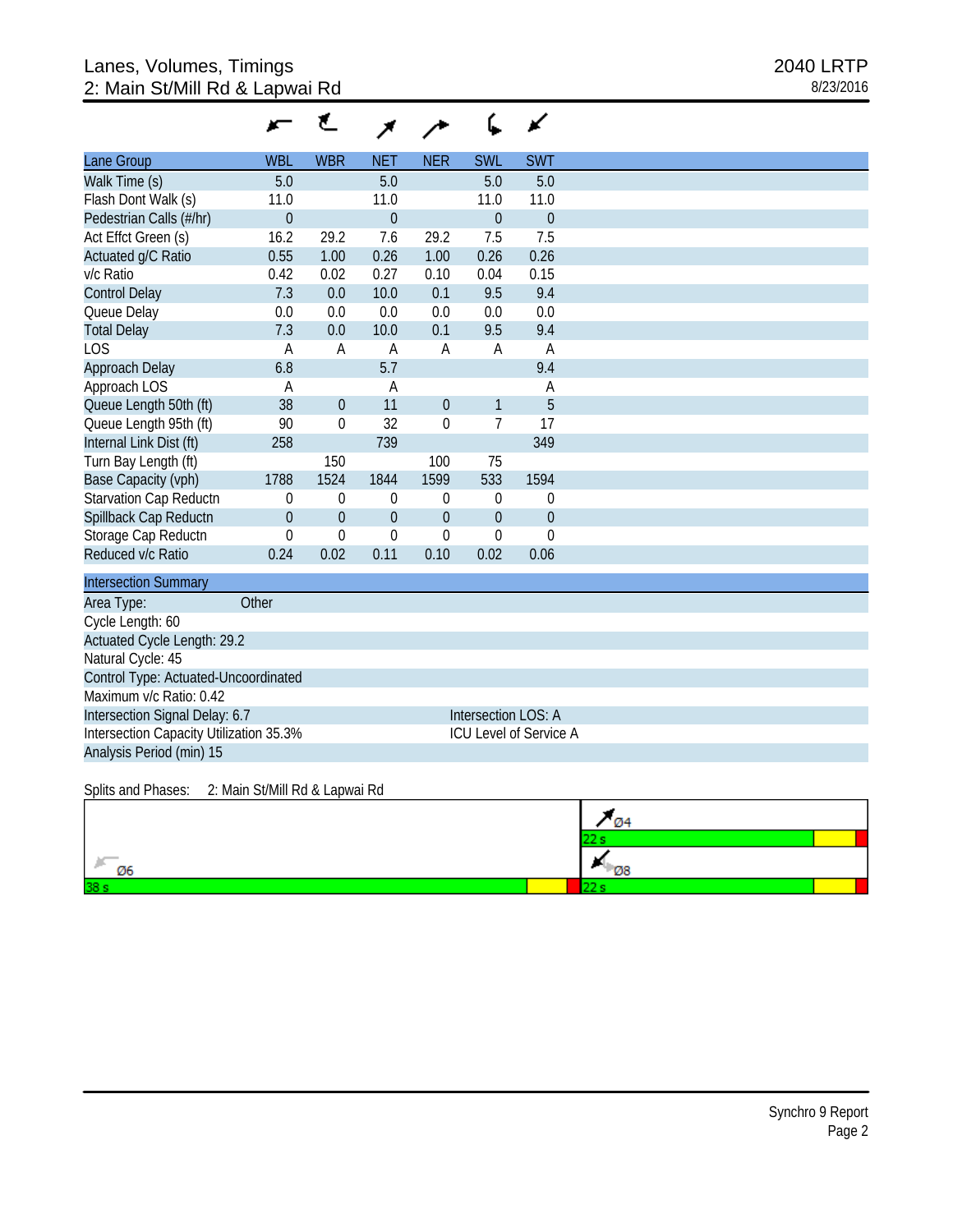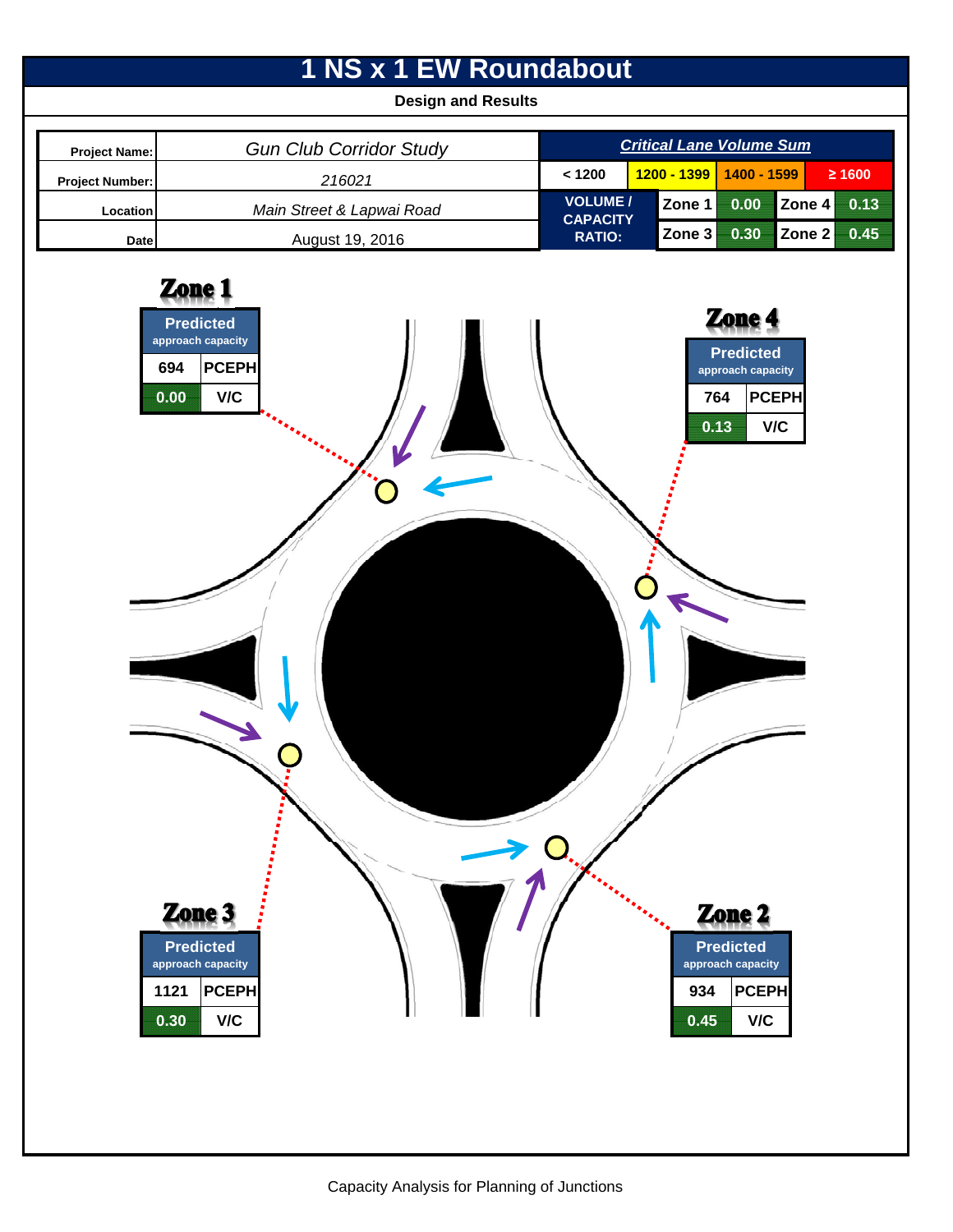Int Delay, s/veh 6

| <b>Movement</b>          | EBT            | <b>EBR</b>               | <b>WBL</b>               | <b>WBT</b> | <b>NBL</b> | <b>NBR</b>  |
|--------------------------|----------------|--------------------------|--------------------------|------------|------------|-------------|
| Lane Configurations      |                |                          |                          |            | v          |             |
| Traffic Vol, veh/h       | 270            | 302                      | 32                       | 113        | 179        | 49          |
| Future Vol, veh/h        | 270            | 302                      | 32                       | 113        | 179        | 49          |
| Conflicting Peds, #/hr   | $\theta$       | $\Omega$                 | 0                        | $\Omega$   | $\Omega$   | $\theta$    |
| Sign Control             | Free           | Free                     | Free                     | Free       | Stop       | Stop        |
| RT Channelized           | $\blacksquare$ | None                     |                          | - None     |            | <b>None</b> |
| Storage Length           |                | $\overline{\phantom{a}}$ |                          |            |            |             |
| Veh in Median Storage, # |                | $\overline{\phantom{a}}$ | $\overline{\phantom{a}}$ | 0          | $\Omega$   |             |
| Grade, %                 |                | $\overline{\phantom{a}}$ | $\overline{\phantom{a}}$ | $\sim$     | $-2$       |             |
| Peak Hour Factor         | 92             | 92                       | 92                       | 92         | 92         | 92          |
| Heavy Vehicles, %        |                | $\Omega$                 | 0                        | 3          | $\Omega$   | 0           |
| Mvmt Flow                | 293            | 328                      | 35                       | 123        | 195        | 53          |

| Major/Minor                 | Major1              |                          |            | Major <sub>2</sub>       |                          | Minor1    |                          |  |
|-----------------------------|---------------------|--------------------------|------------|--------------------------|--------------------------|-----------|--------------------------|--|
| Conflicting Flow All        |                     | $\boldsymbol{0}$<br>0    |            | 622                      | 0                        | 650       | 458                      |  |
| Stage 1                     |                     |                          |            |                          |                          | 458       |                          |  |
| Stage 2                     |                     | $\overline{\phantom{a}}$ |            | $\overline{\phantom{a}}$ | $\overline{\phantom{a}}$ | 192       | $\overline{\phantom{a}}$ |  |
| <b>Critical Hdwy</b>        |                     |                          |            | 4.1                      | $\overline{\phantom{a}}$ | 6.7       | 6                        |  |
| Critical Hdwy Stg 1         |                     |                          |            |                          | $\overline{\phantom{a}}$ | 5.7       | $\overline{\phantom{a}}$ |  |
| Critical Hdwy Stg 2         |                     |                          |            |                          |                          | 5.7       |                          |  |
| Follow-up Hdwy              |                     | L,                       |            | 2.2                      | $\overline{a}$           | 3.5       | 3.3                      |  |
| Pot Cap-1 Maneuver          |                     |                          |            | 969                      |                          | 414       | 623                      |  |
| Stage 1                     |                     |                          |            | $\overline{\phantom{a}}$ | $\overline{a}$           | 617       |                          |  |
| Stage 2                     |                     |                          |            |                          |                          | 832       |                          |  |
| Platoon blocked, %          |                     |                          |            |                          |                          |           |                          |  |
| Mov Cap-1 Maneuver          |                     |                          |            | 969                      |                          | 402       | 623                      |  |
| Mov Cap-2 Maneuver          |                     | $\overline{\phantom{a}}$ |            |                          | $\overline{\phantom{a}}$ | 402       |                          |  |
| Stage 1                     |                     |                          |            |                          |                          | 617       | $\overline{\phantom{a}}$ |  |
| Stage 2                     |                     | $\blacksquare$           |            | $\blacksquare$           | $\overline{\phantom{a}}$ | 800       | $\overline{\phantom{a}}$ |  |
|                             |                     |                          |            |                          |                          |           |                          |  |
| Approach                    |                     | EB                       |            | <b>WB</b>                |                          | <b>NB</b> |                          |  |
| <b>HCM Control Delay, s</b> |                     | $\theta$                 |            | 2                        |                          | 23.7      |                          |  |
| <b>HCM LOS</b>              |                     |                          |            |                          |                          | C         |                          |  |
|                             |                     |                          |            |                          |                          |           |                          |  |
| Minor Lane/Major Mvmt       | NBLn1<br><b>EBT</b> | <b>EBR</b>               | <b>WBL</b> | <b>WBT</b>               |                          |           |                          |  |
| Capacity (veh/h)            | 435                 | $\overline{a}$           | 969        |                          |                          |           |                          |  |

|                              | . |                          | .                                 |        |  |
|------------------------------|---|--------------------------|-----------------------------------|--------|--|
| HCM Lane V/C Ratio           |   | $\sim$                   | 0.036<br>$\overline{\phantom{0}}$ | $\sim$ |  |
| <b>HCM Control Delay (s)</b> |   | $\sim$                   | $\overline{\phantom{0}}$          |        |  |
| HCM Lane LOS                 |   | $\sim$                   | $\sim$ 100 $\pm$                  |        |  |
| HCM 95th %tile Q(veh)        |   | $\overline{\phantom{a}}$ | $\overline{\phantom{a}}$          | $\sim$ |  |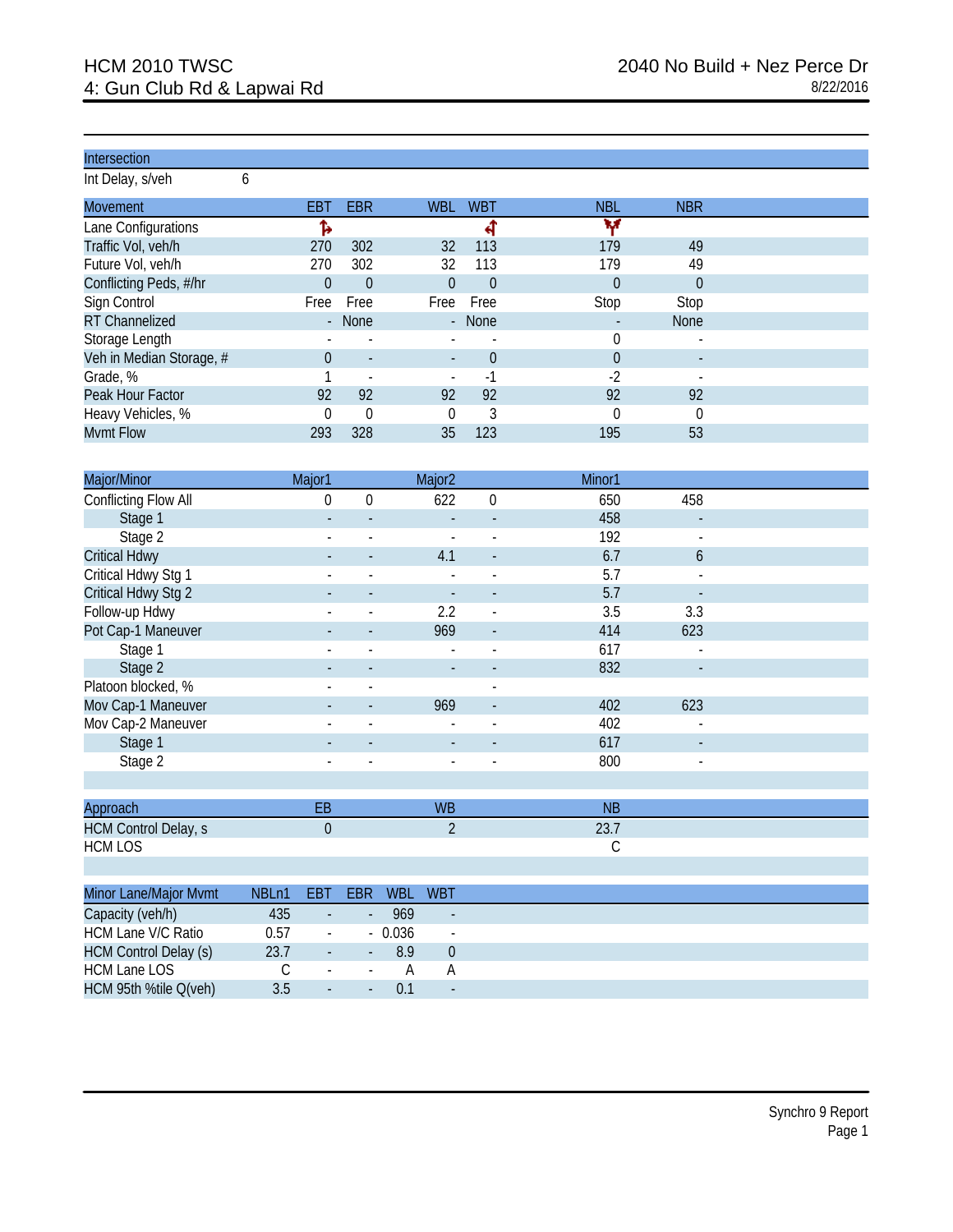Int Delay, s/veh 4

| <b>Movement</b>          | EBT                      | <b>EBR</b>               | <b>WBL</b>               | <b>WBT</b>               | <b>NBL</b> | <b>NBR</b>  |  |
|--------------------------|--------------------------|--------------------------|--------------------------|--------------------------|------------|-------------|--|
| Lane Configurations      |                          |                          |                          |                          | w          |             |  |
| Traffic Vol, veh/h       | 270                      | 302                      | 32                       | 113                      | 179        | 49          |  |
| Future Vol, veh/h        | 270                      | 302                      | 32                       | 113                      | 179        | 49          |  |
| Conflicting Peds, #/hr   | $\Omega$                 | $\theta$                 | 0                        | $\theta$                 | $\theta$   | $\Omega$    |  |
| Sign Control             | Free                     | Free                     | Free                     | Free                     | Stop       | Stop        |  |
| RT Channelized           | $\overline{\phantom{a}}$ | <b>None</b>              |                          | - None                   |            | <b>None</b> |  |
| Storage Length           | $\blacksquare$           | 75                       | 75                       | $\overline{a}$           | $\theta$   |             |  |
| Veh in Median Storage, # | 0                        | $\sim$                   | $\overline{\phantom{0}}$ | 0                        | $\theta$   |             |  |
| Grade, %                 |                          | $\overline{\phantom{a}}$ | $\overline{\phantom{a}}$ | $\overline{\phantom{a}}$ | $-2$       |             |  |
| Peak Hour Factor         | 92                       | 92                       | 92                       | 92                       | 92         | 92          |  |
| Heavy Vehicles, %        |                          | $\Omega$                 | O                        | 3                        | $\Omega$   | $\theta$    |  |
| <b>Mvmt Flow</b>         | 293                      | 328                      | 35                       | 123                      | 195        | 53          |  |
|                          |                          |                          |                          |                          |            |             |  |

| Major/Minor                 | Major1                          |                          | Major <sub>2</sub>        |                          | Minor1        |                          |  |
|-----------------------------|---------------------------------|--------------------------|---------------------------|--------------------------|---------------|--------------------------|--|
| Conflicting Flow All        | 0                               | $\mathbf 0$              | 293                       | $\boldsymbol{0}$         | 485           | 293                      |  |
| Stage 1                     |                                 |                          |                           |                          | 293           |                          |  |
| Stage 2                     |                                 | $\overline{\phantom{a}}$ |                           | $\blacksquare$           | 192           | $\blacksquare$           |  |
| <b>Critical Hdwy</b>        |                                 |                          | 4.1                       |                          | 6             | 6                        |  |
| Critical Hdwy Stg 1         |                                 |                          |                           |                          | 5             |                          |  |
| Critical Hdwy Stg 2         |                                 |                          |                           |                          | 5             |                          |  |
| Follow-up Hdwy              |                                 |                          | 2.2                       | $\overline{\phantom{a}}$ | 3.5           | 3.3                      |  |
| Pot Cap-1 Maneuver          |                                 |                          | 1280                      |                          | 575           | 763                      |  |
| Stage 1                     |                                 |                          |                           |                          | 787           | $\blacksquare$           |  |
| Stage 2                     |                                 |                          |                           |                          | 864           |                          |  |
| Platoon blocked, %          |                                 |                          |                           | $\blacksquare$           |               |                          |  |
| Mov Cap-1 Maneuver          |                                 |                          | 1280                      |                          | 559           | 763                      |  |
| Mov Cap-2 Maneuver          |                                 |                          |                           |                          | 559           |                          |  |
| Stage 1                     |                                 |                          |                           |                          | 787           | $\overline{\phantom{a}}$ |  |
| Stage 2                     |                                 | $\blacksquare$           |                           | $\blacksquare$           | 840           | $\blacksquare$           |  |
|                             |                                 |                          |                           |                          |               |                          |  |
| Approach                    | EB                              |                          | <b>WB</b>                 |                          | <b>NB</b>     |                          |  |
| <b>HCM Control Delay, s</b> | $\theta$                        |                          | 1.7                       |                          | 15.4          |                          |  |
| <b>HCM LOS</b>              |                                 |                          |                           |                          | $\mathcal{C}$ |                          |  |
|                             |                                 |                          |                           |                          |               |                          |  |
| Minor Lano/Maior Munt       | NDI <sub>n1</sub><br><b>CDT</b> | <b>CDD</b>               | <b>MDI</b><br><b>IMDT</b> |                          |               |                          |  |

| Minor Lane/Major Mvmt        | NBLn1 | EBT                      | <b>FBR</b>               | <b>WBL</b> | <b>WBT</b>               |  |
|------------------------------|-------|--------------------------|--------------------------|------------|--------------------------|--|
| Capacity (veh/h)             | 593   | $\overline{\phantom{a}}$ | $\sim$                   | 1280       | $\overline{\phantom{0}}$ |  |
| HCM Lane V/C Ratio           | 0.418 | $\overline{\phantom{a}}$ |                          | $-0.027$   | $\overline{\phantom{a}}$ |  |
| <b>HCM Control Delay (s)</b> | 15.4  | $\overline{\phantom{a}}$ | н.                       | 79         | $\overline{\phantom{0}}$ |  |
| HCM Lane LOS                 |       | $\sim$                   | $\overline{\phantom{a}}$ |            | $\blacksquare$           |  |
| HCM 95th %tile Q(veh)        |       | $\overline{\phantom{a}}$ | $\sim$                   | $\Omega$   | $\overline{\phantom{0}}$ |  |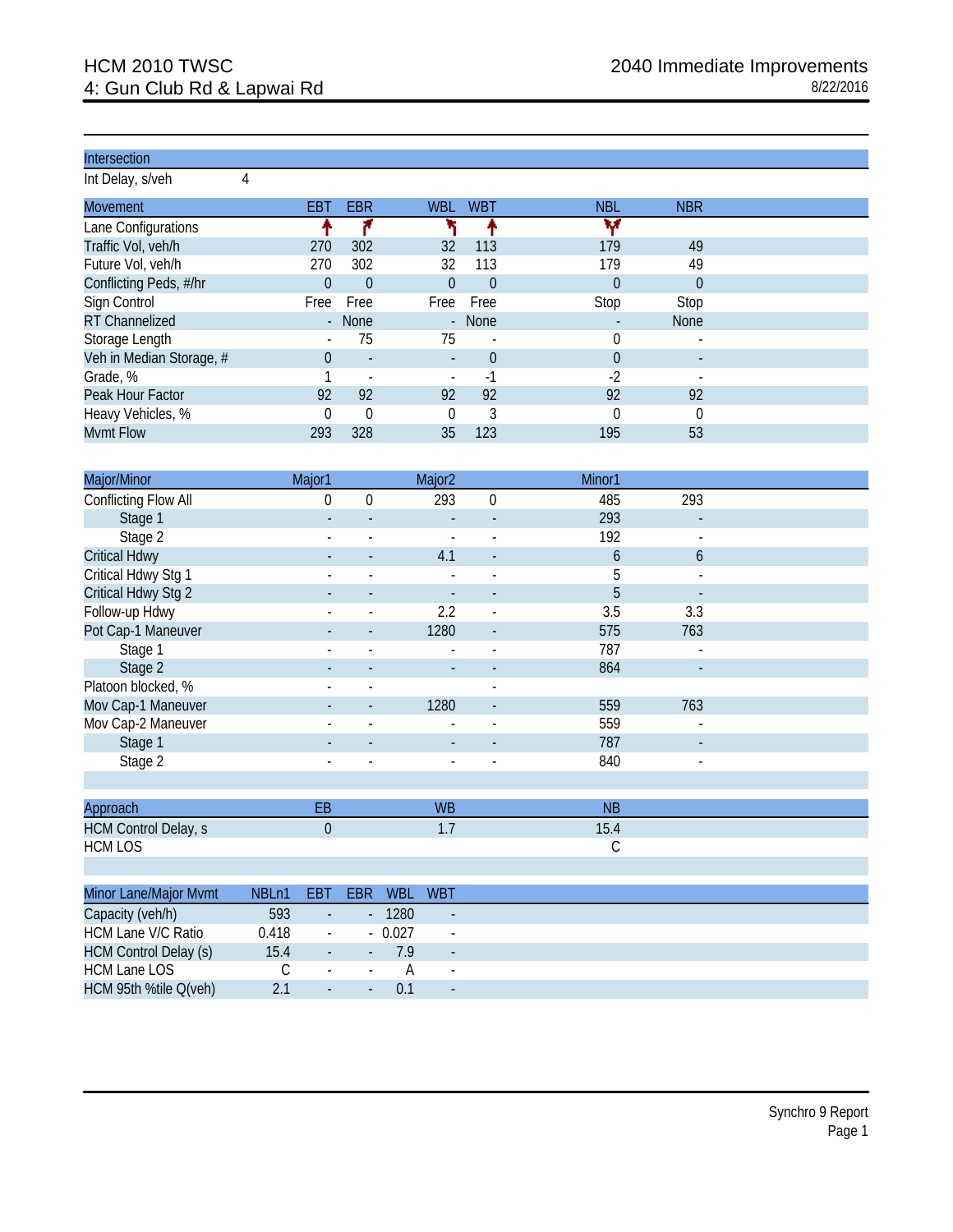|                                   |                |                |                |                  |                  | ∕                |
|-----------------------------------|----------------|----------------|----------------|------------------|------------------|------------------|
| Lane Group                        | <b>EBT</b>     | <b>EBR</b>     | <b>WBL</b>     | <b>WBT</b>       | <b>NBL</b>       | <b>NBR</b>       |
| Lane Configurations               |                | ۴              | ۲              | ↟                | v                |                  |
| Traffic Volume (vph)              | 270            | 302            | 32             | 113              | 179              | 49               |
| Future Volume (vph)               | 270            | 302            | 32             | 113              | 179              | 49               |
| Ideal Flow (vphpl)                | 1900           | 1900           | 1900           | 1900             | 1900             | 1900             |
| Grade (%)                         | 1%             |                |                | $-1%$            | $-2%$            |                  |
| Storage Length (ft)               |                | 75             | 75             |                  | $\overline{0}$   | $\boldsymbol{0}$ |
| Storage Lanes                     |                | 1              | $\mathbf{1}$   |                  | 1                | $\boldsymbol{0}$ |
| Taper Length (ft)                 |                |                | 75             |                  | 25               |                  |
| Lane Util. Factor                 | 1.00           | 1.00           | 1.00           | 1.00             | 1.00             | 1.00             |
| Frt                               |                | 0.850          |                |                  | 0.971            |                  |
| <b>Flt Protected</b>              |                |                | 0.950          |                  | 0.962            |                  |
| Satd. Flow (prot)                 | 1890           | 1607           | 1814           | 1854             | 1793             | $\theta$         |
| <b>Flt Permitted</b>              |                |                | 0.581          |                  | 0.962            |                  |
| Satd. Flow (perm)                 | 1890           | 1607           | 1109           | 1854             | 1793             | $\theta$         |
|                                   |                | Yes            |                |                  |                  | Yes              |
| Right Turn on Red                 |                | 328            |                |                  |                  |                  |
| Satd. Flow (RTOR)                 |                |                |                |                  | 37               |                  |
| Link Speed (mph)                  | 35             |                |                | 35               | 35               |                  |
| Link Distance (ft)                | 2382           |                |                | 703              | 5361             |                  |
| Travel Time (s)                   | 46.4           |                |                | 13.7             | 104.4            |                  |
| Peak Hour Factor                  | 0.92           | 0.92           | 0.92           | 0.92             | 0.92             | 0.92             |
| Heavy Vehicles (%)                | 0%             | 0%             | 0%             | 3%               | 0%               | 0%               |
| Adj. Flow (vph)                   | 293            | 328            | 35             | 123              | 195              | 53               |
| Shared Lane Traffic (%)           |                |                |                |                  |                  |                  |
| Lane Group Flow (vph)             | 293            | 328            | 35             | 123              | 248              | $\theta$         |
| <b>Enter Blocked Intersection</b> | N <sub>0</sub> | N <sub>0</sub> | N <sub>o</sub> | N <sub>0</sub>   | <b>No</b>        | N <sub>0</sub>   |
| Lane Alignment                    | Left           | Right          | Left           | Left             | Left             | Right            |
| Median Width(ft)                  | 12             |                |                | 12               | 12               |                  |
| Link Offset(ft)                   | $\mathbf 0$    |                |                | $\boldsymbol{0}$ | $\boldsymbol{0}$ |                  |
| Crosswalk Width(ft)               | 16             |                |                | 16               | 16               |                  |
| Two way Left Turn Lane            |                |                |                |                  |                  |                  |
| Headway Factor                    | 1.01           | 1.01           | 0.99           | 0.99             | 0.99             | 0.99             |
| Turning Speed (mph)               |                | 9              | 15             |                  | 15               | 9                |
| Turn Type                         | <b>NA</b>      | Perm           | Perm           | <b>NA</b>        | Perm             |                  |
| <b>Protected Phases</b>           | $\overline{4}$ |                |                | 8                |                  |                  |
| <b>Permitted Phases</b>           |                | $\overline{4}$ | 8              |                  | $\overline{2}$   |                  |
| Detector Phase                    | $\overline{4}$ | $\overline{4}$ | 8              | 8                | $\overline{2}$   |                  |
| Switch Phase                      |                |                |                |                  |                  |                  |
| Minimum Initial (s)               | 5.0            | $5.0$          | $5.0$          | 5.0              | 5.0              |                  |
| Minimum Split (s)                 | 20.2           | 20.2           | 20.2           | 20.2             | 20.2             |                  |
| Total Split (s)                   | 22.0           | 22.0           | 22.0           | 22.0             | 23.0             |                  |
| Total Split (%)                   | 48.9%          | 48.9%          | 48.9%          | 48.9%            | 51.1%            |                  |
| Maximum Green (s)                 | 17.8           | 17.8           | 17.8           | 17.8             | 18.8             |                  |
| Yellow Time (s)                   | 3.2            | 3.2            | 3.2            | 3.2              | 3.2              |                  |
|                                   |                |                |                |                  |                  |                  |
| All-Red Time (s)                  | 1.0            | 1.0            | 1.0            | 1.0              | $1.0\,$          |                  |
| Lost Time Adjust (s)              | 0.0            | 0.0            | 0.0            | 0.0              | 0.0              |                  |
| Total Lost Time (s)               | 4.2            | 4.2            | 4.2            | 4.2              | 4.2              |                  |
| Lead/Lag                          |                |                |                |                  |                  |                  |
| Lead-Lag Optimize?                |                |                |                |                  |                  |                  |
| Vehicle Extension (s)             | 3.0            | 3.0            | 3.0            | 3.0              | 3.0              |                  |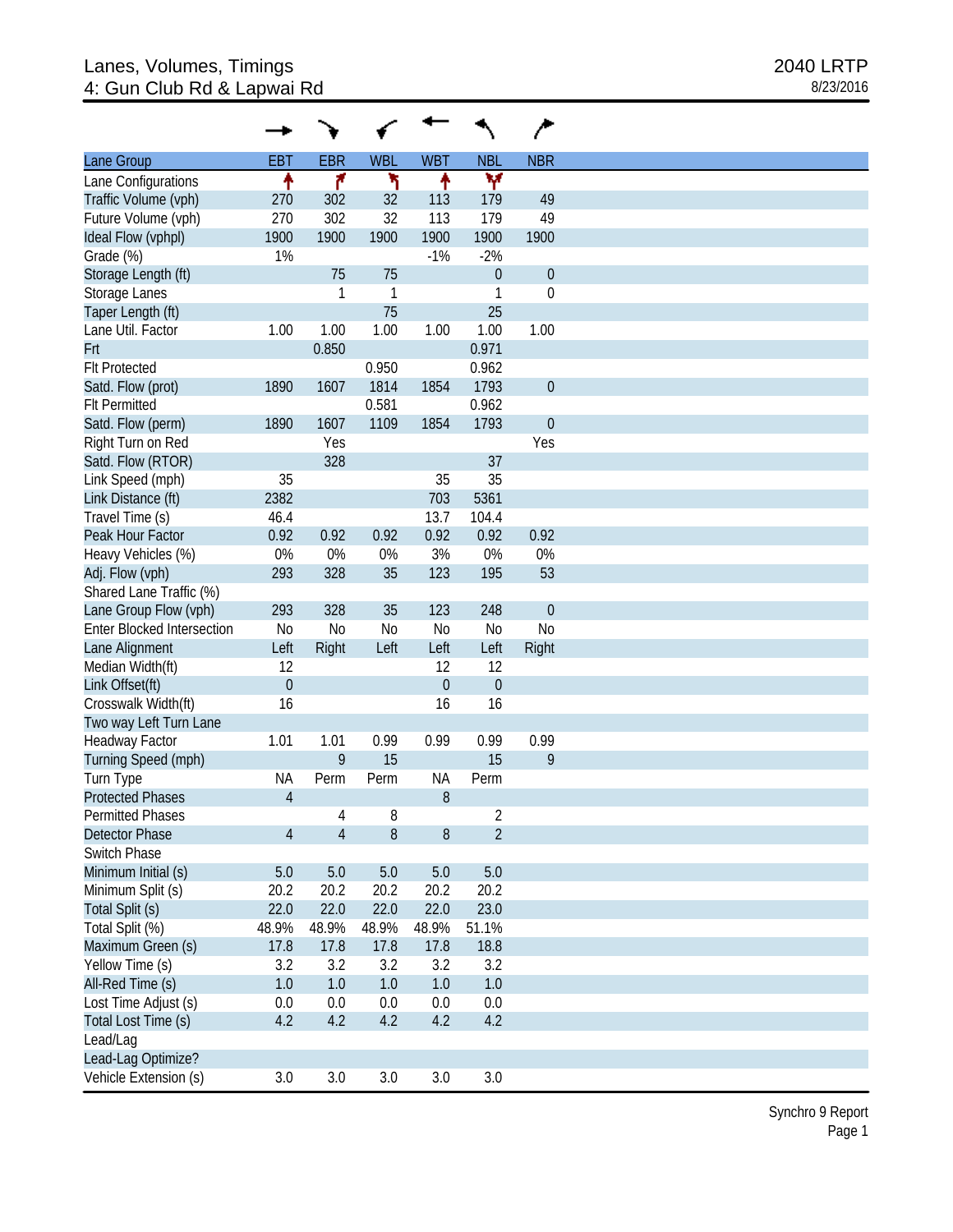# Lanes, Volumes, Timings 2040 LRTP 4: Gun Club Rd & Lapwai Rd 8/23/2016

| Lane Group                           | <b>EBT</b>       | <b>EBR</b>       | <b>WBL</b>       | <b>WBT</b>       | <b>NBL</b>          | <b>NBR</b> |
|--------------------------------------|------------------|------------------|------------------|------------------|---------------------|------------|
| <b>Recall Mode</b>                   | <b>None</b>      | <b>None</b>      | <b>None</b>      | <b>None</b>      | Min                 |            |
| Walk Time (s)                        | 5.0              | 5.0              | 5.0              | 5.0              | 5.0                 |            |
| Flash Dont Walk (s)                  | 11.0             | 11.0             | 11.0             | 11.0             | 11.0                |            |
| Pedestrian Calls (#/hr)              | 0                | $\boldsymbol{0}$ | $\boldsymbol{0}$ | $\mathbf 0$      | $\mathbf{0}$        |            |
| Act Effct Green (s)                  | 10.7             | 10.7             | 10.7             | 10.7             | 9.3                 |            |
| Actuated g/C Ratio                   | 0.37             | 0.37             | 0.37             | 0.37             | 0.32                |            |
| v/c Ratio                            | 0.42             | 0.41             | 0.09             | 0.18             | 0.41                |            |
| Control Delay                        | 8.9              | 2.9              | 6.7              | 6.9              | 9.6                 |            |
| Queue Delay                          | 0.0              | 0.0              | 0.0              | 0.0              | 0.0                 |            |
| <b>Total Delay</b>                   | 8.9              | 2.9              | 6.7              | 6.9              | 9.6                 |            |
| <b>LOS</b>                           | $\overline{A}$   | $\overline{A}$   | $\overline{A}$   | $\overline{A}$   | $\overline{A}$      |            |
| Approach Delay                       | 5.7              |                  |                  | 6.9              | 9.6                 |            |
| Approach LOS                         | $\overline{A}$   |                  |                  | $\overline{A}$   | $\overline{A}$      |            |
| Queue Length 50th (ft)               | 27               | $\mathbf 0$      | 3                | 10               | 21                  |            |
| Queue Length 95th (ft)               | 77               | 29               | 14               | 35               | 74                  |            |
| Internal Link Dist (ft)              | 2302             |                  |                  | 623              | 5281                |            |
| Turn Bay Length (ft)                 |                  | 75               | 75               |                  |                     |            |
| Base Capacity (vph)                  | 1226             | 1157             | 719              | 1203             | 1240                |            |
| <b>Starvation Cap Reductn</b>        | $\boldsymbol{0}$ | $\theta$         | $\boldsymbol{0}$ | $\boldsymbol{0}$ | $\boldsymbol{0}$    |            |
| Spillback Cap Reductn                | $\theta$         | $\mathbf 0$      | $\Omega$         | $\boldsymbol{0}$ | $\theta$            |            |
| Storage Cap Reductn                  | $\mathbf 0$      | $\theta$         | $\theta$         | $\boldsymbol{0}$ | $\theta$            |            |
| Reduced v/c Ratio                    | 0.24             | 0.28             | 0.05             | 0.10             | 0.20                |            |
| <b>Intersection Summary</b>          |                  |                  |                  |                  |                     |            |
| Area Type:                           | Other            |                  |                  |                  |                     |            |
| Cycle Length: 45                     |                  |                  |                  |                  |                     |            |
| Actuated Cycle Length: 28.8          |                  |                  |                  |                  |                     |            |
| Natural Cycle: 45                    |                  |                  |                  |                  |                     |            |
| Control Type: Actuated-Uncoordinated |                  |                  |                  |                  |                     |            |
| Maximum v/c Ratio: 0.42              |                  |                  |                  |                  |                     |            |
| Intersection Signal Delay: 6.8       |                  |                  |                  |                  | Intersection LOS: A |            |

Intersection Capacity Utilization 41.8% ICU Level of Service A

Analysis Period (min) 15

#### Splits and Phases: 4: Gun Club Rd & Lapwai Rd

| Ø2  |    |
|-----|----|
| 23: |    |
|     | Ø8 |
|     |    |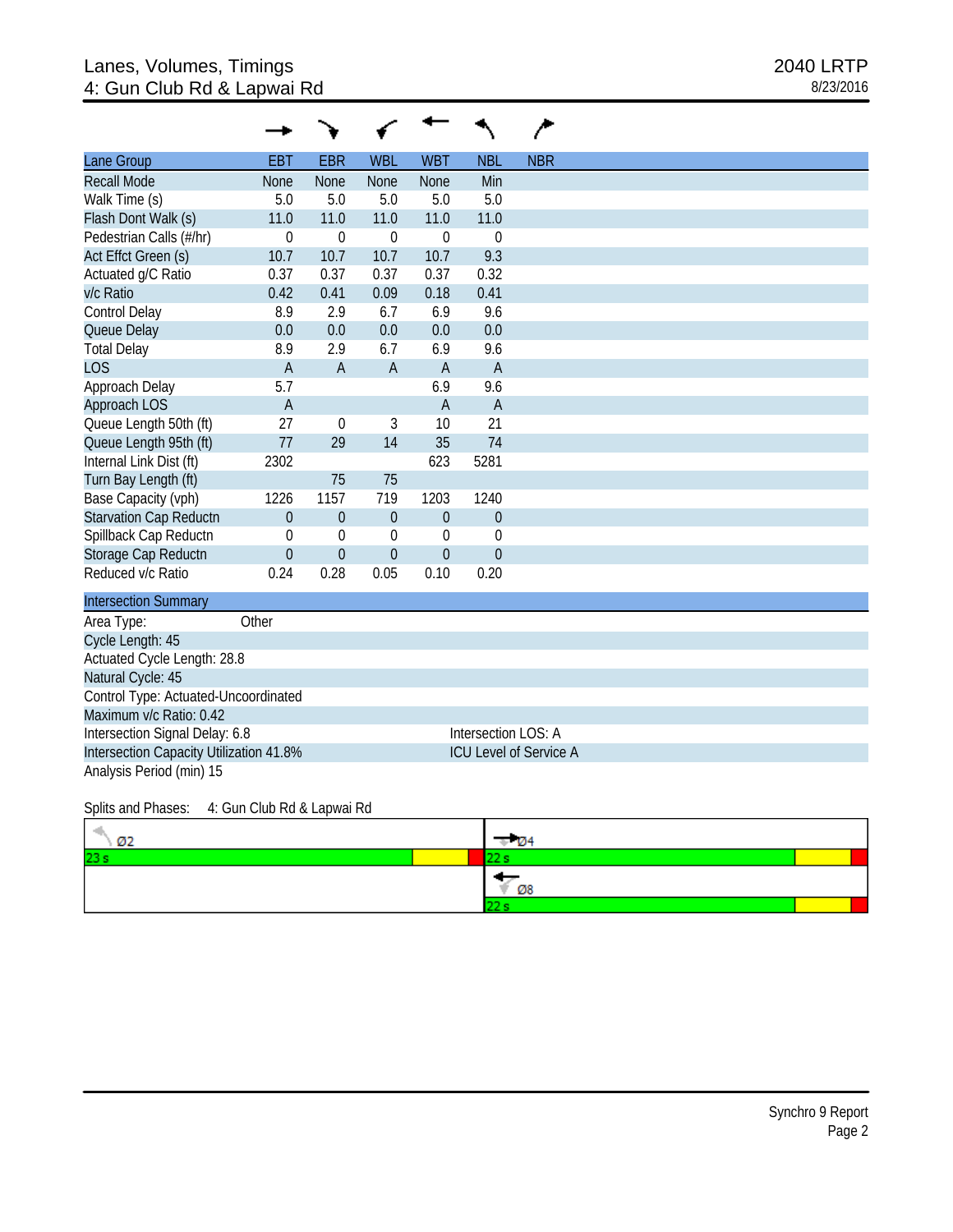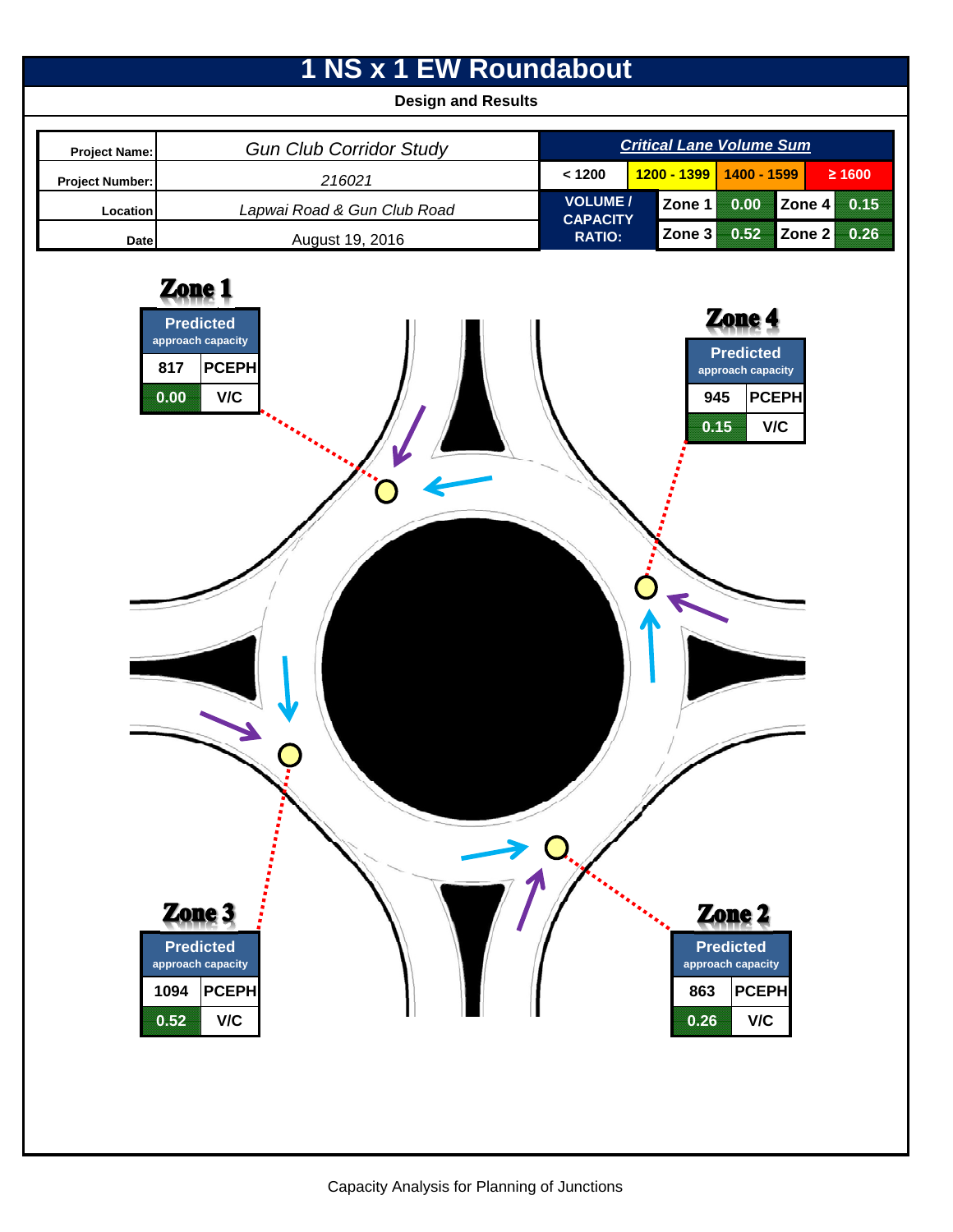Int Delay, s/veh 5.3

| <b>Movement</b>          | <b>NBL</b> | <b>NBR</b>               | <b>SET</b>               | <b>SER</b>               | <b>NWL</b> | <b>NWT</b> |
|--------------------------|------------|--------------------------|--------------------------|--------------------------|------------|------------|
| Lane Configurations      |            |                          |                          |                          |            | ٠          |
| Traffic Vol, veh/h       | 121        | 88                       | 170                      | 212                      | 161        | 74         |
| Future Vol, veh/h        | 121        | 88                       | 170                      | 212                      | 161        | 74         |
| Conflicting Peds, #/hr   | 0          | $\theta$                 | 0                        | $\Omega$                 | $\Omega$   | $\Omega$   |
| Sign Control             | Stop       | Stop                     | Free                     | Free                     | Free       | Free       |
| RT Channelized           |            | <b>None</b>              |                          | - None                   |            | - None     |
| Storage Length           |            | $\theta$                 | $\overline{\phantom{a}}$ | 150                      |            |            |
| Veh in Median Storage, # | 0          | $\overline{\phantom{a}}$ | 0                        | $\overline{\phantom{a}}$ |            | $\theta$   |
| Grade, %                 |            | $\blacksquare$           |                          |                          |            |            |
| Peak Hour Factor         | 92         | 92                       | 92                       | 92                       | 92         | 92         |
| Heavy Vehicles, %        |            |                          |                          | 3                        |            | 3          |
| <b>Mvmt Flow</b>         | 132        | 96                       | 185                      | 230                      | 175        | 80         |
|                          |            |                          |                          |                          |            |            |

| Major/Minor          | Minor1 |                              | Major1         |          | Major <sub>2</sub> |                          |  |
|----------------------|--------|------------------------------|----------------|----------|--------------------|--------------------------|--|
| Conflicting Flow All | 615    | 185                          | 0              | $\Omega$ | 185                | $\Omega$                 |  |
| Stage 1              | 185    |                              |                |          |                    |                          |  |
| Stage 2              | 430    | L,                           |                |          |                    |                          |  |
| <b>Critical Hdwy</b> | 6.43   | 6.23                         |                |          | 4.13               | $\overline{\phantom{a}}$ |  |
| Critical Hdwy Stg 1  | 5.43   |                              | $\blacksquare$ |          |                    |                          |  |
| Critical Hdwy Stg 2  | 5.43   | $\overline{\phantom{0}}$     |                |          |                    |                          |  |
| Follow-up Hdwy       | 3.527  | 3.327                        |                |          | 2.227              | $\blacksquare$           |  |
| Pot Cap-1 Maneuver   | 453    | 855                          |                |          | 1384               |                          |  |
| Stage 1              | 844    | $\blacksquare$               |                |          |                    |                          |  |
| Stage 2              | 654    | $\overline{\phantom{0}}$     |                |          |                    |                          |  |
| Platoon blocked, %   |        |                              |                |          |                    | $\overline{\phantom{a}}$ |  |
| Mov Cap-1 Maneuver   | 393    | 855                          |                |          | 1384               | $\blacksquare$           |  |
| Mov Cap-2 Maneuver   | 393    | -                            |                |          |                    |                          |  |
| Stage 1              | 844    | $\qquad \qquad \blacksquare$ |                |          |                    |                          |  |
| Stage 2              | 568    | $\overline{\phantom{a}}$     | $\blacksquare$ |          |                    |                          |  |
|                      |        |                              |                |          |                    |                          |  |

| Approach.            | <b>NF</b> | <b>NW</b> |  |
|----------------------|-----------|-----------|--|
| HCM Control Delay, s | 14.9      | v.v       |  |
| <b>HCM LOS</b>       |           |           |  |

| <b>Minor Lane/Major Mvmt</b> | NBI n1 NBI n2 |     | <b>NWL</b>              | <b>NWT</b>               | <b>SFT</b>               | $-$ SER $-$              |
|------------------------------|---------------|-----|-------------------------|--------------------------|--------------------------|--------------------------|
| Capacity (veh/h)             | 393           | 855 | 1384                    | $\sim$                   |                          |                          |
| <b>HCM Lane V/C Ratio</b>    |               |     | $0.335$ $0.112$ $0.126$ | $\overline{\phantom{a}}$ |                          |                          |
| <b>HCM Control Delay (s)</b> | 18.7          | 9.7 | 8                       |                          | $\overline{\phantom{0}}$ | $\overline{\phantom{a}}$ |
| HCM Lane LOS                 |               | A   | А                       |                          | $\overline{\phantom{a}}$ | $\overline{\phantom{a}}$ |
| HCM 95th %tile Q(veh)        | 14            | 04  | 04                      | $\overline{\phantom{a}}$ | $\overline{\phantom{a}}$ | $\overline{\phantom{a}}$ |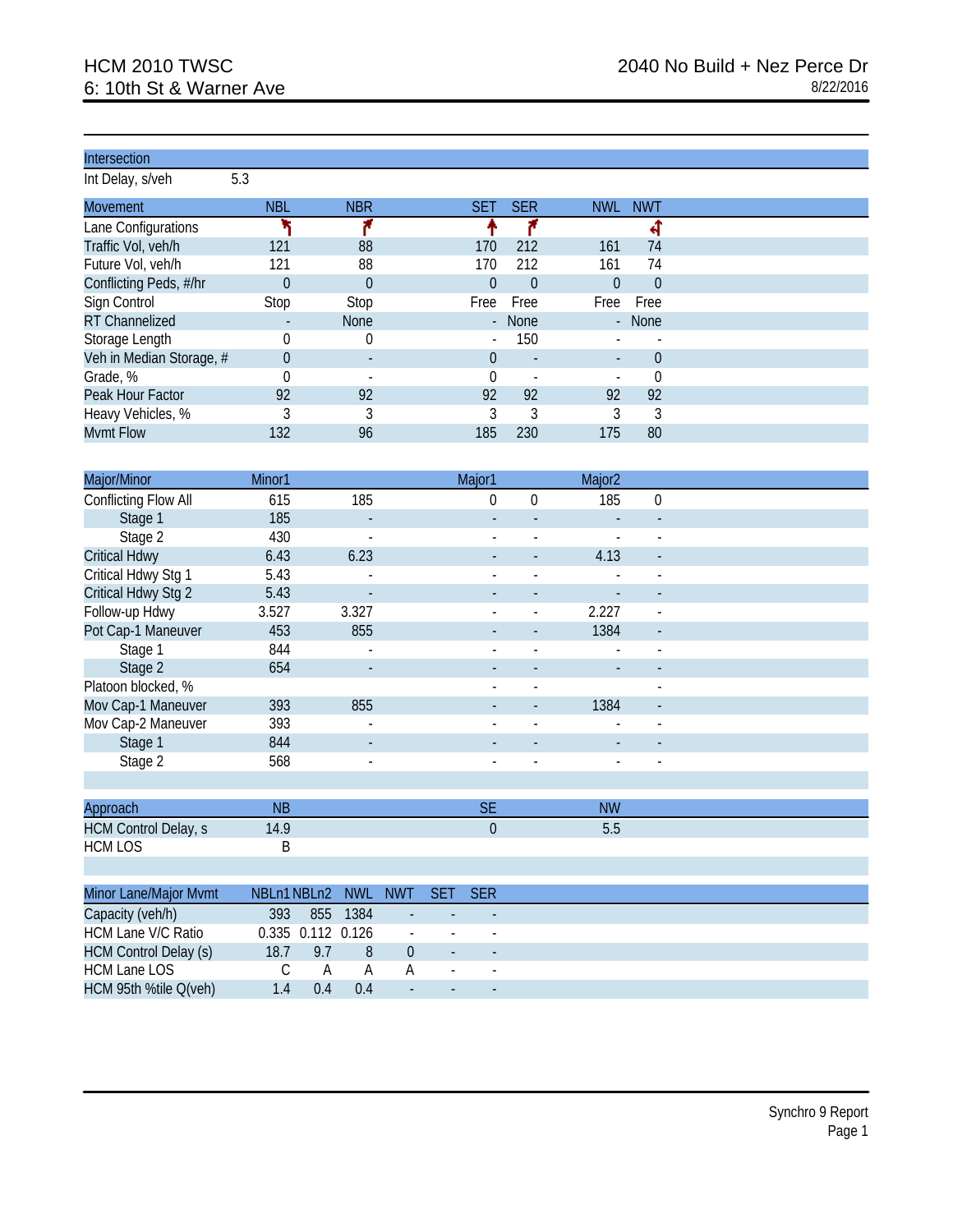| Intersection |  |
|--------------|--|
|              |  |
|              |  |

Int Delay, s/veh 5.3

| <b>Movement</b>          | <b>NBL</b>               | <b>NBR</b>               | <b>SET</b>               | <b>SER</b>               | <b>NWL</b> | <b>NWT</b>     |
|--------------------------|--------------------------|--------------------------|--------------------------|--------------------------|------------|----------------|
| Lane Configurations      |                          |                          |                          |                          |            |                |
| Traffic Vol, veh/h       | 121                      | 88                       | 170                      | 212                      | 161        | 74             |
| Future Vol, veh/h        | 121                      | 88                       | 170                      | 212                      | 161        | 74             |
| Conflicting Peds, #/hr   | $\Omega$                 | $\Omega$                 | $\Omega$                 | $\Omega$                 | $\Omega$   | $\Omega$       |
| Sign Control             | Stop                     | Stop                     | Free                     | Free                     | Free       | Free           |
| RT Channelized           | $\overline{\phantom{a}}$ | <b>None</b>              | ÷.                       | <b>None</b>              |            | - None         |
| Storage Length           |                          | 0                        | $\overline{\phantom{a}}$ | 150                      | 100        | $\overline{a}$ |
| Veh in Median Storage, # | $\theta$                 | $\overline{\phantom{a}}$ | 0                        | $\overline{\phantom{a}}$ |            | $\theta$       |
| Grade, %                 |                          | $\overline{\phantom{0}}$ |                          |                          |            | 0              |
| Peak Hour Factor         | 92                       | 92                       | 92                       | 92                       | 92         | 92             |
| Heavy Vehicles, %        |                          |                          |                          | 3                        |            | 3              |
| <b>Mvmt Flow</b>         | 132                      | 96                       | 185                      | 230                      | 175        | 80             |

| Major/Minor          | Minor1 |                          | Major1                   |                          | Major <sub>2</sub> |                          |  |
|----------------------|--------|--------------------------|--------------------------|--------------------------|--------------------|--------------------------|--|
| Conflicting Flow All | 615    | 185                      | 0                        | $\Omega$                 | 185                | $\Omega$                 |  |
| Stage 1              | 185    |                          |                          |                          |                    |                          |  |
| Stage 2              | 430    | L,                       |                          |                          |                    | $\overline{\phantom{0}}$ |  |
| <b>Critical Hdwy</b> | 6.43   | 6.23                     | $\blacksquare$           |                          | 4.13               | $\blacksquare$           |  |
| Critical Hdwy Stg 1  | 5.43   | ٠                        |                          |                          |                    |                          |  |
| Critical Hdwy Stg 2  | 5.43   |                          |                          |                          |                    |                          |  |
| Follow-up Hdwy       | 3.527  | 3.327                    |                          |                          | 2.227              | $\overline{\phantom{a}}$ |  |
| Pot Cap-1 Maneuver   | 453    | 855                      |                          |                          | 1384               |                          |  |
| Stage 1              | 844    | $\overline{a}$           |                          |                          |                    |                          |  |
| Stage 2              | 654    | $\overline{\phantom{a}}$ | $\overline{\phantom{a}}$ |                          |                    |                          |  |
| Platoon blocked, %   |        |                          | $\blacksquare$           | $\overline{\phantom{a}}$ |                    | $\blacksquare$           |  |
| Mov Cap-1 Maneuver   | 396    | 855                      |                          |                          | 1384               |                          |  |
| Mov Cap-2 Maneuver   | 396    | $\overline{\phantom{a}}$ |                          |                          |                    |                          |  |
| Stage 1              | 844    | $\overline{\phantom{a}}$ |                          |                          |                    |                          |  |
| Stage 2              | 571    | $\overline{\phantom{a}}$ | $\blacksquare$           | $\overline{\phantom{a}}$ | ۰                  | $\blacksquare$           |  |
|                      |        |                          |                          |                          |                    |                          |  |

| Approach                    | <b>NE</b> | $\sim$ $\sim$<br>◡└ | <b>NW</b> |  |
|-----------------------------|-----------|---------------------|-----------|--|
| <b>HCM Control Delay, s</b> | 14.8      |                     | J.u       |  |
| <b>HCM LOS</b>              |           |                     |           |  |

| <b>Minor Lane/Major Mvmt</b> | NBI n1 NBI n2 |                   | - NWL | <b>NWT</b>               | <b>SET</b>               | $-$ SER $-$              |
|------------------------------|---------------|-------------------|-------|--------------------------|--------------------------|--------------------------|
| Capacity (veh/h)             | 396           | 855               | 1384  | $\sim$                   |                          |                          |
| <b>HCM Lane V/C Ratio</b>    |               | 0.332 0.112 0.126 |       | $\overline{\phantom{a}}$ |                          |                          |
| <b>HCM Control Delay (s)</b> | 18.5          | 9.7               | 8     | $\overline{\phantom{0}}$ | $\overline{\phantom{a}}$ | $\overline{\phantom{a}}$ |
| HCM Lane LOS                 |               | А                 | А     | $\sim$                   | $\sim$                   | $\overline{\phantom{a}}$ |
| HCM 95th %tile Q(veh)        | 14            | 04                | 04    | $-1$                     | $\overline{\phantom{a}}$ | $\overline{\phantom{a}}$ |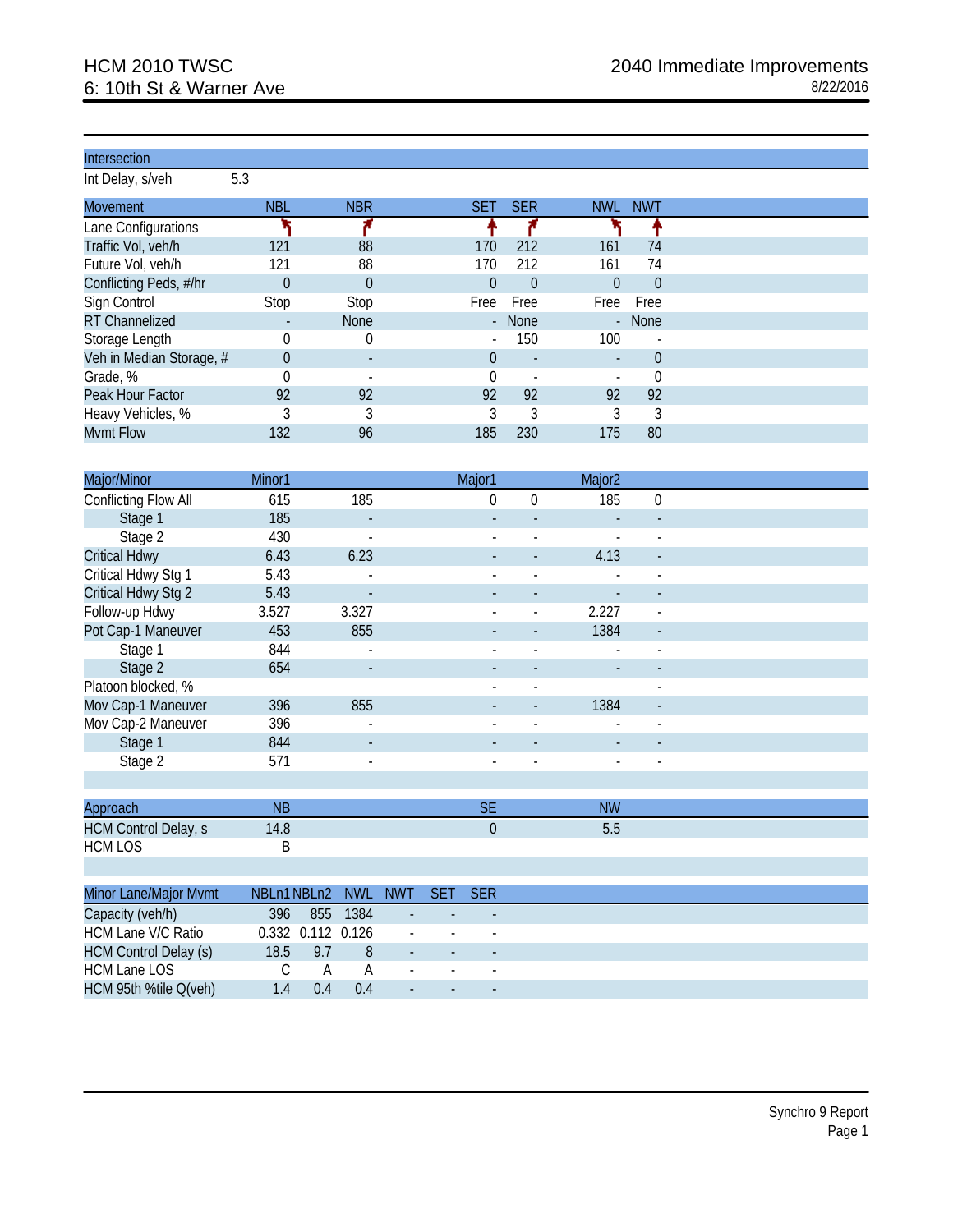Int Delay, s/veh 0

| <b>Movement</b>          | <b>NBL</b> | <b>NBR</b>     | SET.                     | <b>SER</b>               | <b>NWL</b> | <b>NWT</b> |
|--------------------------|------------|----------------|--------------------------|--------------------------|------------|------------|
| Lane Configurations      |            |                |                          |                          |            |            |
| Traffic Vol, veh/h       | 121        | 88             | 170                      | 212                      | 161        | 74         |
| Future Vol, veh/h        | 121        | 88             | 170                      | 212                      | 161        | 74         |
| Conflicting Peds, #/hr   | $\theta$   | $\Omega$       | $\Omega$                 | $\Omega$                 | $\Omega$   | $\Omega$   |
| Sign Control             | Free       | Free           | Stop                     | Stop                     | Stop       | Stop       |
| RT Channelized           |            | <b>None</b>    | $\mathcal{L}^{\pm}$      | <b>None</b>              |            | - None     |
| Storage Length           |            | $\theta$       | $\overline{\phantom{0}}$ | 150                      | 100        |            |
| Veh in Median Storage, # | $\theta$   | $\blacksquare$ | 0                        | $\overline{\phantom{a}}$ |            | $\theta$   |
| Grade, %                 |            | ۰              |                          |                          |            |            |
| Peak Hour Factor         | 92         | 92             | 92                       | 92                       | 92         | 92         |
| Heavy Vehicles, %        |            |                |                          | 3                        | 3          | 3          |
| Mvmt Flow                | 132        | 96             | 185                      | 230                      | 175        | 80         |

| Major/Minor          | Major1                   |                          | Minor <sub>2</sub>       |                          | Minor1                   |                          |  |
|----------------------|--------------------------|--------------------------|--------------------------|--------------------------|--------------------------|--------------------------|--|
| Conflicting Flow All | 0                        | $\Omega$                 | 263                      | $\Omega$                 | 92                       | 263                      |  |
| Stage 1              | $\overline{\phantom{a}}$ | $\overline{\phantom{a}}$ | $\theta$                 | $\blacksquare$           | $\Omega$                 | 263                      |  |
| Stage 2              | $\blacksquare$           | $\blacksquare$           | 263                      | $\overline{\phantom{a}}$ | 92                       | $\Omega$                 |  |
| <b>Critical Hdwy</b> |                          | $\overline{\phantom{a}}$ |                          |                          | $\overline{\phantom{0}}$ |                          |  |
| Critical Hdwy Stg 1  |                          | $\blacksquare$           |                          |                          |                          |                          |  |
| Critical Hdwy Stg 2  | $\overline{\phantom{a}}$ | $\overline{\phantom{a}}$ |                          |                          |                          |                          |  |
| Follow-up Hdwy       | $\blacksquare$           | $\overline{\phantom{a}}$ |                          | $\blacksquare$           |                          | $\overline{\phantom{0}}$ |  |
| Pot Cap-1 Maneuver   |                          | $\overline{\phantom{a}}$ |                          |                          |                          |                          |  |
| Stage 1              |                          | $\overline{\phantom{a}}$ |                          |                          |                          |                          |  |
| Stage 2              | $\overline{\phantom{a}}$ | $\overline{\phantom{a}}$ | $\overline{\phantom{a}}$ |                          |                          |                          |  |
| Platoon blocked, %   |                          | $\overline{\phantom{a}}$ |                          |                          |                          |                          |  |
| Mov Cap-1 Maneuver   |                          | $\overline{\phantom{a}}$ |                          |                          |                          |                          |  |
| Mov Cap-2 Maneuver   |                          | $\overline{\phantom{a}}$ |                          | $\overline{\phantom{a}}$ |                          |                          |  |
| Stage 1              |                          | $\overline{\phantom{a}}$ |                          |                          |                          |                          |  |
| Stage 2              | $\overline{\phantom{a}}$ | $\overline{\phantom{a}}$ | $\overline{\phantom{a}}$ | $\overline{\phantom{a}}$ | $\overline{\phantom{a}}$ | $\overline{\phantom{a}}$ |  |
|                      |                          |                          |                          |                          |                          |                          |  |

| Approach                    | NI | <b>NW</b> |
|-----------------------------|----|-----------|
| <b>HCM Control Delay, s</b> |    |           |
| <b>HCM LOS</b>              |    |           |

| <b>Minor Lane/Major Mvmt</b> | NBI                      | NBRNWLn1NWLn2 SELn1 SELn2 |                          |                          |                          |
|------------------------------|--------------------------|---------------------------|--------------------------|--------------------------|--------------------------|
| Capacity (veh/h)             | $\overline{\phantom{a}}$ |                           |                          |                          |                          |
| <b>HCM Lane V/C Ratio</b>    | -                        | $\overline{\phantom{0}}$  | $\overline{\phantom{0}}$ |                          |                          |
| <b>HCM Control Delay (s)</b> | $\overline{\phantom{a}}$ | $\overline{\phantom{a}}$  |                          | $\overline{\phantom{0}}$ | $\overline{\phantom{a}}$ |
| <b>HCM Lane LOS</b>          | -                        | $\overline{\phantom{0}}$  | $\overline{\phantom{a}}$ |                          |                          |
| HCM 95th %tile Q(veh)        | $\overline{\phantom{a}}$ |                           |                          |                          |                          |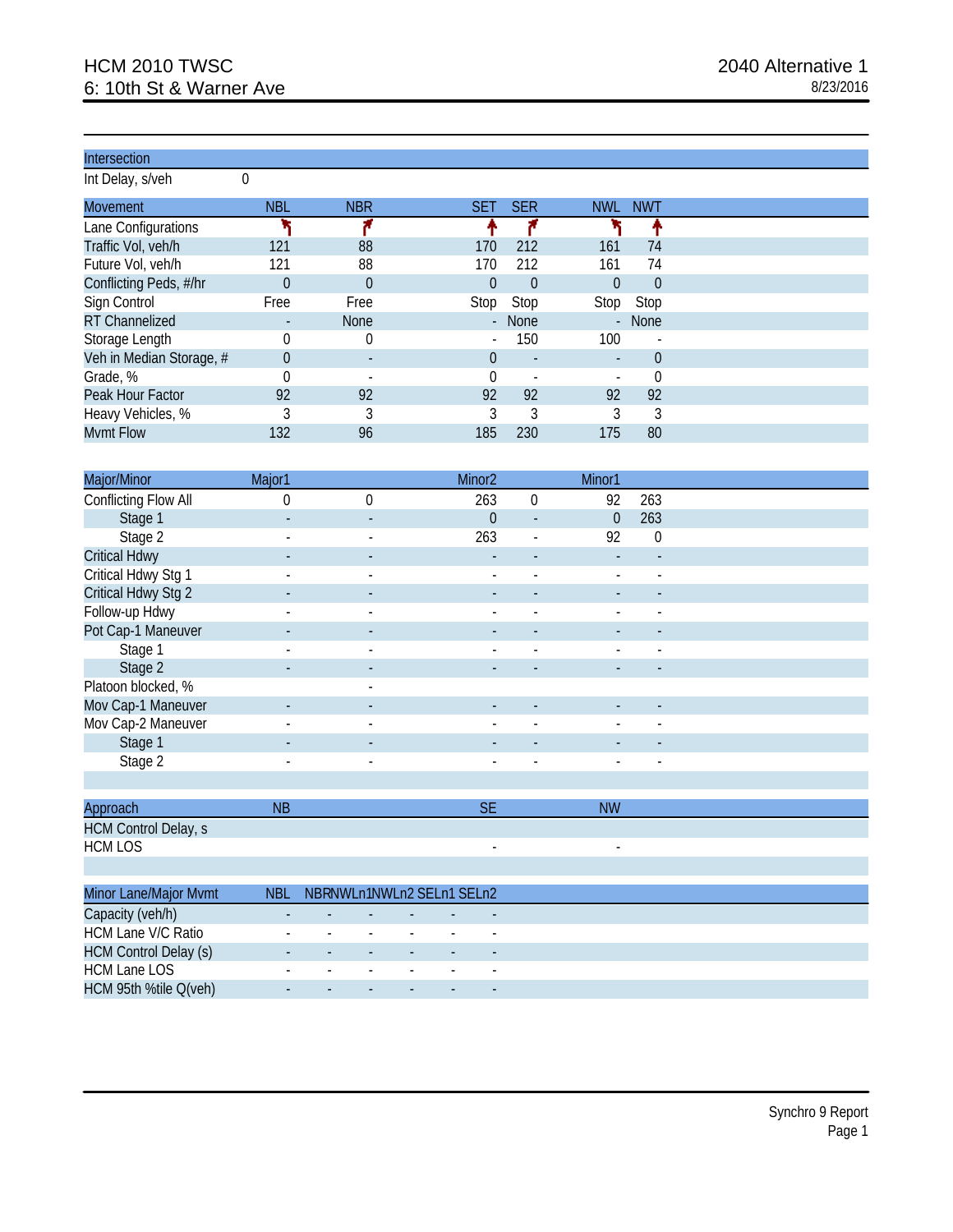# 6: 10th St & Warner Ave Performance by movement

| <b>Movement</b>    | <b>NBL</b> | <b>NBR</b> |     | <b>NWL</b> | <b>NWT</b> | All           |
|--------------------|------------|------------|-----|------------|------------|---------------|
| Denied Del/Veh (s) |            |            | v.c |            |            |               |
| Total Del/Veh (s)  |            | .          | 7.8 | 14.4       |            | $Q_{\Lambda}$ |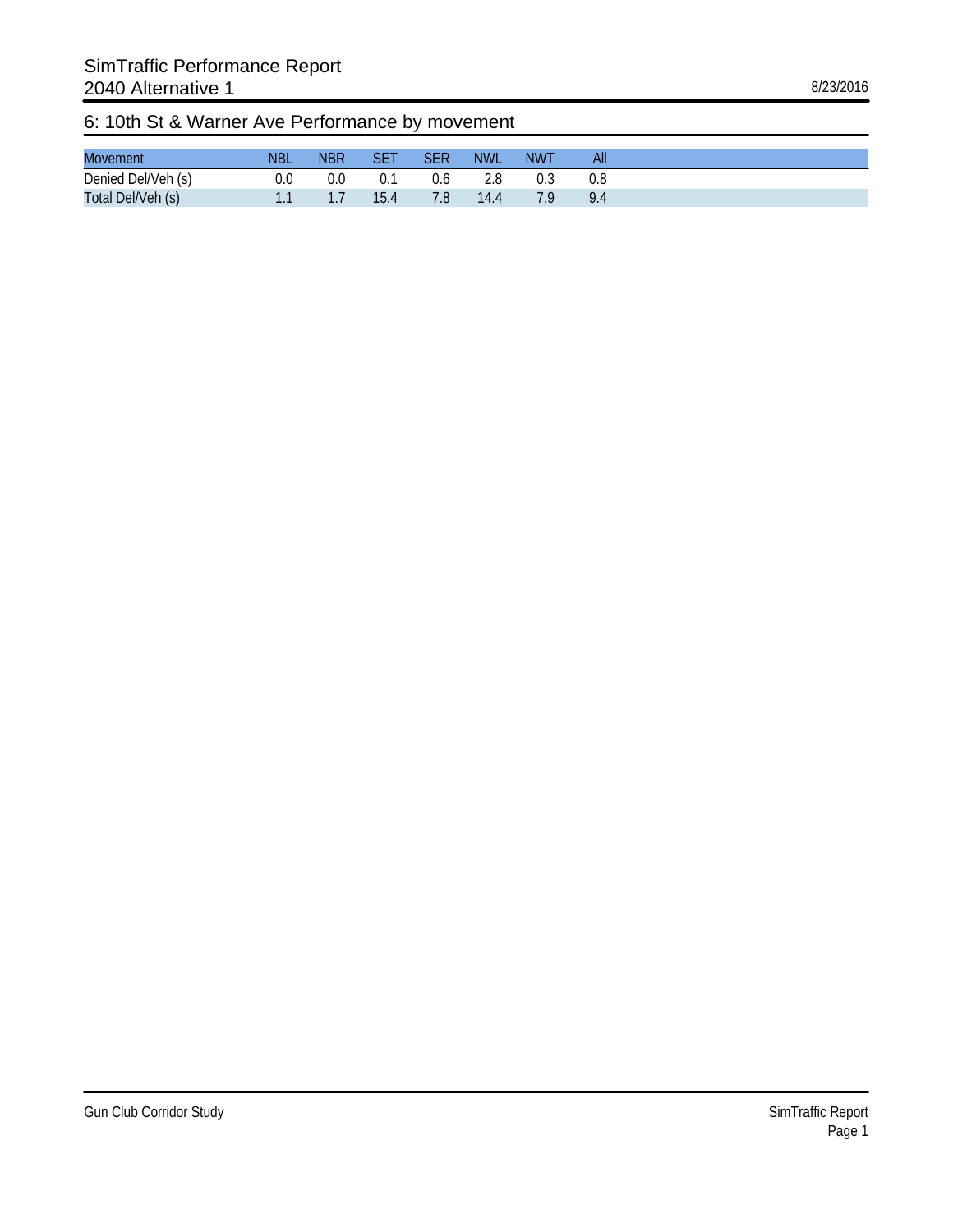# 8: 10th St & Thain Rd

|                                   |                |                |                  | ×.           |             |                | ▲              | ٦.             |                  |                  |             |                |
|-----------------------------------|----------------|----------------|------------------|--------------|-------------|----------------|----------------|----------------|------------------|------------------|-------------|----------------|
| Lane Group                        | <b>NBL</b>     | <b>NBT</b>     | <b>NBR</b>       | <b>SBL</b>   | <b>SBT</b>  | <b>SBR</b>     | <b>SEL</b>     | <b>SET</b>     | <b>SER</b>       | <b>NWL</b>       | <b>NWT</b>  | <b>NWR</b>     |
| Lane Configurations               | ۲              | Ъ              |                  | ۲            | ↟           | ۴              | ۲              | ተኈ             |                  | ۲                | 怍           |                |
| Traffic Volume (vph)              | 182            | 108            | 9                | 119          | 147         | 99             | 72             | 800            | 135              | 18               | 483         | 33             |
| Future Volume (vph)               | 182            | 108            | 9                | 119          | 147         | 99             | 72             | 800            | 135              | 18               | 483         | 33             |
| Ideal Flow (vphpl)                | 1900           | 1900           | 1900             | 1900         | 1900        | 1900           | 1900           | 1900           | 1900             | 1900             | 1900        | 1900           |
| Storage Length (ft)               | 75             |                | 0                | $\mathbf 0$  |             | $\mathbf 0$    | 60             |                | $\boldsymbol{0}$ | 60               |             | 0              |
| Storage Lanes                     | $\mathbf{1}$   |                | $\overline{0}$   | $\mathbf{1}$ |             | $\mathbf{1}$   | $\mathbf{1}$   |                | $\boldsymbol{0}$ | $\mathbf{1}$     |             | $\overline{0}$ |
| Taper Length (ft)                 | 100            |                |                  | 25           |             |                | 110            |                |                  | 110              |             |                |
| Lane Util. Factor                 | 1.00           | 1.00           | 1.00             | 1.00         | 1.00        | 1.00           | 1.00           | 0.95           | 0.95             | 1.00             | 0.95        | 0.95           |
| Ped Bike Factor                   |                |                |                  | 1.00         |             |                |                |                |                  |                  |             |                |
| Frt                               |                | 0.988          |                  |              |             | 0.850          |                | 0.978          |                  |                  | 0.990       |                |
| <b>Flt Protected</b>              | 0.950          |                |                  | 0.950        |             |                | 0.950          |                |                  | 0.950            |             |                |
| Satd. Flow (prot)                 | 1805           | 1877           | $\mathbf 0$      | 1805         | 1900        | 1583           | 1805           | 3501           | $\boldsymbol{0}$ | 1805             | 3574        | $\mathbf 0$    |
| <b>Flt Permitted</b>              | 0.625          |                |                  | 0.669        |             |                | 0.365          |                |                  | 0.205            |             |                |
| Satd. Flow (perm)                 | 1188           | 1877           | $\theta$         | 1269         | 1900        | 1583           | 694            | 3501           | $\boldsymbol{0}$ | 390              | 3574        | $\overline{0}$ |
| Right Turn on Red                 |                |                | Yes              |              |             | Yes            |                |                | Yes              |                  |             | Yes            |
| Satd. Flow (RTOR)                 |                | $\overline{4}$ |                  |              |             | 114            |                | 23             |                  |                  | 8           |                |
| Link Speed (mph)                  |                | 35             |                  |              | 35          |                |                | 35             |                  |                  | 35          |                |
| Link Distance (ft)                |                | 628            |                  |              | 236         |                |                | 939            |                  |                  | 866         |                |
| Travel Time (s)                   |                | 12.2           |                  |              | 4.6         |                |                | 18.3           |                  |                  | 16.9        |                |
| Confl. Peds. (#/hr)               |                |                |                  | $\mathbf{1}$ |             |                |                |                |                  |                  |             |                |
| Peak Hour Factor                  | 0.92           | 0.92           | 0.92             | 0.92         | 0.92        | 0.92           | 0.92           | 0.92           | 0.92             | 0.92             | 0.92        | 0.92           |
| Heavy Vehicles (%)                | $0\%$          | 0%             | 0%               | 0%           | 0%          | 2%             | 0%             | 1%             | 0%               | 0%               | 0%          | 0%             |
| Adj. Flow (vph)                   | 198            | 117            | 10               | 129          | 160         | 108            | 78             | 870            | 147              | 20               | 525         | 36             |
| Shared Lane Traffic (%)           |                |                |                  |              |             |                |                |                |                  |                  |             |                |
| Lane Group Flow (vph)             | 198            | 127            | $\boldsymbol{0}$ | 129          | 160         | 108            | 78             | 1017           | $\mathbf 0$      | 20               | 561         | 0              |
| <b>Enter Blocked Intersection</b> | N <sub>o</sub> | N <sub>o</sub> | N <sub>o</sub>   | <b>No</b>    | <b>No</b>   | N <sub>o</sub> | N <sub>o</sub> | N <sub>o</sub> | N <sub>o</sub>   | N <sub>o</sub>   | <b>No</b>   | <b>No</b>      |
| Lane Alignment                    | Left           | Left           | Right            | Left         | Left        | Right          | Left           | Left           | Right            | Left             | Left        | Right          |
| Median Width(ft)                  |                | 12             |                  |              | 12          |                |                | 12             |                  |                  | 12          |                |
| Link Offset(ft)                   |                | $\mathbf 0$    |                  |              | $\mathbf 0$ |                |                | $\mathbf 0$    |                  |                  | $\mathbf 0$ |                |
| Crosswalk Width(ft)               |                | 16             |                  |              | 16          |                |                | 16             |                  |                  | 16          |                |
| Two way Left Turn Lane            |                |                |                  |              |             |                |                |                |                  |                  |             |                |
| <b>Headway Factor</b>             | 1.00           | 1.00           | 1.00             | 1.00         | 1.00        | 1.00           | 1.00           | 1.00           | 1.00             | 1.00             | 1.00        | 1.00           |
| Turning Speed (mph)               | 15             |                | 9                | 15           |             | 9              | 15             |                | 9                | 15               |             | 9              |
| <b>Turn Type</b>                  | Perm           | <b>NA</b>      |                  | Perm         | <b>NA</b>   | Free           | pm+pt          | <b>NA</b>      |                  | pm+pt            | <b>NA</b>   |                |
| <b>Protected Phases</b>           |                | 4              |                  |              | 8           |                | 5              | $\overline{2}$ |                  | 1                | 6           |                |
| <b>Permitted Phases</b>           | 4              |                |                  | $8\,$        |             | Free           | $\overline{2}$ |                |                  | $\boldsymbol{6}$ |             |                |
| Detector Phase                    | 4              | $\sqrt{4}$     |                  | 8            | 8           |                | 5              | $\sqrt{2}$     |                  | 1                | 6           |                |
| Switch Phase                      |                |                |                  |              |             |                |                |                |                  |                  |             |                |
| Minimum Initial (s)               | 5.0            | 5.0            |                  | 5.0          | 5.0         |                | 5.0            | 10.0           |                  | 5.0              | 10.0        |                |
| Minimum Split (s)                 | 27.4           | 27.4           |                  | 28.6         | 28.6        |                | 9.9            | 26.7           |                  | 10.0             | 24.3        |                |
| Total Split (s)                   | 45.0           | 45.0           |                  | 45.0         | 45.0        |                | 12.0           | 60.8           |                  | 10.0             | 58.8        |                |
| Total Split (%)                   | 38.9%          | 38.9%          |                  | 38.9%        | 38.9%       |                | 10.4%          | 52.5%          |                  | 8.6%             | 50.8%       |                |
| Maximum Green (s)                 | 39.6           | 39.6           |                  | 39.4         | 39.4        |                | 7.8            | 55.6           |                  | 5.8              | 53.5        |                |
| Yellow Time (s)                   | 3.2            | 3.2            |                  | 3.2          | 3.2         |                | 3.2            | 3.2            |                  | 3.2              | 3.2         |                |
| All-Red Time (s)                  | 2.2            | 2.2            |                  | 2.4          | 2.4         |                | 1.0            | 2.0            |                  | 1.0              | 2.1         |                |
| Lost Time Adjust (s)              | 0.0            | 0.0            |                  | 0.0          | $0.0\,$     |                | 0.0            | $0.0\,$        |                  | 0.0              | 0.0         |                |
| Total Lost Time (s)               | 5.4            | 5.4            |                  | 5.6          | 5.6         |                | 4.2            | 5.2            |                  | 4.2              | 5.3         |                |
| Lead/Lag                          |                |                |                  |              |             |                | Lead           | Lag            |                  | Lead             | Lag         |                |
| Lead-Lag Optimize?                |                |                |                  |              |             |                |                | Yes            |                  | Yes              |             |                |

Synchro 9 Report Page 1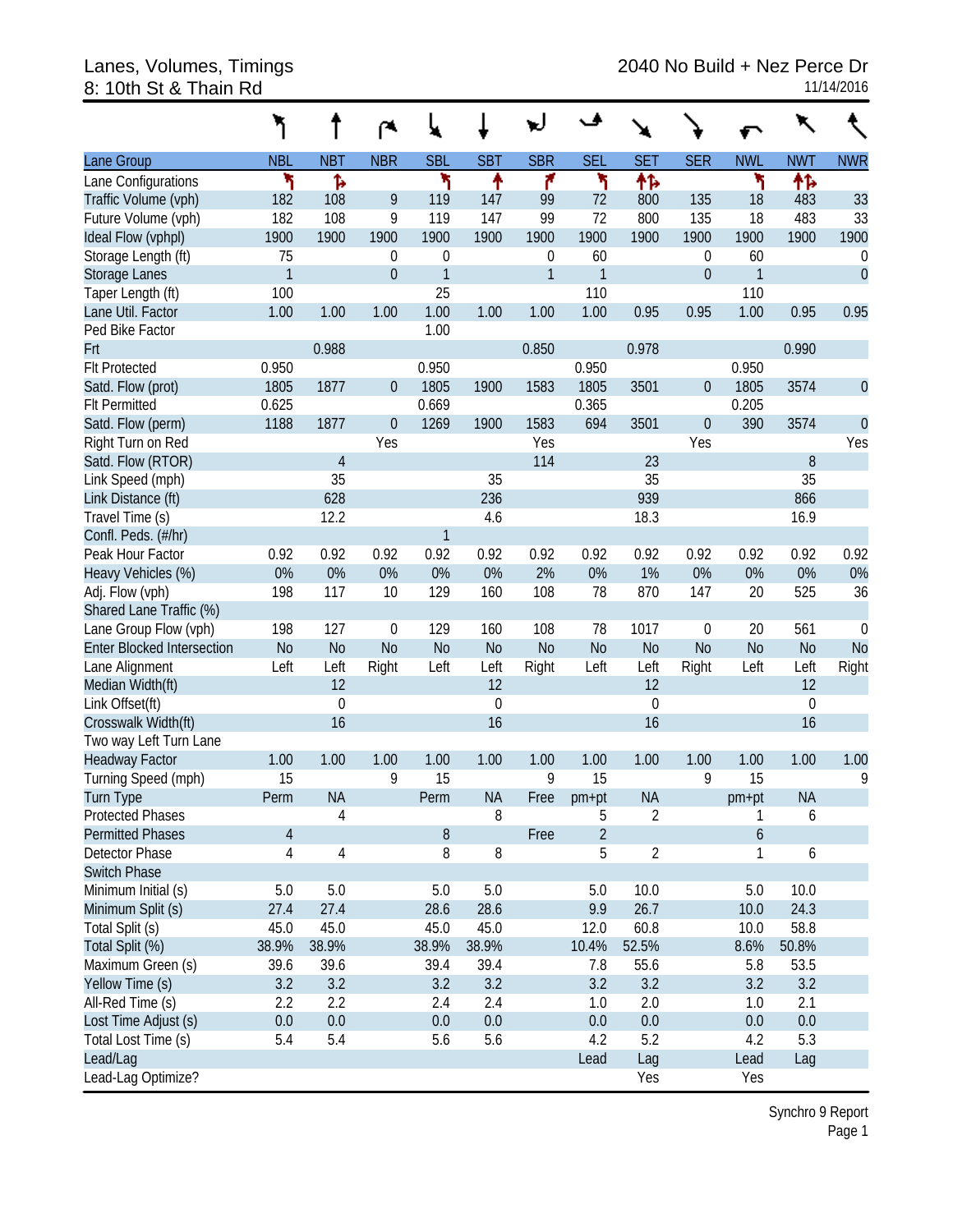# 8: 10th St & Thain Rd

| Lane Group                                                            | <b>NBL</b>            | <b>NBT</b>       | <b>NBR</b> | <b>SBL</b>       | <b>SBT</b>       | <b>SBR</b>       | <b>SEL</b>       | <b>SET</b>       | <b>SER</b> | <b>NWL</b>       | <b>NWT</b>     | <b>NWR</b> |
|-----------------------------------------------------------------------|-----------------------|------------------|------------|------------------|------------------|------------------|------------------|------------------|------------|------------------|----------------|------------|
| Vehicle Extension (s)                                                 | 3.0                   | 3.0              |            | 3.0              | 3.0              |                  | 3.0              | 3.0              |            | 3.0              | 3.0            |            |
| Recall Mode                                                           | Max                   | Max              |            | Max              | Max              |                  | None             | C-Max            |            | None             | C-Max          |            |
| Walk Time (s)                                                         | 5.0                   | 5.0              |            | 5.0              | 5.0              |                  |                  | 5.0              |            |                  | 5.0            |            |
| Flash Dont Walk (s)                                                   | 17.0                  | 17.0             |            | 18.0             | 18.0             |                  |                  | 16.0             |            |                  | 14.0           |            |
| Pedestrian Calls (#/hr)                                               | $\theta$              | $\theta$         |            | $\theta$         | $\overline{0}$   |                  |                  | $\overline{0}$   |            |                  | $\overline{0}$ |            |
| Act Effct Green (s)                                                   | 39.6                  | 39.6             |            | 39.4             | 39.4             | 115.8            | 65.7             | 61.6             |            | 61.8             | 56.1           |            |
| Actuated g/C Ratio                                                    | 0.34                  | 0.34             |            | 0.34             | 0.34             | 1.00             | 0.57             | 0.53             |            | 0.53             | 0.48           |            |
| v/c Ratio                                                             | 0.49                  | 0.20             |            | 0.30             | 0.25             | 0.07             | 0.17             | 0.54             |            | 0.07             | 0.32           |            |
| <b>Control Delay</b>                                                  | 35.1                  | 27.1             |            | 30.5             | 28.8             | 0.1              | 11.9             | 19.5             |            | 11.3             | 19.2           |            |
| Queue Delay                                                           | 0.0                   | 0.0              |            | 0.0              | 0.0              | 0.0              | 0.0              | 0.0              |            | 0.0              | 0.0            |            |
| <b>Total Delay</b>                                                    | 35.1                  | 27.1             |            | 30.5             | 28.8             | 0.1              | 11.9             | 19.5             |            | 11.3             | 19.2           |            |
| LOS                                                                   | D                     | $\mathcal{C}$    |            | $\mathsf C$      | $\mathcal{C}$    | Α                | B                | B                |            | Β                | B              |            |
| Approach Delay                                                        |                       | 32.0             |            |                  | 21.5             |                  |                  | 18.9             |            |                  | 18.9           |            |
| Approach LOS                                                          |                       | $\mathcal{C}$    |            |                  | C                |                  |                  | B                |            |                  | Β              |            |
| Queue Length 50th (ft)                                                | 116                   | 64               |            | 70               | 86               | $\boldsymbol{0}$ | 24               | 225              |            | 6                | 134            |            |
| Queue Length 95th (ft)                                                | 191                   | 111              |            | 123              | 139              | $\mathbf 0$      | 47               | 344              |            | 17               | 176            |            |
| Internal Link Dist (ft)                                               |                       | 548              |            |                  | 156              |                  |                  | 859              |            |                  | 786            |            |
| Turn Bay Length (ft)                                                  | 75                    |                  |            |                  |                  |                  | 60               |                  |            | 60               |                |            |
| Base Capacity (vph)                                                   | 406                   | 644              |            | 431              | 646              | 1583             | 468              | 1873             |            | 279              | 1735           |            |
| Starvation Cap Reductn                                                | $\theta$              | $\mathbf{0}$     |            | $\mathbf 0$      | $\theta$         | $\mathbf 0$      | $\theta$         | 0                |            | $\mathbf 0$      | 0              |            |
| Spillback Cap Reductn                                                 | $\mathbf{0}$          | $\boldsymbol{0}$ |            | $\mathbf 0$      | $\overline{0}$   | $\boldsymbol{0}$ | $\overline{0}$   | $\overline{0}$   |            | $\boldsymbol{0}$ | $\mathbf 0$    |            |
| Storage Cap Reductn                                                   | $\boldsymbol{0}$      | $\boldsymbol{0}$ |            | $\boldsymbol{0}$ | $\boldsymbol{0}$ | $\boldsymbol{0}$ | $\boldsymbol{0}$ | $\boldsymbol{0}$ |            | $\boldsymbol{0}$ | $\overline{0}$ |            |
| Reduced v/c Ratio                                                     | 0.49                  | 0.20             |            | 0.30             | 0.25             | 0.07             | 0.17             | 0.54             |            | 0.07             | 0.32           |            |
| <b>Intersection Summary</b>                                           |                       |                  |            |                  |                  |                  |                  |                  |            |                  |                |            |
| Area Type:                                                            | Other                 |                  |            |                  |                  |                  |                  |                  |            |                  |                |            |
| Cycle Length: 115.8                                                   |                       |                  |            |                  |                  |                  |                  |                  |            |                  |                |            |
| Actuated Cycle Length: 115.8                                          |                       |                  |            |                  |                  |                  |                  |                  |            |                  |                |            |
| Offset: 0 (0%), Referenced to phase 2:SETL and 6:NWTL, Start of Green |                       |                  |            |                  |                  |                  |                  |                  |            |                  |                |            |
| Natural Cycle: 70                                                     |                       |                  |            |                  |                  |                  |                  |                  |            |                  |                |            |
| Control Type: Actuated-Coordinated                                    |                       |                  |            |                  |                  |                  |                  |                  |            |                  |                |            |
| Maximum v/c Ratio: 0.54                                               |                       |                  |            |                  |                  |                  |                  |                  |            |                  |                |            |
| Intersection Signal Delay: 21.1<br>Intersection LOS: C                |                       |                  |            |                  |                  |                  |                  |                  |            |                  |                |            |
| Intersection Capacity Utilization 65.4%<br>ICU Level of Service C     |                       |                  |            |                  |                  |                  |                  |                  |            |                  |                |            |
| Analysis Period (min) 15                                              |                       |                  |            |                  |                  |                  |                  |                  |            |                  |                |            |
| Splits and Phases:                                                    | 8: 10th St & Thain Rd |                  |            |                  |                  |                  |                  |                  |            |                  |                |            |
|                                                                       |                       |                  |            |                  |                  |                  | ۱ż.              |                  |            |                  |                |            |

| $\varnothing$ 1 | Ø2 (R)       | Ø4  |
|-----------------|--------------|-----|
| 10 <sub>s</sub> | <b>SO RA</b> | 457 |
| Ø5              | Ø6 (R)       | Ø8  |
| 12 <sub>s</sub> | --           | 45  |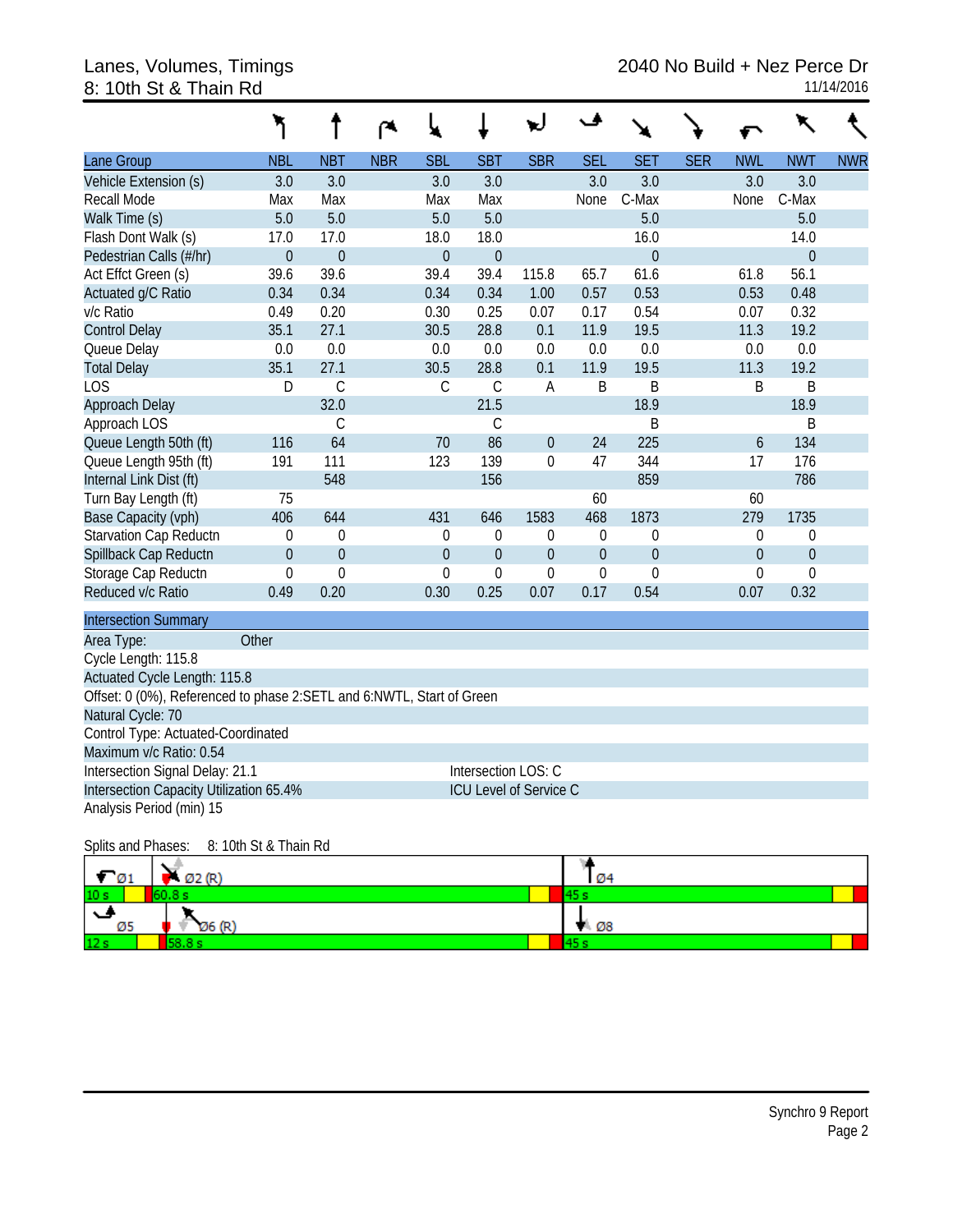#### Lanes, Volumes, Timings 2040 Alternative 1 8: 10th St & Thain Rd 11/14/2016

|                                   |                |                | ∼                |                  |             |                |                |                |                  |                  |                |                |
|-----------------------------------|----------------|----------------|------------------|------------------|-------------|----------------|----------------|----------------|------------------|------------------|----------------|----------------|
| Lane Group                        | <b>NBL</b>     | <b>NBT</b>     | <b>NBR</b>       | <b>SBL</b>       | <b>SBT</b>  | <b>SBR</b>     | <b>SEL</b>     | <b>SET</b>     | <b>SER</b>       | <b>NWL</b>       | <b>NWT</b>     | <b>NWR</b>     |
| Lane Configurations               | ۲              | Ъ              |                  | ۳                | ↟           | ۴              | ۲              | 怍              |                  | ۲                | ተኈ             |                |
| Traffic Volume (vph)              | 182            | 108            | 9                | 119              | 147         | 99             | 72             | 800            | 135              | 18               | 483            | 33             |
| Future Volume (vph)               | 182            | 108            | 9                | 119              | 147         | 99             | 72             | 800            | 135              | 18               | 483            | 33             |
| Ideal Flow (vphpl)                | 1900           | 1900           | 1900             | 1900             | 1900        | 1900           | 1900           | 1900           | 1900             | 1900             | 1900           | 1900           |
| Storage Length (ft)               | 75             |                | $\mathbf 0$      | $\boldsymbol{0}$ |             | 0              | 60             |                | $\boldsymbol{0}$ | 60               |                | 0              |
| Storage Lanes                     | $\mathbf{1}$   |                | $\mathbf{0}$     | $\mathbf{1}$     |             | $\mathbf{1}$   | $\mathbf{1}$   |                | $\boldsymbol{0}$ | $\mathbf{1}$     |                | $\mathbf 0$    |
| Taper Length (ft)                 | 100            |                |                  | 25               |             |                | 110            |                |                  | 110              |                |                |
| Lane Util. Factor                 | 1.00           | 1.00           | 1.00             | 1.00             | 1.00        | 1.00           | 1.00           | 0.95           | 0.95             | 1.00             | 0.95           | 0.95           |
| Ped Bike Factor                   |                |                |                  | 1.00             |             |                |                |                |                  |                  |                |                |
| Frt                               |                | 0.988          |                  |                  |             | 0.850          |                | 0.978          |                  |                  | 0.990          |                |
| <b>Flt Protected</b>              | 0.950          |                |                  | 0.950            |             |                | 0.950          |                |                  | 0.950            |                |                |
| Satd. Flow (prot)                 | 1805           | 1877           | $\boldsymbol{0}$ | 1805             | 1900        | 1583           | 1805           | 3501           | $\boldsymbol{0}$ | 1805             | 3574           | $\theta$       |
| <b>Flt Permitted</b>              | 0.501          |                |                  | 0.676            |             |                | 0.359          |                |                  | 0.187            |                |                |
| Satd. Flow (perm)                 | 952            | 1877           | $\mathbf 0$      | 1283             | 1900        | 1583           | 682            | 3501           | $\theta$         | 355              | 3574           | $\mathbf 0$    |
| Right Turn on Red                 |                |                | Yes              |                  |             | Yes            |                |                | Yes              |                  |                | Yes            |
| Satd. Flow (RTOR)                 |                | 4              |                  |                  |             | 193            |                | 21             |                  |                  | 8              |                |
| Link Speed (mph)                  |                | 35             |                  |                  | 35          |                |                | 35             |                  |                  | 35             |                |
| Link Distance (ft)                |                | 628            |                  |                  | 236         |                |                | 939            |                  |                  | 866            |                |
| Travel Time (s)                   |                | 12.2           |                  |                  | 4.6         |                |                | 18.3           |                  |                  | 16.9           |                |
| Confl. Peds. (#/hr)               |                |                |                  | 1                |             |                |                |                |                  |                  |                |                |
| Peak Hour Factor                  | 0.92           | 0.92           | 0.92             | 0.92             | 0.92        | 0.92           | 0.92           | 0.92           | 0.92             | 0.92             | 0.92           | 0.92           |
| Heavy Vehicles (%)                | $0\%$          | 0%             | 0%               | 0%               | 0%          | 2%             | 0%             | 1%             | 0%               | 0%               | 0%             | 0%             |
| Adj. Flow (vph)                   | 198            | 117            | 10               | 129              | 160         | 108            | 78             | 870            | 147              | 20               | 525            | 36             |
| Shared Lane Traffic (%)           |                |                |                  |                  |             |                |                |                |                  |                  |                |                |
| Lane Group Flow (vph)             | 198            | 127            | $\mathbf 0$      | 129              | 160         | 108            | 78             | 1017           | $\mathbf 0$      | 20               | 561            | $\mathbf 0$    |
| <b>Enter Blocked Intersection</b> | No             | N <sub>o</sub> | <b>No</b>        | N <sub>o</sub>   | No          | N <sub>o</sub> | N <sub>o</sub> | N <sub>o</sub> | <b>No</b>        | N <sub>o</sub>   | N <sub>o</sub> | N <sub>o</sub> |
| Lane Alignment                    | Left           | Left           | Right            | Left             | Left        | Right          | Left           | Left           | Right            | Left             | Left           | Right          |
| Median Width(ft)                  |                | 12             |                  |                  | 12          |                |                | 12             |                  |                  | 12             |                |
| Link Offset(ft)                   |                | $\mathbf 0$    |                  |                  | $\mathbf 0$ |                |                | $\mathbf 0$    |                  |                  | $\mathbf 0$    |                |
| Crosswalk Width(ft)               |                | 16             |                  |                  | 16          |                |                | 16             |                  |                  | 16             |                |
| Two way Left Turn Lane            |                |                |                  |                  |             |                |                |                |                  |                  |                |                |
| <b>Headway Factor</b>             | 1.00           | 1.00           | 1.00             | 1.00             | 1.00        | 1.00           | 1.00           | 1.00           | 1.00             | 1.00             | 1.00           | 1.00           |
| Turning Speed (mph)               | 15             |                | 9                | 15               |             | 9              | 15             |                | 9                | 15               |                | 9              |
| <b>Turn Type</b>                  | pm+pt          | <b>NA</b>      |                  | pm+pt            | <b>NA</b>   | Free           | $pm+pt$        | <b>NA</b>      |                  | pm+pt            | <b>NA</b>      |                |
| <b>Protected Phases</b>           | 7              | 4              |                  | 3                | 8           |                | 5              | $\overline{2}$ |                  | $\mathbf{1}$     | 6              |                |
| <b>Permitted Phases</b>           | $\overline{4}$ |                |                  | $\, 8$           |             | Free           | $\overline{2}$ |                |                  | $\boldsymbol{6}$ |                |                |
| Detector Phase                    | 7              | 4              |                  | 3                | 8           |                | 5              | 2              |                  | 1                | 6              |                |
| Switch Phase                      |                |                |                  |                  |             |                |                |                |                  |                  |                |                |
| Minimum Initial (s)               | 5.0            | 5.0            |                  | 5.0              | 5.0         |                | 5.0            | 10.0           |                  | 5.0              | 10.0           |                |
| Minimum Split (s)                 | 9.2            | 27.4           |                  | 9.2              | 28.6        |                | 9.9            | 26.7           |                  | 10.0             | 24.3           |                |
| Total Split (s)                   | 18.0           | 37.0           |                  | 12.0             | 31.0        |                | 11.0           | 56.8           |                  | 10.0             | 55.8           |                |
| Total Split (%)                   | 15.5%          | 32.0%          |                  | 10.4%            | 26.8%       |                | 9.5%           | 49.1%          |                  | 8.6%             | 48.2%          |                |
| Maximum Green (s)                 | 13.8           | 31.6           |                  | 7.8              | 25.4        |                | 6.8            | 51.6           |                  | 5.8              | 50.5           |                |
| Yellow Time (s)                   | 3.2            | 3.2            |                  | 3.2              | 3.2         |                | 3.2            | 3.2            |                  | 3.2              | 3.2            |                |
| All-Red Time (s)                  | 1.0            | 2.2            |                  | 1.0              | 2.4         |                | 1.0            | 2.0            |                  | 1.0              | 2.1            |                |
| Lost Time Adjust (s)              | 0.0            | $0.0\,$        |                  | 0.0              | $0.0\,$     |                | 0.0            | $0.0\,$        |                  | 0.0              | $0.0\,$        |                |
| Total Lost Time (s)               | 4.2            | 5.4            |                  | 4.2              | 5.6         |                | 4.2            | 5.2            |                  | 4.2              | 5.3            |                |
| Lead/Lag                          | Lead           | Lag            |                  | Lead             | Lag         |                | Lead           | Lag            |                  | Lead             | Lag            |                |
| Lead-Lag Optimize?                | Yes            | Yes            |                  | Yes              | Yes         |                |                | Yes            |                  | Yes              |                |                |

Synchro 9 Report Page 1